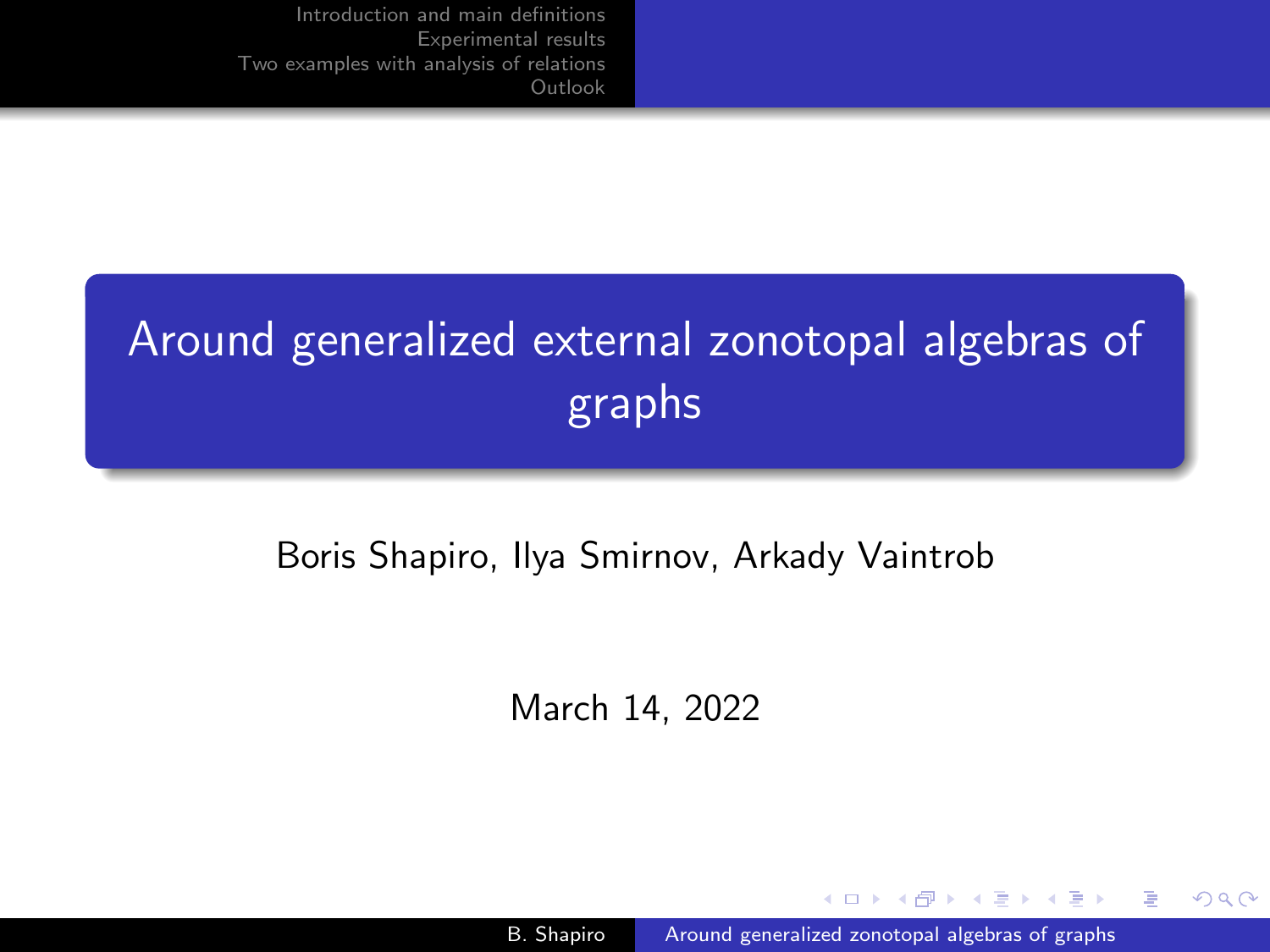[Generalized external zonotopal algebras](#page-9-0) [Generalized external zonotopal algebras](#page-17-0) [Generalized external zonotopal algebras](#page-20-0)

<span id="page-1-0"></span>Zonotopal algebras of undirected graphs have been introduced in [\[1\]](#page-55-0) and [\[3\]](#page-55-1) following the earlier studies [\[9,](#page-56-1) [6,](#page-55-2) [7\]](#page-56-2). According to the existing definitions they are subdivided into three classes: external, central and internal, see loc. cit. In what follows we concentrate only on external zonotopal algebras and their generalizations although the definitions and problems under consideration immediately extend to the other two classes.

Let G be a undirected graph without loops on the labelled vertex set  $\{0, \ldots, n\}$ . (Below we always assume that all graphs might have multiple edges, but no loops.) Throughout the whole paper, we fix a field  $K$  of zero characteristic and assume that all algebras contain 1.

∢ロ ▶ ∢何 ▶ ∢ ヨ ▶ ∢ ヨ ▶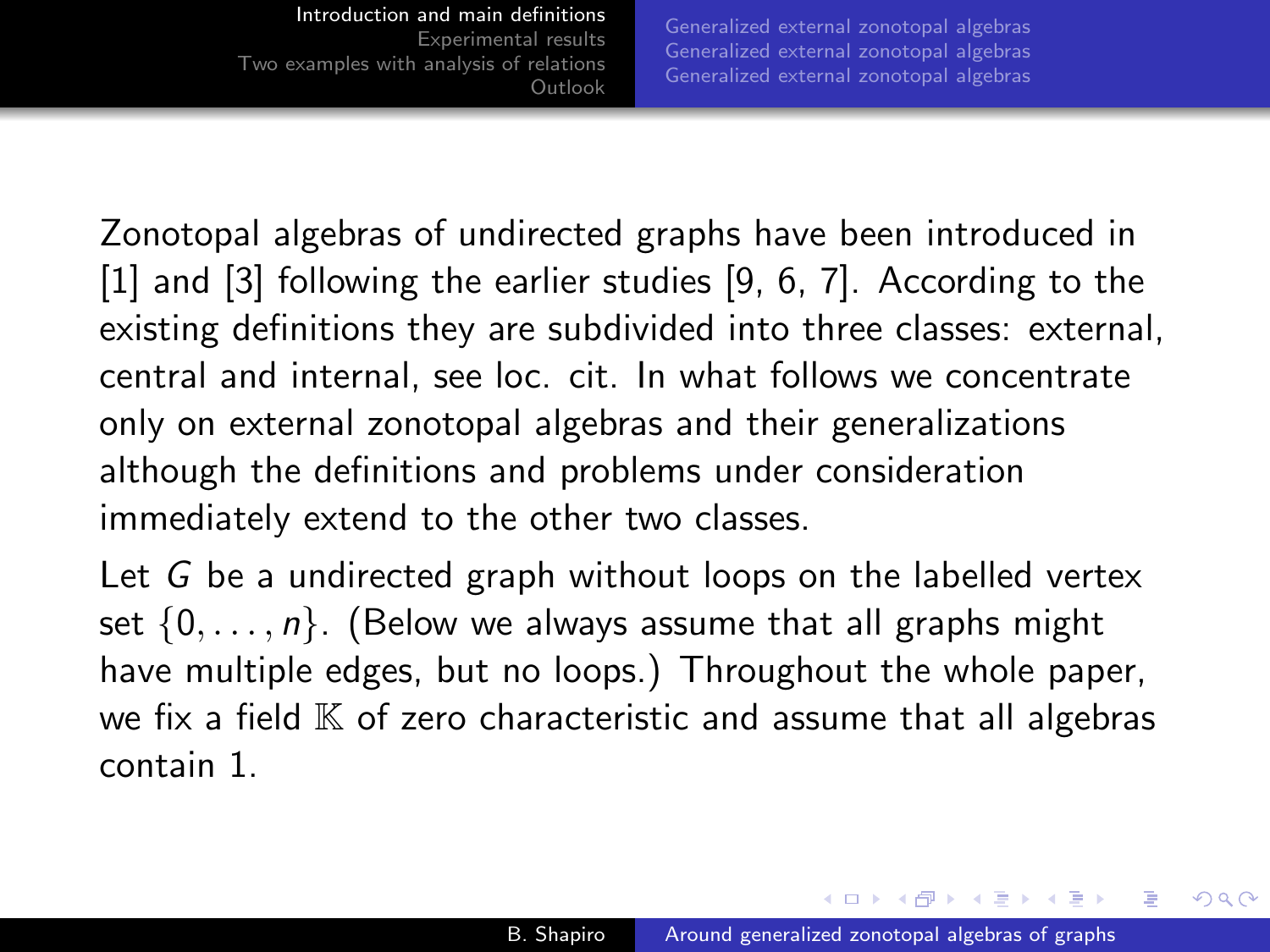We define the *external zonotopal algebra*  $\mathcal{C}_G^{\mathcal{E}_X}$  introduced in [\[6\]](#page-55-2) and [\[9\]](#page-56-1), see also [\[1\]](#page-55-0) and [\[3\]](#page-55-1). Let  $\Phi_G$  be the graded commutative algebra over K generated by the variables  $\phi_e, e \in G$ , with the defining relations:

$$
(\phi_e)^2=0, \text{ for any edge } e\in G.
$$

The *external zonotopal algebra*  $\mathcal{C}_G^{\mathcal{E} \times}$  *of G is the subalgebra of*  $\Phi_G$ generated by the elements

$$
X_i=\sum_{e\in G}c_{i,e}\phi_e,\quad i=1,\ldots,n,
$$

where

$$
c_{i,e} = \begin{cases} 1 & \text{if } e = (i,j), i < j; \\ -1 & \text{if } e = (i,j), i > j; \\ 0 & \text{otherwise.} \end{cases}
$$
 (1.1)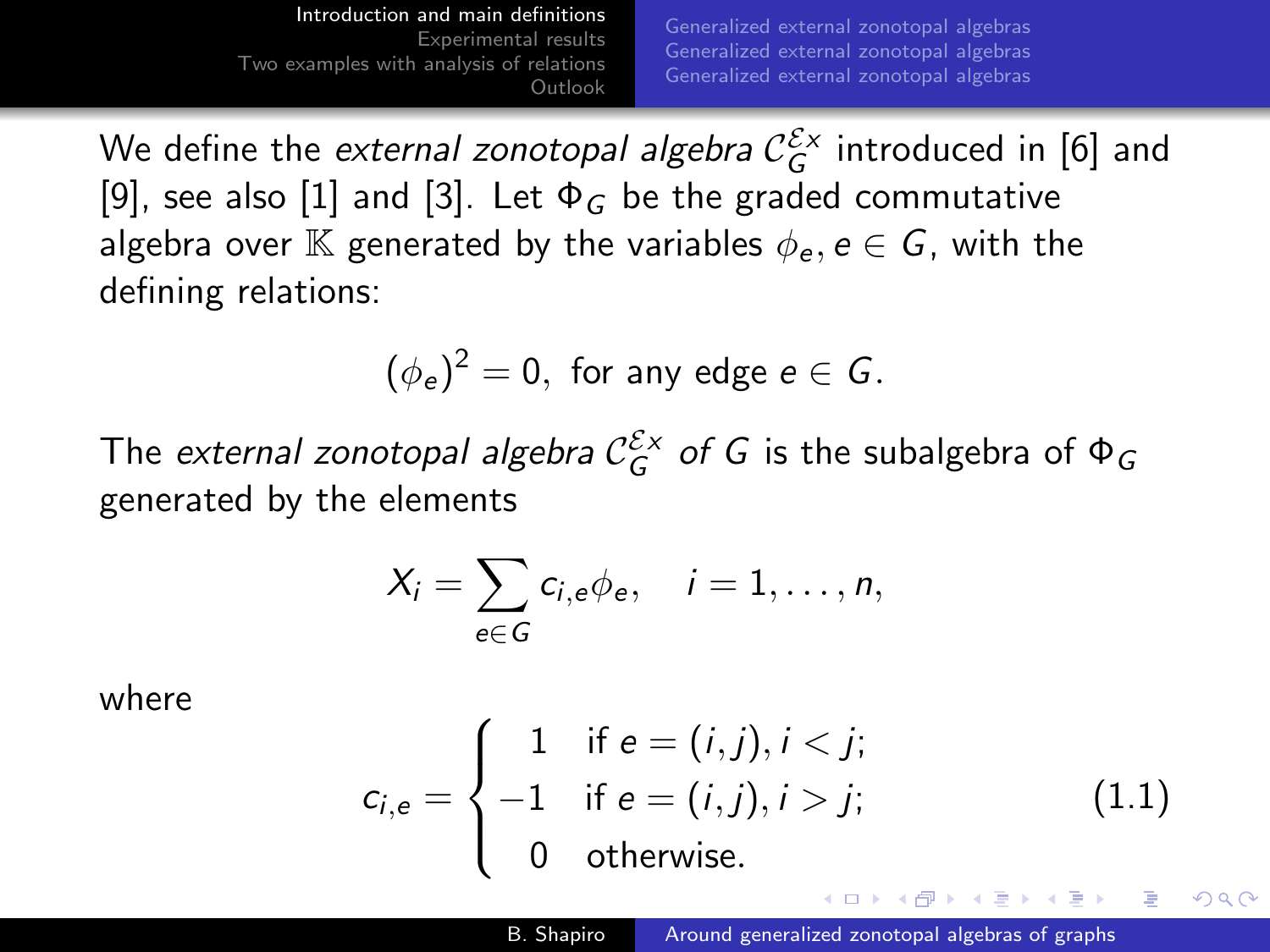#### [Introduction and main definitions](#page-1-0)

[Experimental results](#page-29-0) [Two examples with analysis of relations](#page-50-0) [Outlook](#page-52-0)

[Generalized external zonotopal algebras](#page-9-0) [Generalized external zonotopal algebras](#page-17-0) [Generalized external zonotopal algebras](#page-20-0)

### Remark

Observe that since  $\sum_{i=0}^{n} X_i = 0$ , we can define  $\mathcal{C}_G^{\mathcal{E} \times}$  as the subalgebra of  $\Phi_G$  generated by all  $X_0, X_1, \ldots, X_n$ . Notice that any change of vertex labelling in a given undirected vertex labelled (multi)graph G will produce an external zonotopal algebra which is graded isomorphic to the above  $\mathcal{C}_G^{\mathcal{E}_X}$ . Thus, up to a graded isomorphism, one can define and speak about an external zonotopal algebra of any undirected (multi)graph without loops.

イロ トラ 河 トラ ミュートラン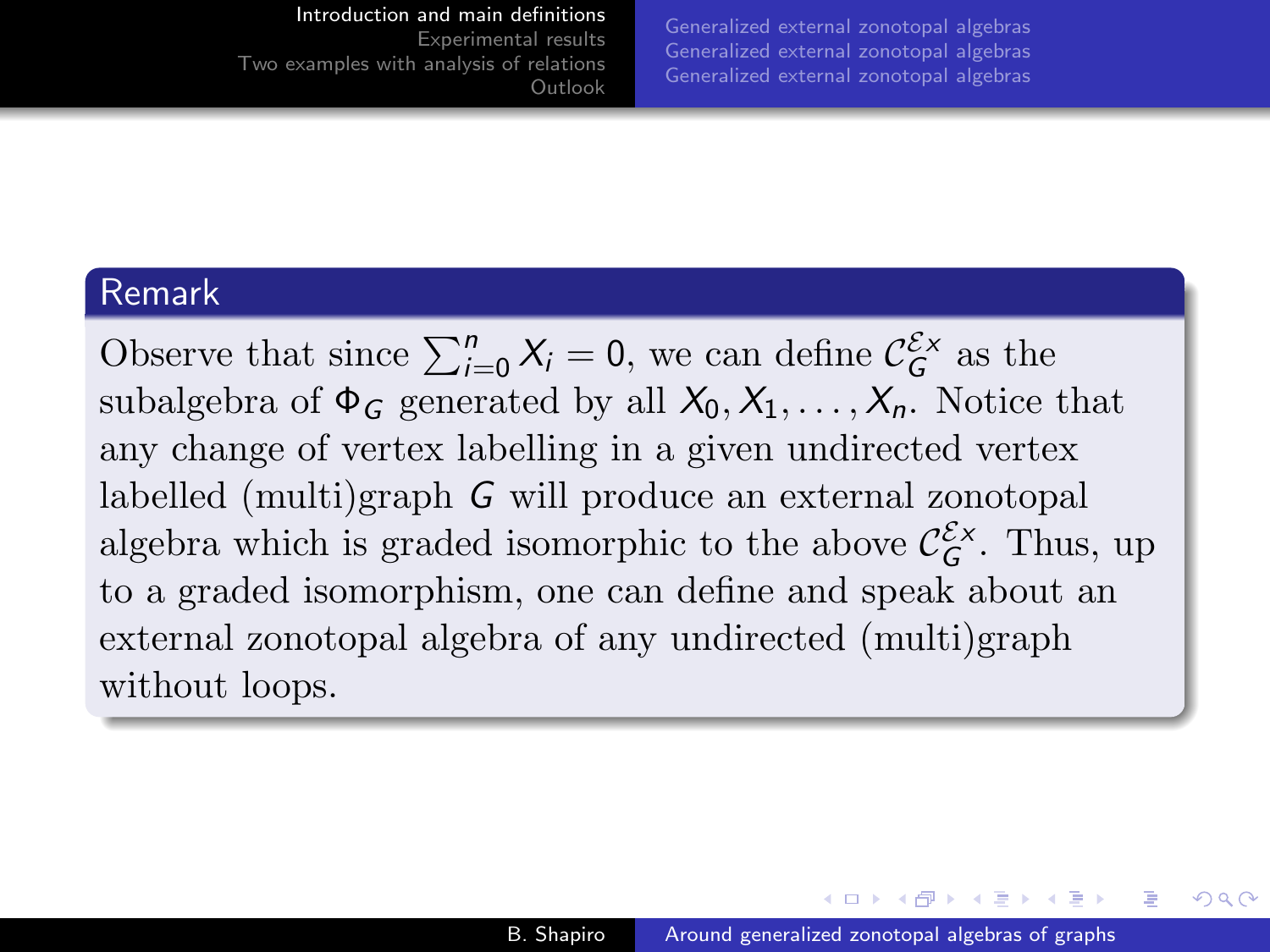[Introduction and main definitions](#page-1-0) [Experimental results](#page-29-0) [Two examples with analysis of relations](#page-50-0) [Outlook](#page-52-0) [Generalized external zonotopal algebras](#page-9-0) [Generalized external zonotopal algebras](#page-17-0) [Generalized external zonotopal algebras](#page-20-0)

Its Hilbert series and the set of defining relations have been calculated in [\[9,](#page-56-1) [7\]](#page-56-2). Namely, let  $\mathcal{J}_G^{\mathcal{E} \times}$  be the ideal in  $\mathbb{K}[x_1,\ldots,x_n]$ generated by the polynomials

$$
p_I = \left(\sum_{i \in I} x_i\right)^{D_I + 1},\tag{1.2}
$$

where *I* ranges over all nonempty subsets in  $\{1, \ldots, n\}$  and  $D_l = \sum_{i \in l} d_l(i)$ , where  $d_l(i)$  is the total number of edges connecting a given vertex  $i \in I$  with all vertices outside I. Thus,  $D_I$  is the total number of edges between  $I$  and the complementary set of vertices  $\bar{l}$ . Set  $B_{G}^{\mathcal{E} \times} := \mathbb{K}[x_1,\ldots,x_n]/\mathcal{J}_{G}^{\mathcal{E} \times}.$ 

イロメ マタメ マモメマモメ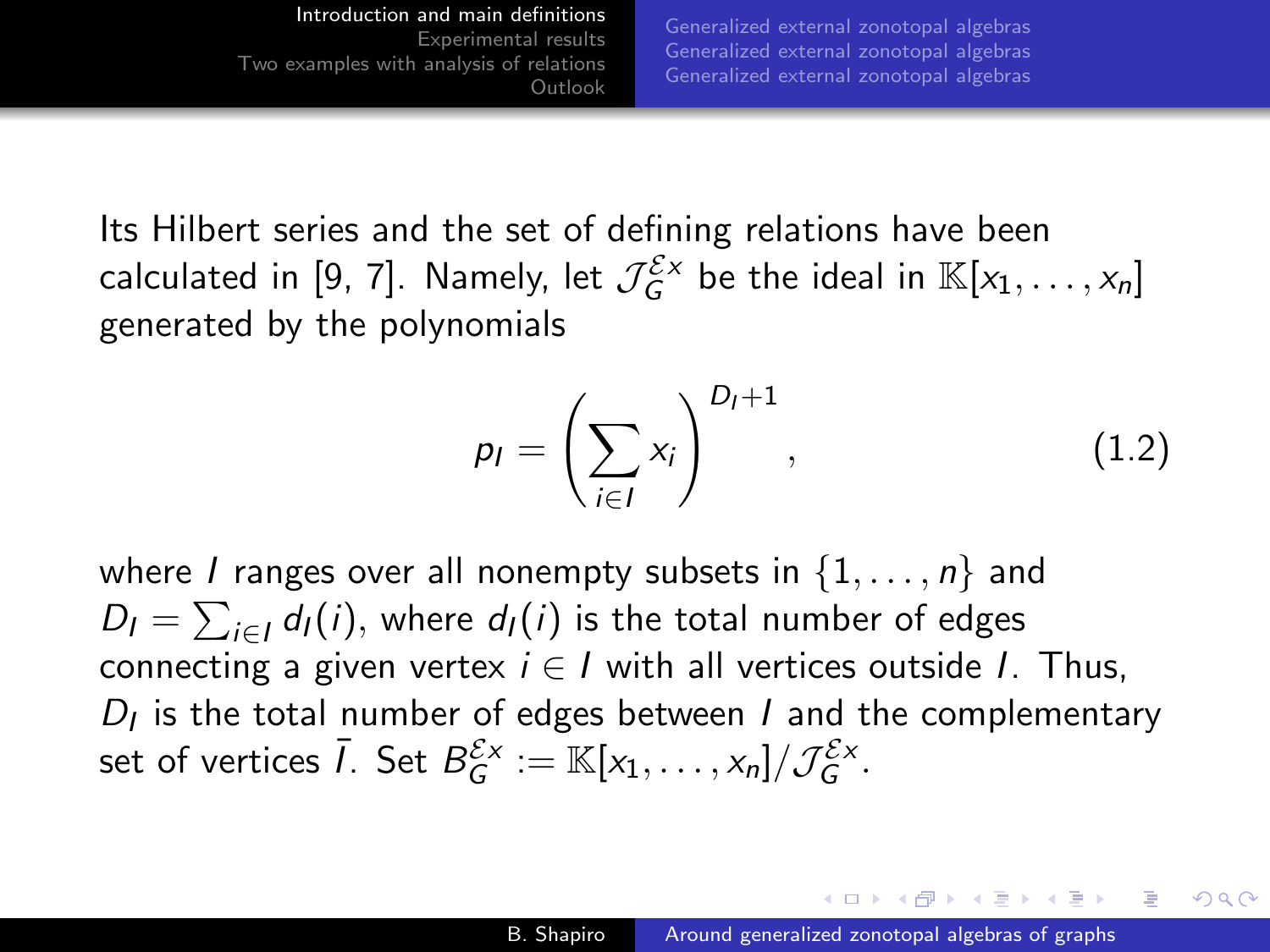[Generalized external zonotopal algebras](#page-9-0) [Generalized external zonotopal algebras](#page-17-0) [Generalized external zonotopal algebras](#page-20-0)

.

∢ 何 ▶ ( ヨ ▶ ( ヨ ▶

つくへ

We can also define  $\mathcal{B}^{\mathcal{E} \times}_{G}$  as the quotient algebra of  $\mathbb{K}[x_{0},\dots,x_{n}]$  by the ideal generated by  $\rho_I$ , where  $I$  runs over all subsets of  $\{x_0, x_1, \dots, x_n\}$ . This follows from the relation

$$
p_I = \left(\sum_{i \in I} x_i\right)^{D_I + 1} = \left(p_{\{0, 1, ..., n\}} - \sum_{i \in \overline{I}} x_i\right)^{D_{\overline{I}} + 1}
$$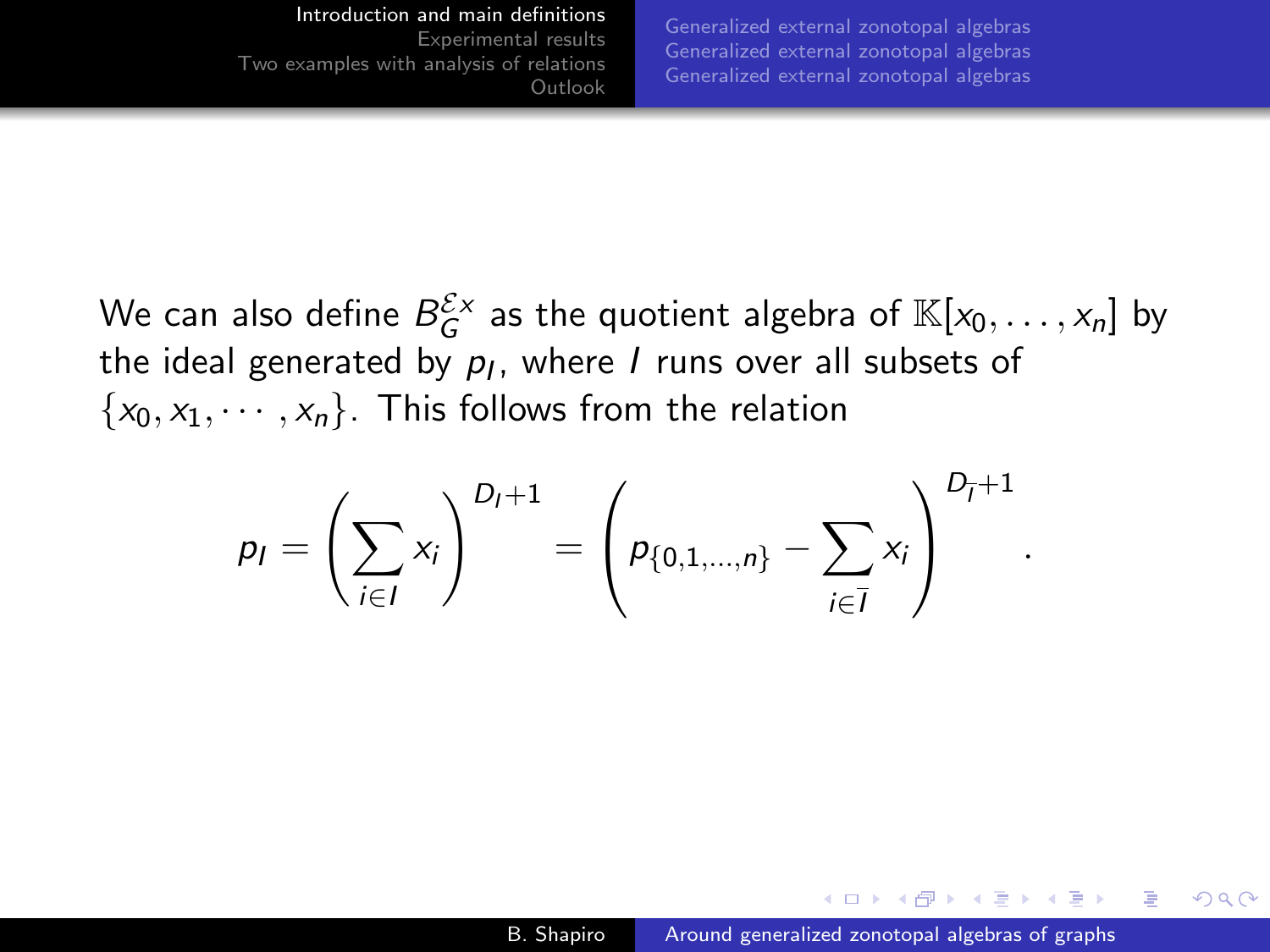[Generalized external zonotopal algebras](#page-9-0) [Generalized external zonotopal algebras](#page-17-0) [Generalized external zonotopal algebras](#page-20-0)

To describe the Hilbert polynomial of  $\mathcal{C}_G^{\mathcal{E}{\mathsf{x}}},$  we need the classical notion of the Tutte polynomial of a graph G. Given a simple graph G, fix an arbitrary linear order of its edges. Now, given a spanning forest  $F$  in  $G$  (i.e., a subgraph without cycles which includes all vertices of G) and an edge  $e \in G \setminus F$  in its complement, we say that e is externally active for  $F$ , if there exists a cycle C in  $G$  such that all edges in  $C \setminus \{e\}$  belong to F and e is minimal in C with respect to the chosen linear order. The total number of external edges is called the *external activity* of  $F$ . The total number of forests with a given external activity is independent of this ordering. The Tutte polynomial  $T_G(x, y)$  of a connected graph G is defined as

$$
T_G(x,y) = \sum_{i,j} t_{i,j} x^i y^j, \qquad (1.3)
$$

where  $t_{ii}$  denotes the number of spanning trees of internal activity i and external activity *i*.  $\ldots$  . . . . . . . . . .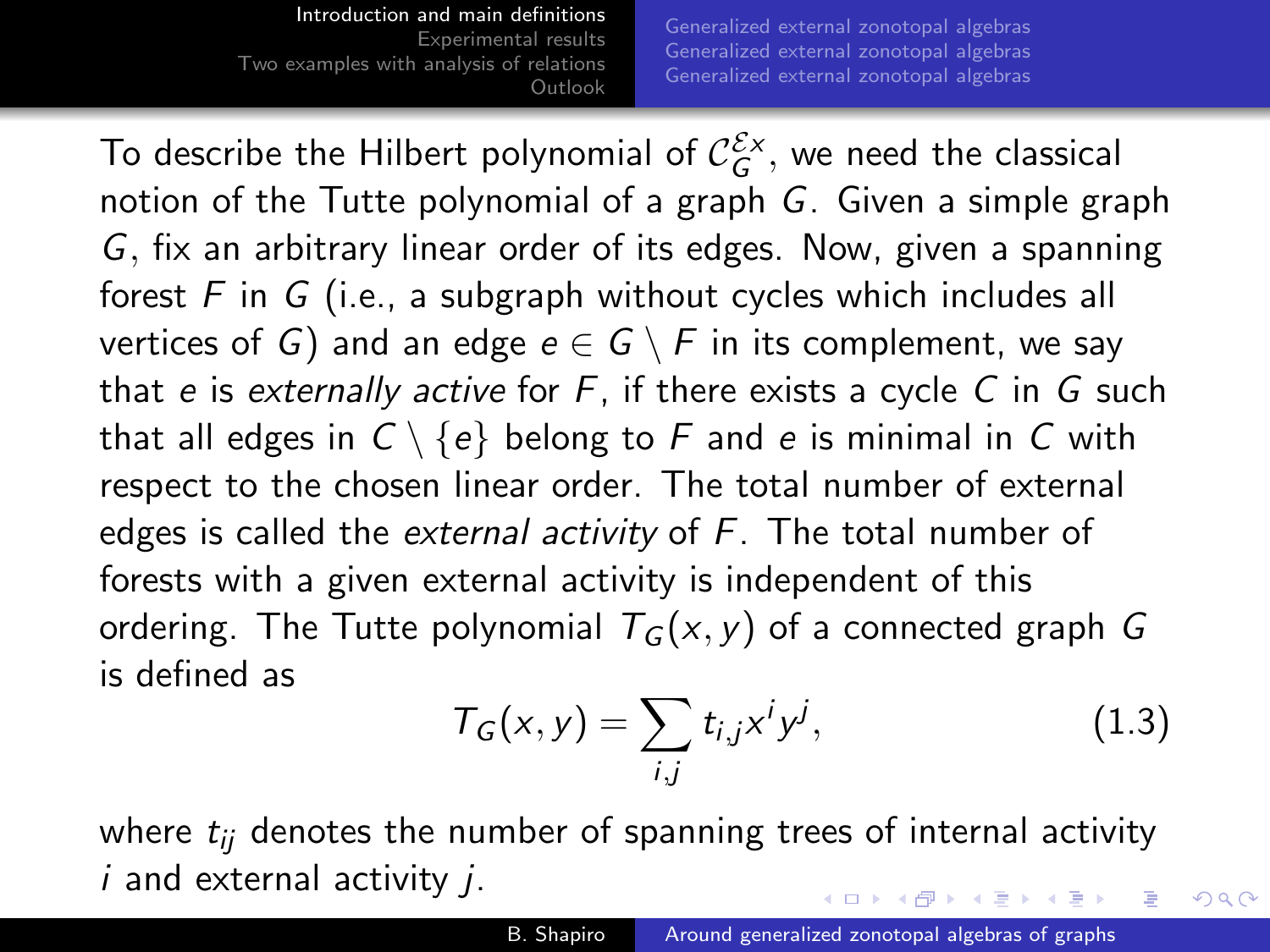### [Introduction and main definitions](#page-1-0)

[Experimental results](#page-29-0) [Two examples with analysis of relations](#page-50-0) [Outlook](#page-52-0)

[Generalized external zonotopal algebras](#page-9-0) [Generalized external zonotopal algebras](#page-17-0) [Generalized external zonotopal algebras](#page-20-0)

# Theorem (Theorems 3 and 4 of [\[7\]](#page-56-2))

<span id="page-7-0"></span>For any (multi)graph G without loops, (i) the algebras  $C_G^{\mathcal{E} \times}$  and  $B_G^{\mathcal{E} \times}$  are isomorphic; (ii) the total dimension of these algebras (as vector spaces over  $\mathbb{K}$ ) is equal to the number of all spanning subforests in G. The dimension of the  $k$ -th graded component of these algebras equals the number of subforests  $F$  in  $G$  with external activity  $|G| - |F| - k$ , where  $|G|$  (resp.  $|F|$ ) stands for the number of edges in  $G$  (resp.  $F$ ). The latter statement is equivalent to the formula

$$
HS_{\mathcal{C}_G^{\mathcal{E} \times}}(t) = t^{n+1-m} T_G\left(1+t,\frac{1}{t}\right), \qquad (1.4)
$$

where  $n + 1$  is the number of vertices and m is the number of connected components of G.

←□

4 向 8 4

 $QQ$ 

 $-4.50$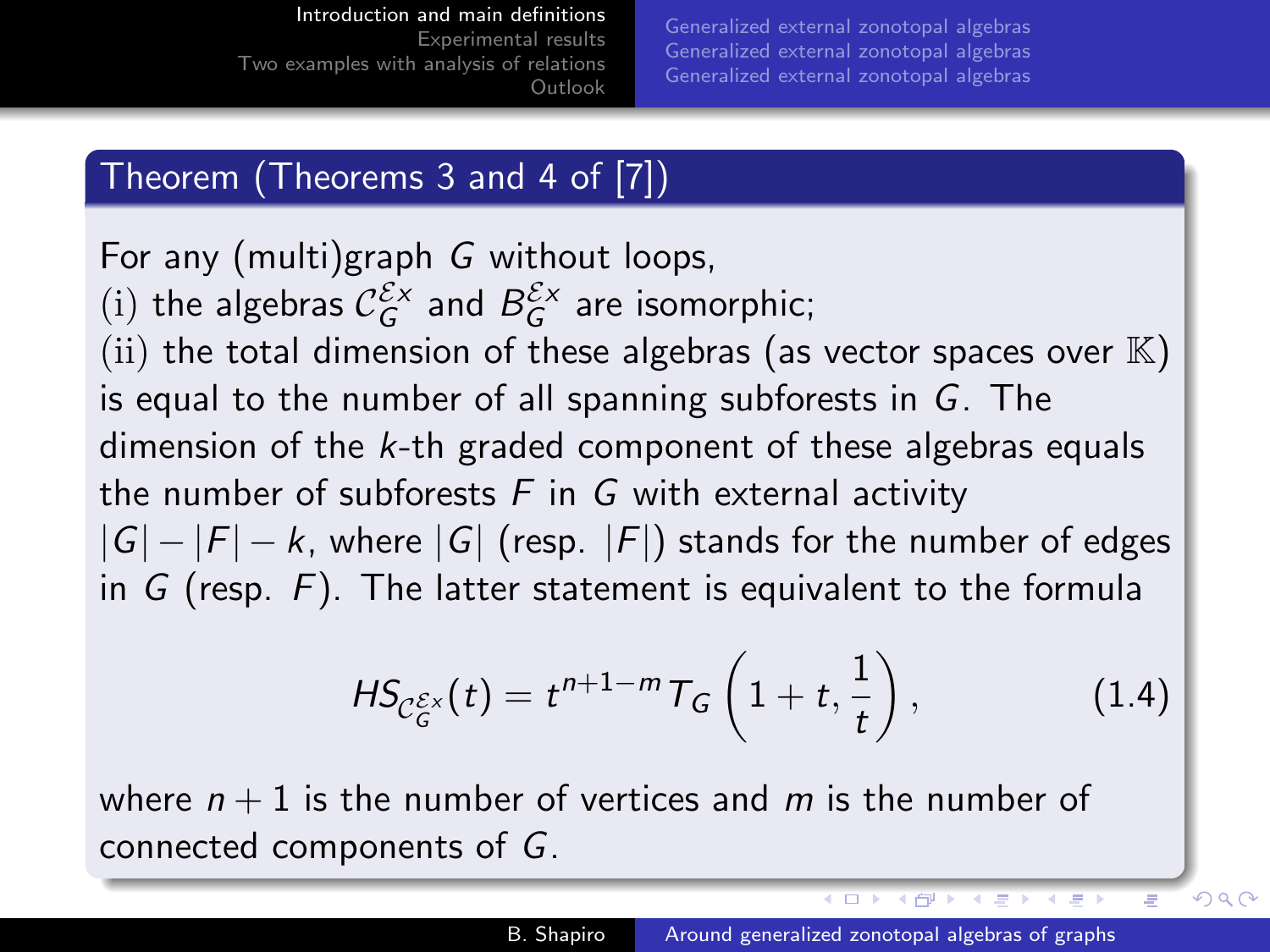[Generalized external zonotopal algebras](#page-9-0) [Generalized external zonotopal algebras](#page-17-0) [Generalized external zonotopal algebras](#page-20-0)

<span id="page-8-0"></span>Furthermore, in [\[5\]](#page-55-3) G. Nenashev has shown that  $\mathcal{C}_G^{\mathcal{E} \times}$  contains all information about the graphical matroid of G and only it.

# Proposition (Theorem 5 of [\[5\]](#page-55-3))

Given two undirected (multi)graphs  $G_1$  and  $G_2$ , algebras  $\mathcal{C}_{G_1}^{\mathcal{E}_X}$  and  $\mathcal{C}_{\mathcal{G}_2}^{\mathcal{E}\times}$  are isomorphic if and only if the graphical matroids of  $\mathcal{G}_1$  and  $G_2$  coincide. (The latter isomorphism can be thought of either as graded or as non-graded, the statement holds in both cases.)

 $\mathcal{A}$  and  $\mathcal{A}$  . The set of  $\mathcal{B}$  is a set of  $\mathcal{B}$  is a set of  $\mathcal{B}$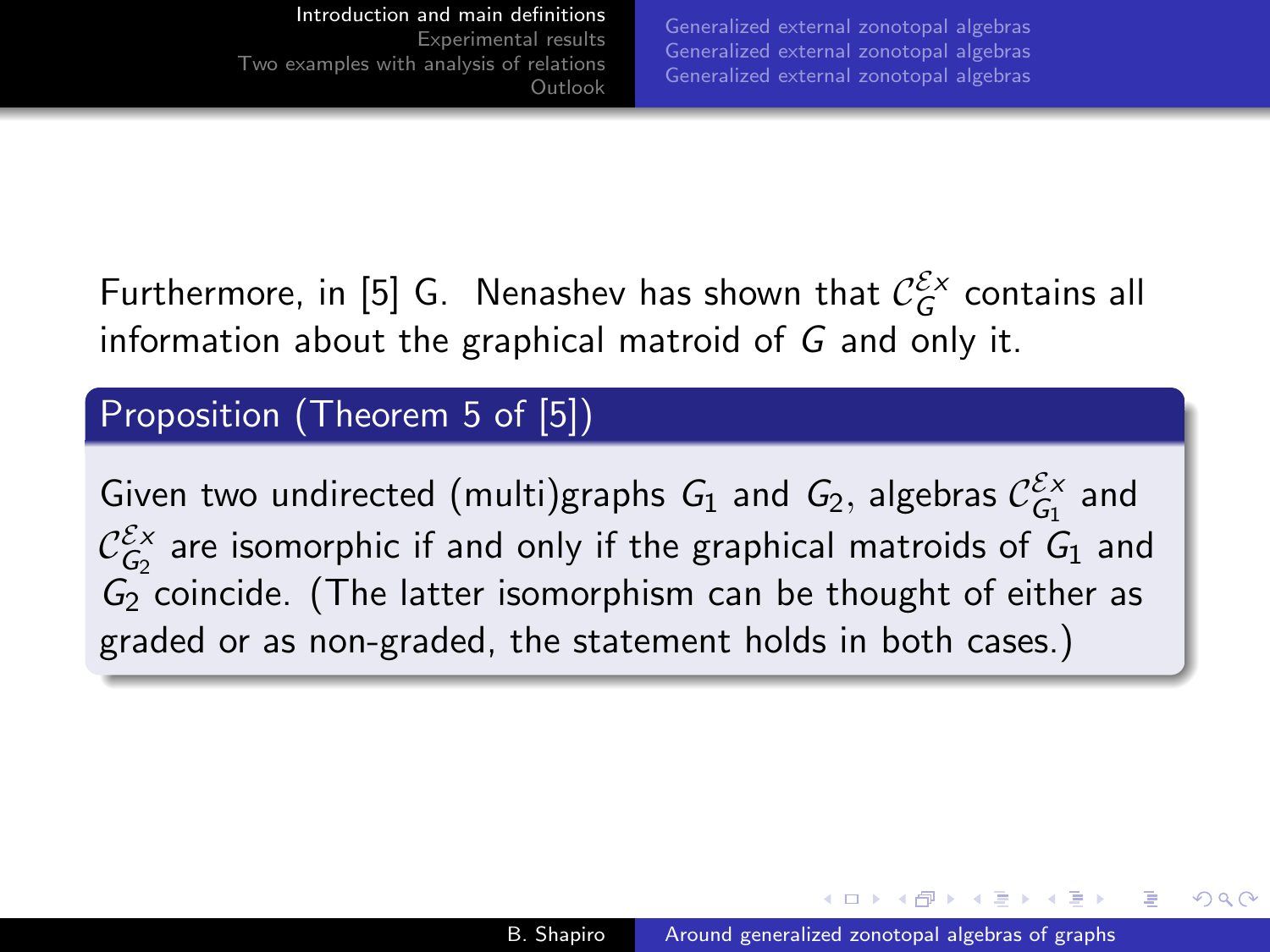<span id="page-9-0"></span>The main object of our study is a certain family of filtered algebras which we call generalized external zonotopal algebras introduced in [\[NSh\]](#page-55-4). Let  $f(u)$  be a univariate polynomial or a formal power series over K.

### Definition

A univariate polynomial/power series  $f(u)$  is called unipotent if it has a non-vanishing linear term and **nillpotent**, otherwise.

# Definition

Given f and G as above, we define the generalized external zonotope algebra  $\mathcal{C}_G^{[f]} \subset \Phi_G$  associated to  $f(u)$  as the subalgebra generated by

$$
f(X_i) = f\left(\sum c_{i,e} \phi_e\right), i = 0,\ldots,n.
$$

**≮ロト ⊀何ト ⊀ ヨト ⊀ ヨト** 

 $QQ$ 

∍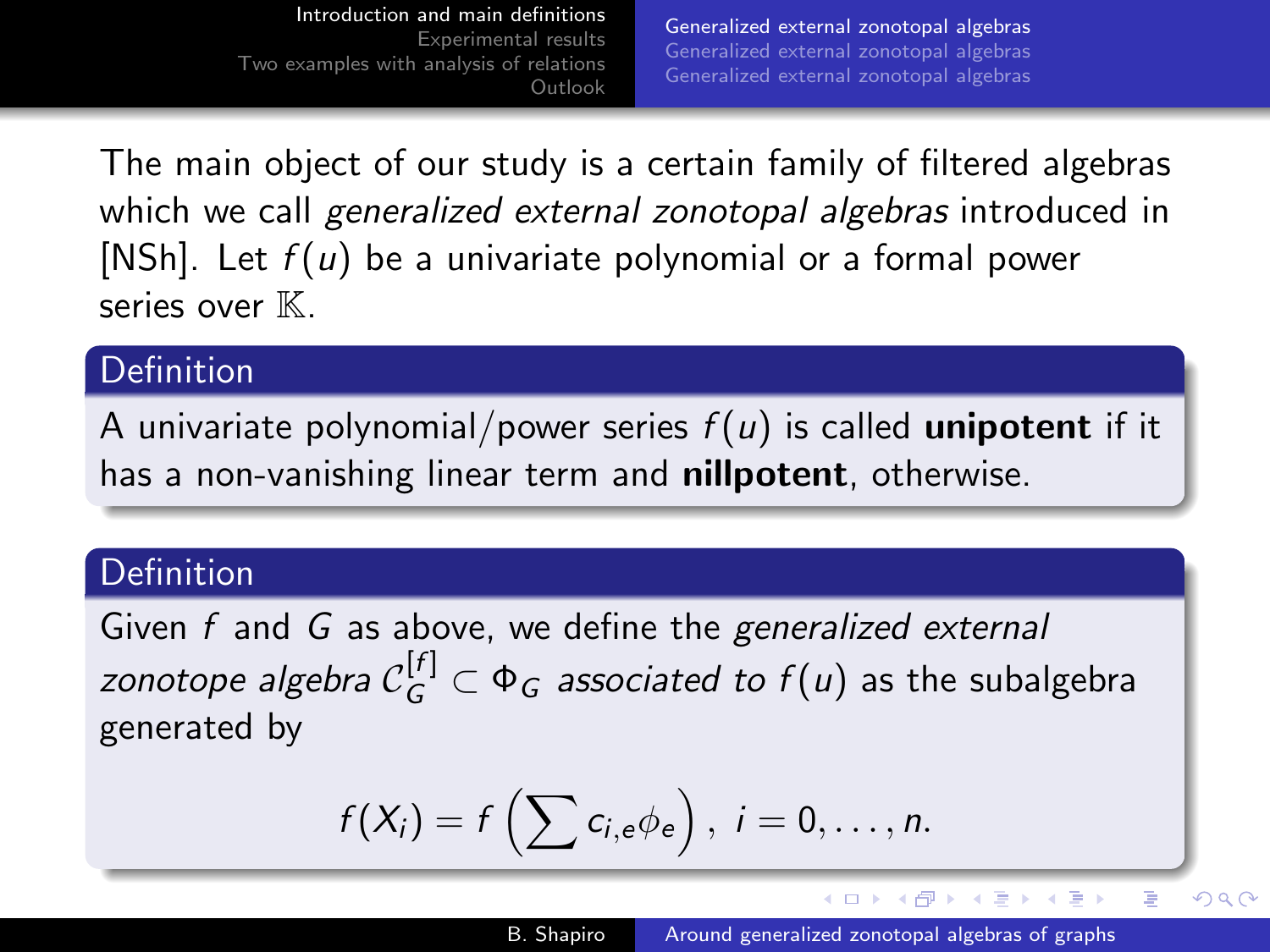[Generalized external zonotopal algebras](#page-9-0) [Generalized external zonotopal algebras](#page-17-0) [Generalized external zonotopal algebras](#page-20-0)

The algebra  $\mathcal{C}_G^{[f]}$  $G^{[V]}_G$  is endowed with an increasing filtration where the  $j$ -th term of this filtration is generated by all monomials of degree at most *i* in the chosen generators  $f(X_i)$ . Notice that this filtration is independent of the constant term of  $f(u)$  since for any g such that  $f-g$  is constant, the filtered algebras  $\mathcal{C}_G^{[f]}$  $\mathcal{C}_G^{[f]}$  and  $\mathcal{C}_G^{[g]}$  $\mathcal{G}^{\text{[B]}}$  are the same. Because of that, from now on, we assume that  $f(u)$  has no constant term. Let us present some basic properties of  $\mathcal{C}_G^{[f]}$  $G^{\{U\}}$  proven in [\[NSh\]](#page-55-4).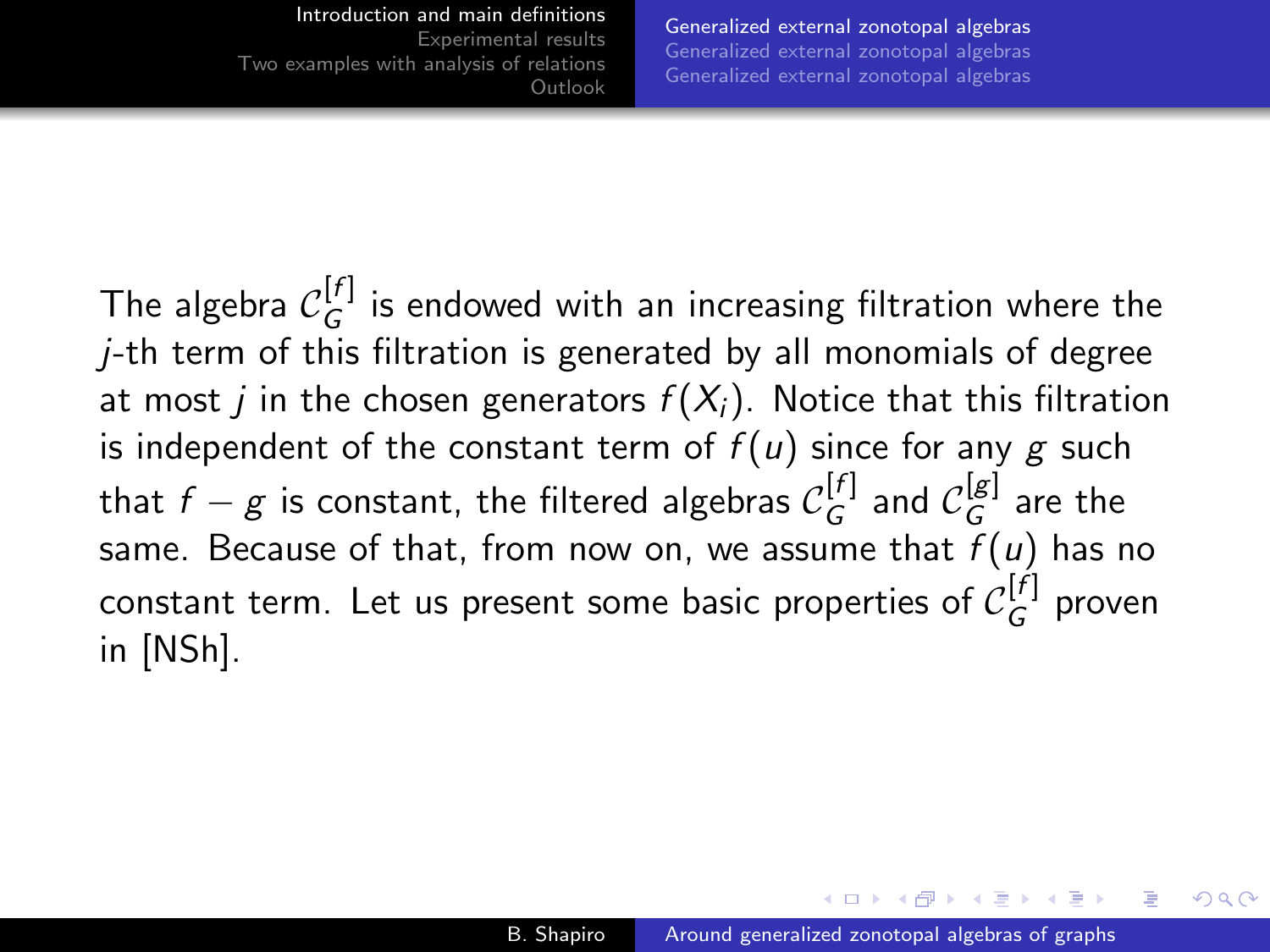[Generalized external zonotopal algebras](#page-9-0) [Generalized external zonotopal algebras](#page-17-0) [Generalized external zonotopal algebras](#page-20-0)

# Proposition (Proposition 2 of [\[NSh\]](#page-55-4))

Let  $f(u)$  be any polynomial with a non-vanishing linear term. Then the graded algebra  $\mathcal{C}_G^{\mathcal{E}_X}$  and the filtered algebra  $\mathcal{C}_G^{[f]}$  $G^{\text{U1}}$  coincide as subalgebras of  $\Phi_G$ . In other words, they coincide as linear subspaces of  $\Phi_G$  closed under multiplication in  $\Phi_G$ , but have different filtration/grading.

# Theorem (Theorem 6 of [\[NSh\]](#page-55-4))

Let  $f(u)$  be any polynomial with non-vanishing linear and quadratic terms. Then given two simple graphs  $G_1$  and  $G_2$  without isolated vertices,  $\mathcal{C}_G^{[f]}$  $\begin{bmatrix} [f] & \text{and} & C_{G_2}^{[f]} \end{bmatrix}$  $\binom{[t]}{G_2}$  are isomorphic as filtered algebras if and only if the graphs  $G_1$  and  $G_2$  are isomorphic.

イロメ イ押メ イヨメ イヨメ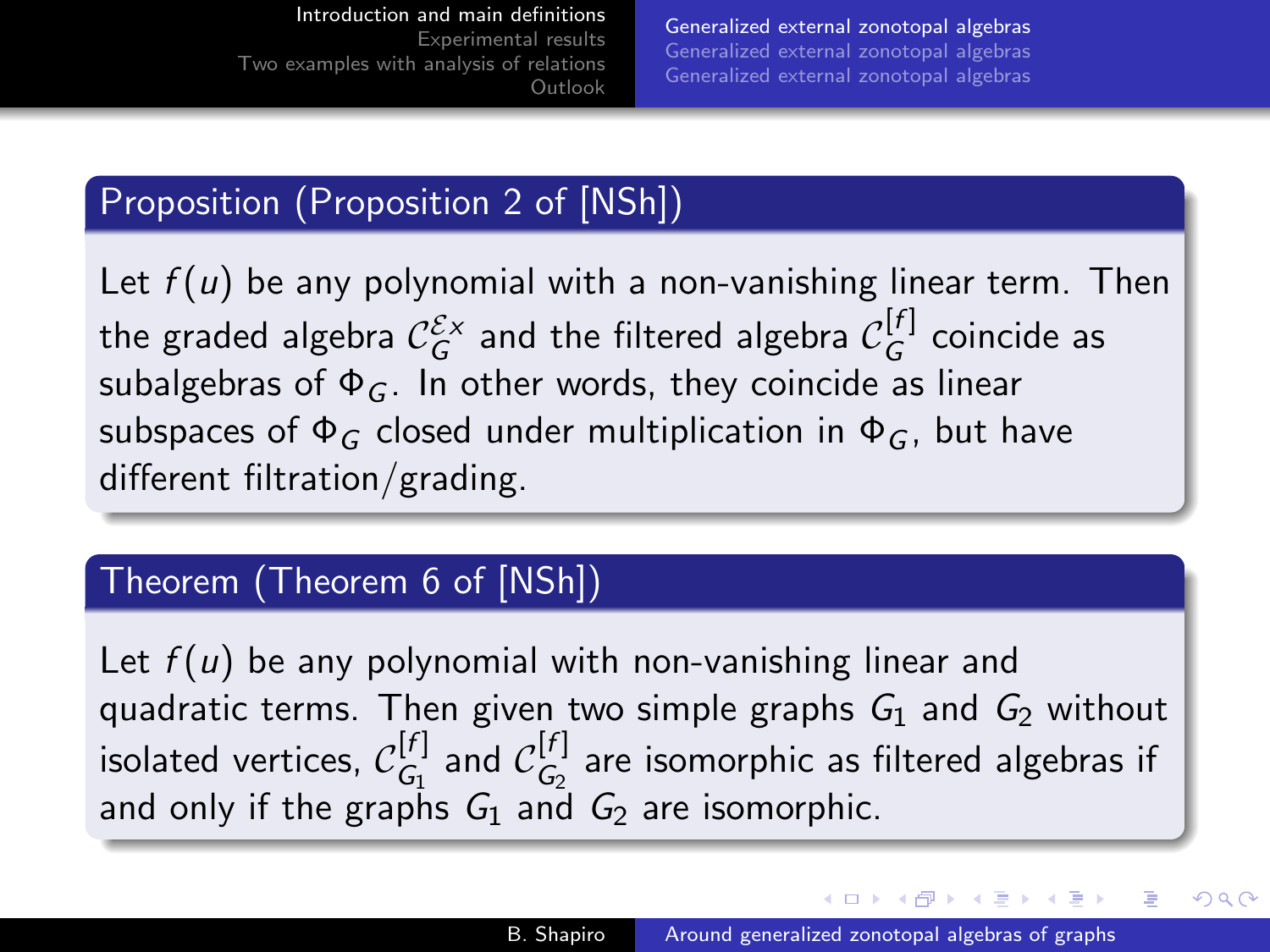[Introduction and main definitions](#page-1-0) [Experimental results](#page-29-0) [Two examples with analysis of relations](#page-50-0) [Outlook](#page-52-0) [Generalized external zonotopal algebras](#page-9-0) [Generalized external zonotopal algebras](#page-17-0) [Generalized external zonotopal algebras](#page-20-0)

Given a graph G, consider the space  $A_G$  of univariate complex-valued polynomials without constant term, with coefficient 1 of the linear term, and of degree less than or equal to  $mv_G$ , where  $mv_G := \max_{v \in V(G)} val(v)$  is the maximal valency of vertices in G. (Here val(v) denotes the valency of the vertex v.) For a polynomial  $f \in \mathcal{A}_G$ , we will be interested in the Hilbert–Samuel sequence  $\mathit{HS}_G^{[f]} = \{\mathsf{dim}_{\mathbb{K}}\, F_j\}_{j\geq 0}$  of the filtered algebra  $\mathcal{C}_G^{[f]}$  $G^{U_1}$ . This coincides with the Hilbert–Samuel function  $k\mapsto \sum_{j=0}^k \operatorname{\sf gr}_j({\mathcal C}_G^{[f]}$  $G^{(1)}$ ) of the associated graded ring of the filtration. One can easily show that for any polynomial  $f$  of degree exceeding  $m v_G$  or for any power series  $f$ , the algebra  $\mathcal{C}_G^{[f]}$  $G^{[1]}$  coincides with the algebra  $\mathcal{C}_G^{[\tilde{f}]}$  where  $\tilde{f}$  is the truncation of  $f$  at degree  $m v_G$ , see Lemma [3](#page-14-0) below.

**≮ロト (何) (日) (日)**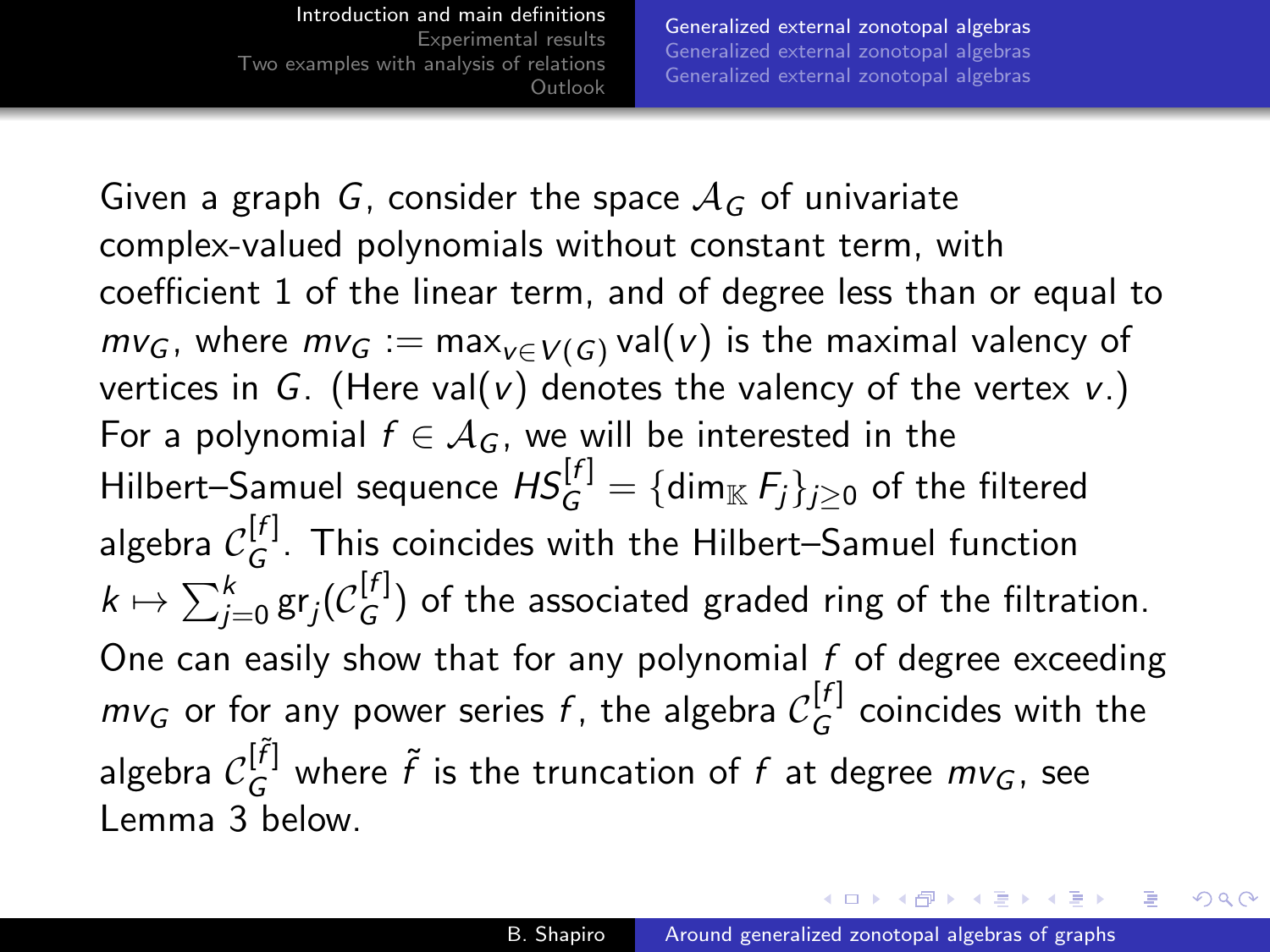### [Introduction and main definitions](#page-1-0)

[Experimental results](#page-29-0) [Two examples with analysis of relations](#page-50-0) [Outlook](#page-52-0)

[Generalized external zonotopal algebras](#page-9-0) [Generalized external zonotopal algebras](#page-17-0) [Generalized external zonotopal algebras](#page-20-0)

# Proposition (Proposition 3 of [\[NSh\]](#page-55-4) or Theorem [9\)](#page-22-0)

There is a Hilbert–Samuel sequence  $\mathit{HS}^{[f]}_G$  which holds for a generic polynomial f of degree at most  $mv<sub>G</sub>$ . This generic Hilbert–Samuel sequence (denoted by  $HS_G$  below) is maximal in the lexicographic order among all  $\mathit{HS}^{[f]}_G,$  where  $f$  runs over the set of all formal power series with non-vanishing linear term, see below.

Here by generic polynomials of degree at most  $m_{\mathcal{G}}$  we mean polynomials belonging to some Zariski open subset in the linear space of all polynomials of degree at most  $mv<sub>G</sub>$ .

イロ トラ 河 トラ ミュートラン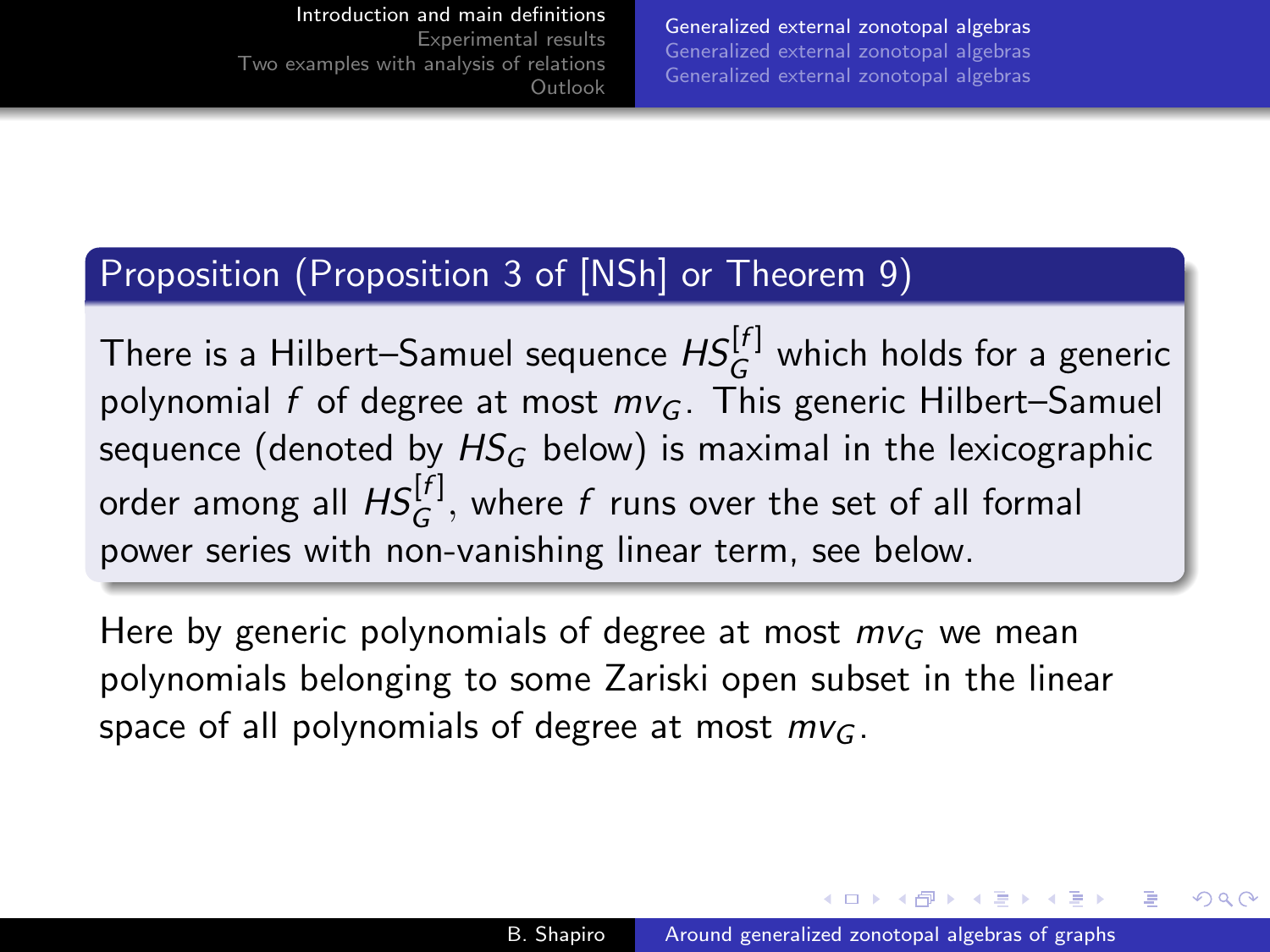[Generalized external zonotopal algebras](#page-9-0) [Generalized external zonotopal algebras](#page-17-0) [Generalized external zonotopal algebras](#page-20-0)

### Lemma

<span id="page-14-0"></span>For any power series or polynomial f of degree exceeding  $mv<sub>G</sub>$ , the algebra  $\mathcal{C}_G^{[f]}$  $_G^{[f]}$  coincides with the algebra  $\mathcal{C}_G^{[\tilde{f}]}$  where  $\tilde{f}$  is the truncation of f at degree  $mv<sub>G</sub>$ .

[Outlook](#page-52-0)

### Proof.

Let us show that in the above notation and for any vertex  $v_i$  of G, one has that  $f(X_i) = \tilde{f}(X_i)$  as elements of  $\Phi(G)$ . Recall that  $X_i = \sum_{e \in E_i} \pm \phi_e$ , where  $E_i$  is the set of all edges adjacent to the vertex  $v_i$ . Then since  $\phi_{\bm{e}}^2=0$  for any edge  $\bm{e}$  of  $\bm{G}$  and all edges in the presentation of  $X_i$  are adjacent to  $v_i$ , one has that  $X_i^j=0$  for any  $j > \mathit{val}(v_i)$ . Thus for  $f(u) = \sum_j a_j u^j$ , in the expansion  $f(X_i) = \sum_j a_j X^j$  all terms of degree  $j$  exceeding  $\mathit{val}(v_i)$  vanish which implies the claim.

 $\overline{1}$ 

**K 同 ト イ ヨ ト** 

 $QQ$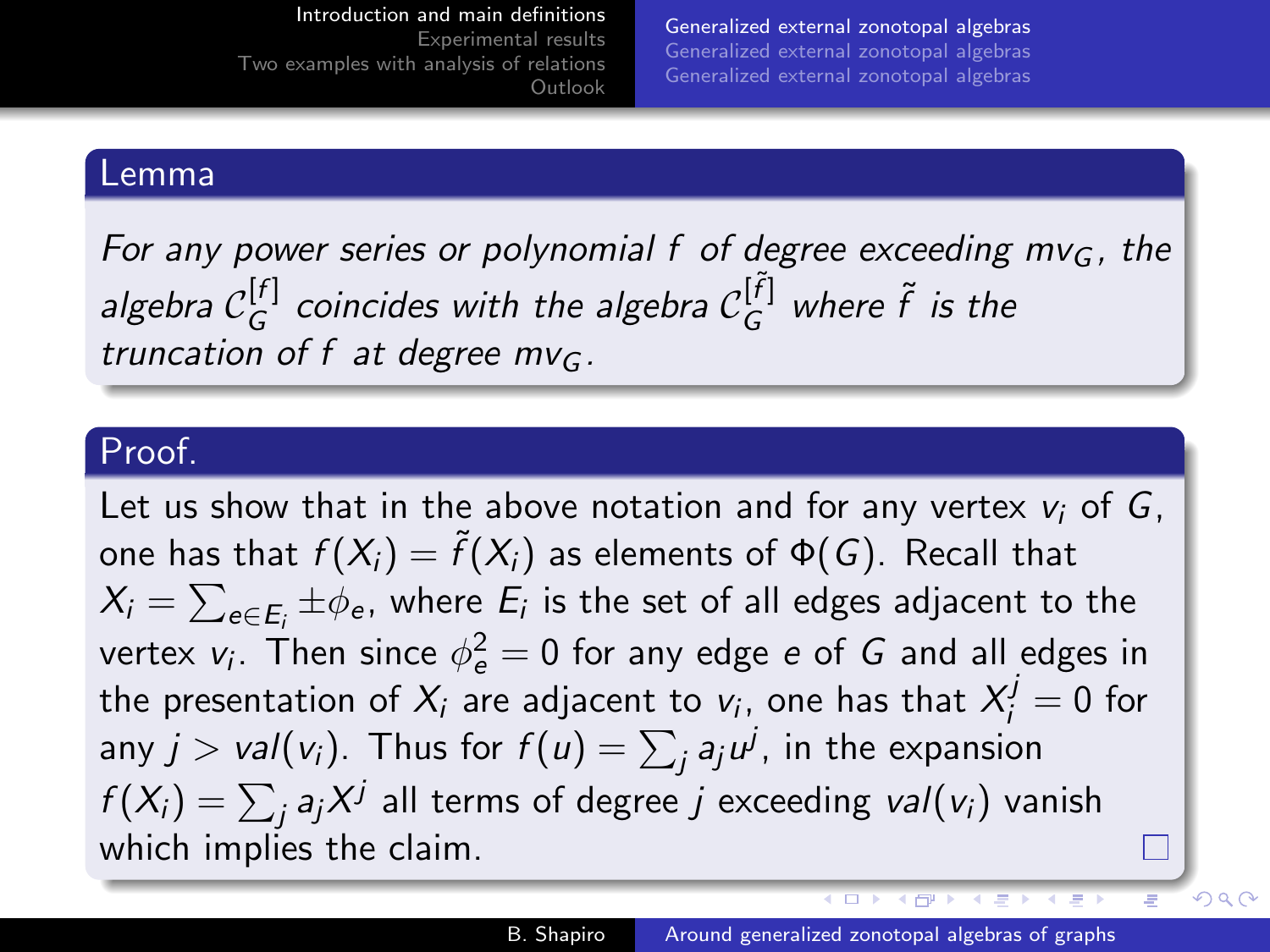### [Introduction and main definitions](#page-1-0)

<span id="page-15-0"></span>[Experimental results](#page-29-0) [Two examples with analysis of relations](#page-50-0) [Outlook](#page-52-0)

[Generalized external zonotopal algebras](#page-9-0) [Generalized external zonotopal algebras](#page-17-0) [Generalized external zonotopal algebras](#page-20-0)

# Proposition

Given an artinian finite-dimensional algebra  $A$  over a field  $K$  with a generating set  $x_1, \ldots, x_N$  and let  $f \in \mathbb{K}[[u]]$  such that  $f \in (u) \setminus (u^2)$ . Then the following facts hold.

(1) Define the map  $f: A \rightarrow A$  given by  $a \mapsto f(a)$ ; this map is invertible.

(2) Define  $y_1 = f(x_1), \ldots, y_N = f(x_N)$ ; then  $y_1, \ldots, y_N$  is a generating set of A.

(3)  $L(x_1, \ldots, x_N) = 0$  is a relation in A if and only if  $L(f^{-1}(y_1), \ldots, f^{-1}(y_N)) = 0$  is a relation in A.

∢ロ ▶ ∢母 ▶ ∢ ヨ ▶ ∢ ヨ ▶ ↓

э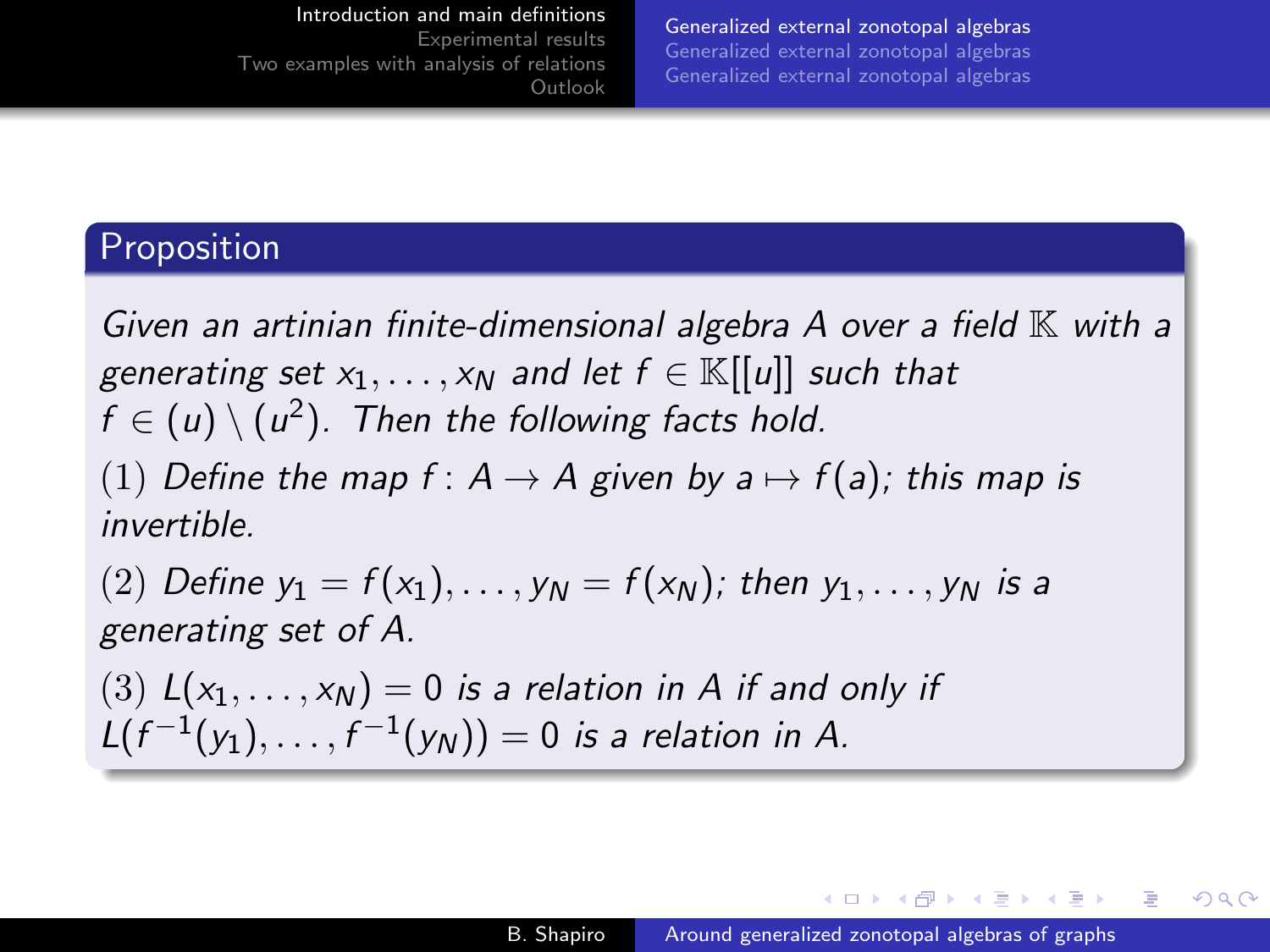[Generalized external zonotopal algebras](#page-9-0) [Generalized external zonotopal algebras](#page-17-0) [Generalized external zonotopal algebras](#page-20-0)

# <span id="page-16-0"></span>**Corollary**

Let G be a graph on the vertex set  $\{0, 1, ..., n\}$  and let  $f \in \mathbb{K}[[u]]$ such that  $f\in(u)\setminus(u^2).$  Then the algebra  $\mathcal{C}_G^{[f]}$  $G^{\{1\}}$  is given by the quotient

$$
C_G^{[f]} = \mathbb{K}[Y_0, \dots, Y_n]/I_G^{[f]}, \qquad (1.5)
$$

where  $Y_0 = f(X_0), \ldots, Y_n = f(X_n)$  and  $I_G^{[f]}$  $\int_G^{U^1}$  is the ideal generated by

$$
Y_0^{d(0)+1}, Y_1^{d(1)+1}, \ldots, Y_n^{d(n)+1}
$$
 (1.6)

and

<span id="page-16-1"></span>
$$
\left(\sum_{i\in I} f^{-1}(Y_i)\right)^{D_I+1} \tag{1.7}
$$

for all subsets  $I \subseteq \{0, 1, \ldots, n\}$  of cardinality at least 2. Here  $d(0) = val(0), \ldots, d(n) = val(n)$  $d(0) = val(0), \ldots, d(n) = val(n)$  $d(0) = val(0), \ldots, d(n) = val(n)$  $d(0) = val(0), \ldots, d(n) = val(n)$  $d(0) = val(0), \ldots, d(n) = val(n)$  are the val[en](#page-15-0)[cie](#page-17-0)s [of](#page-16-0) [th](#page-8-0)[e v](#page-56-0)[er](#page-0-0)[tic](#page-56-0)[es.](#page-0-0)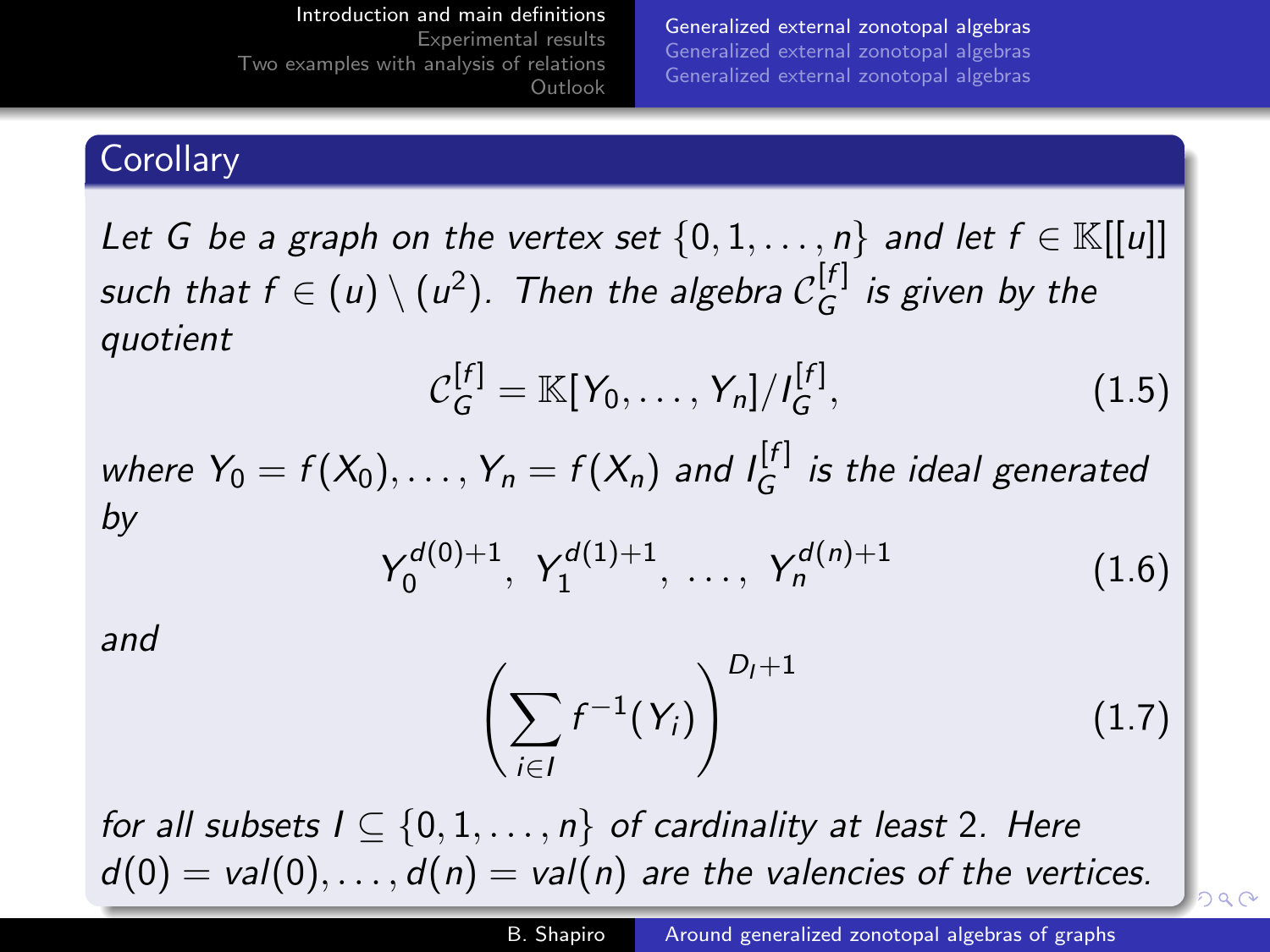[Generalized external zonotopal algebras](#page-9-0) [Generalized external zonotopal algebras](#page-17-0) [Generalized external zonotopal algebras](#page-20-0)

### <span id="page-17-0"></span>Remark

Observe that the relation corresponding to  $I = \{0, 1, \ldots, n\}$ reads as

$$
f^{-1}(Y_0) + f^{-1}(Y_1) + \cdots + f^{-1}(Y_n) = 0.
$$
 (1.8)

Using  $(1.8)$  we can remove half of the generators of the ideal  $I_f$ of the form [\(1.7\)](#page-16-1). Namely, for any subset  $I \subset \{0, 1, \ldots, n\}$  with  $2 \leq |I| \leq n$ , consider its complement  $I^c = \{0, 1, \ldots, n\} \setminus I$ . If  $|I|$  <  $|I<sup>c</sup>|$ , then keep the generator [\(1.7\)](#page-16-1) corresponding to I and remove the one corresponding to  $I^c$ . If  $|I^c| > |I|$ , then keep the generator [\(1.7\)](#page-16-1) corresponding to  $I^c$  and remove the one corresponding to *I*. Finally, if  $|I| = |I^c|$  (which can happen only if  $n + 1$  is even), then keep whichever of the two you want and remove the other. The generator [\(1.8\)](#page-18-0) should be always kept in the ideal  $I_G^{[f]}$ יין.<br>G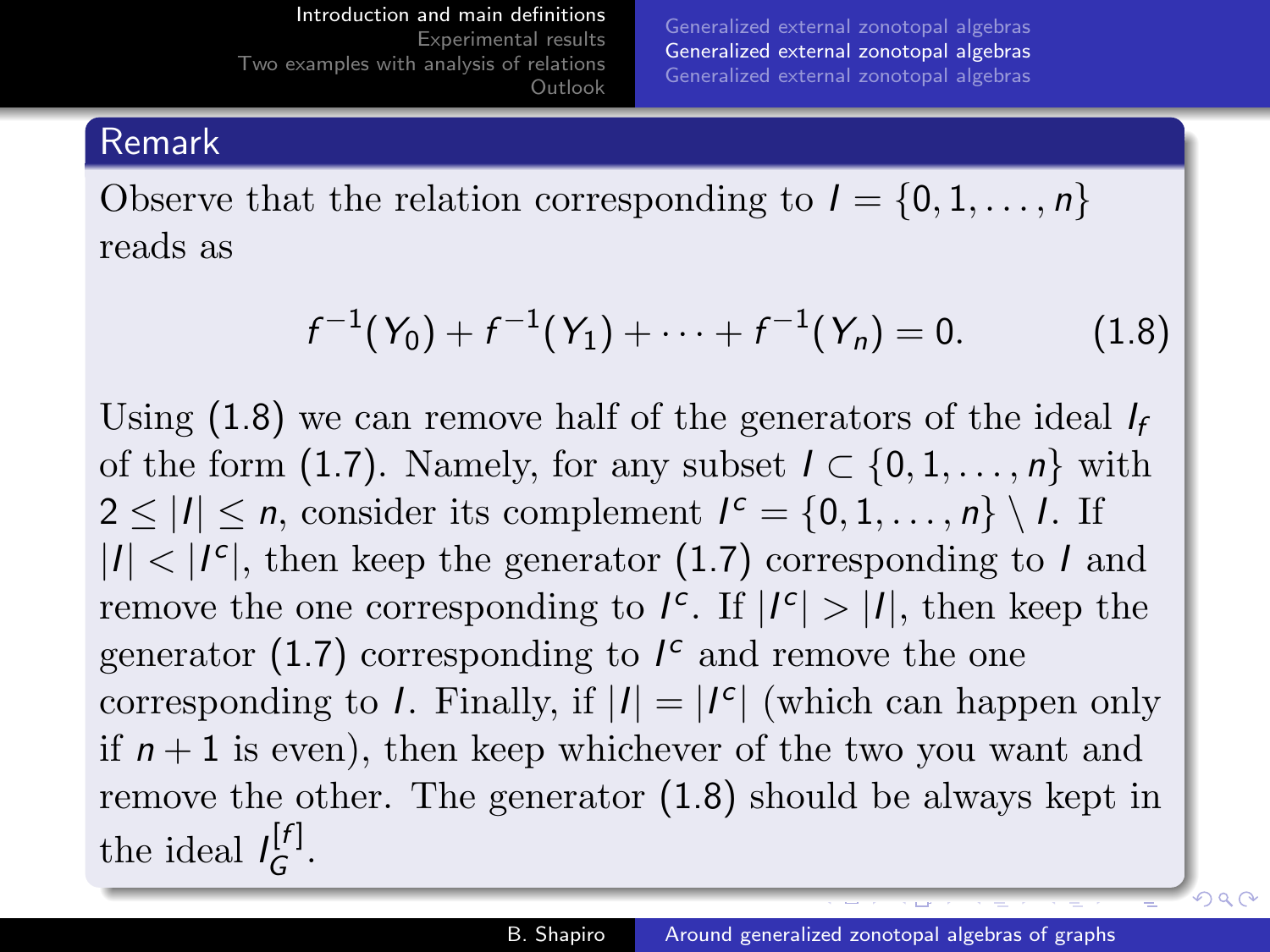<span id="page-18-0"></span>Given a non-empty (multi-)graph G without loops, we earlier introduced the space

$$
\mathcal{A}_G = \{f(u) | f(u) = u + \ldots, \deg f \leq m \vee_G\}.
$$

We will refer to  $A_G$  as the space of parameters of generalized PS-algebras of a given graph G. Our ambition is to study the stratification of  $A_G$  according to the Hilbert–Samuel sequence of  $\mathcal{C}_G^{[f]}$ יין.<br>G

 $\mathcal{A}$  and  $\mathcal{A}$  . The set of  $\mathcal{B}$  is a set of  $\mathcal{B}$  is a set of  $\mathcal{B}$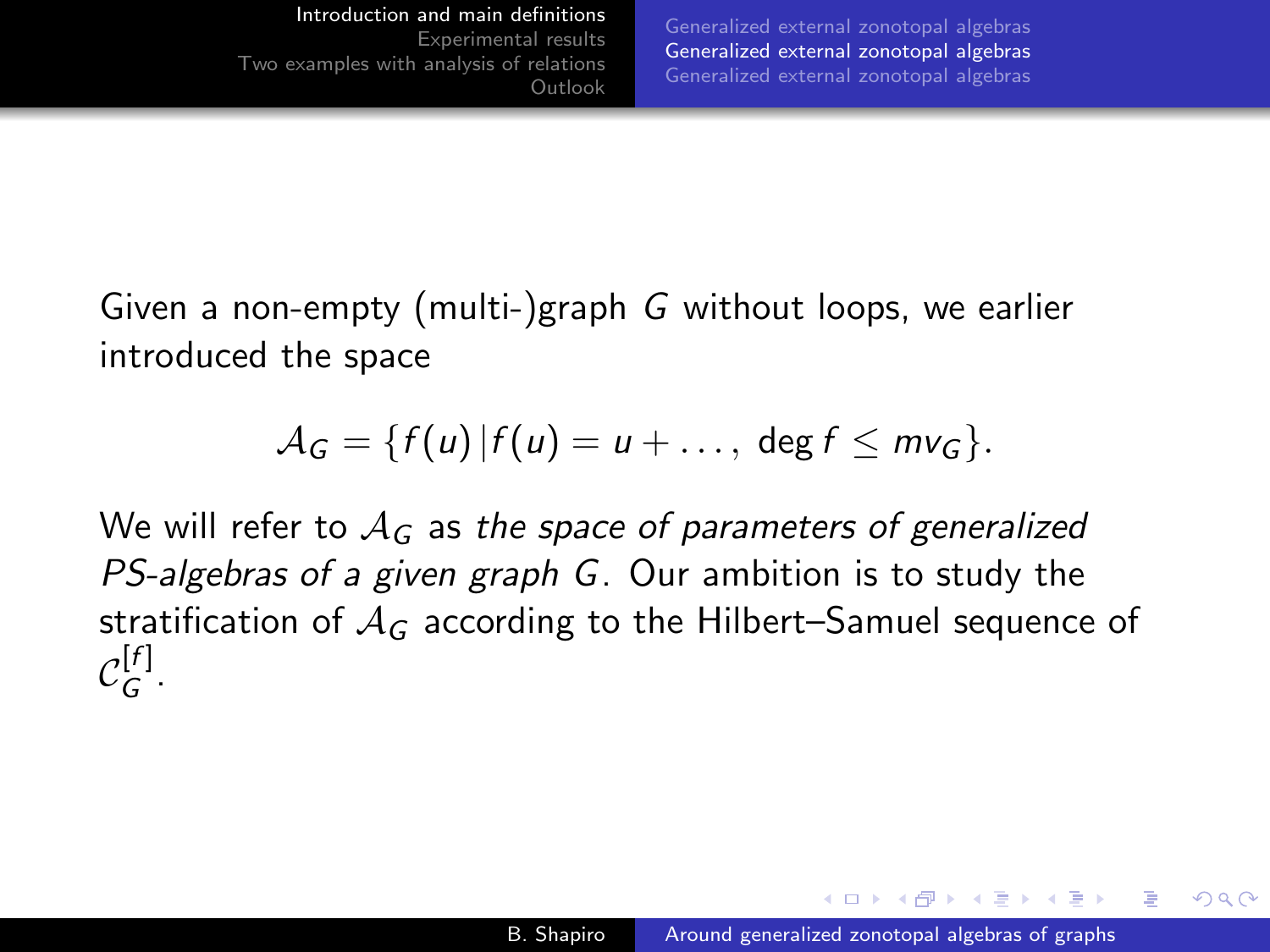[Generalized external zonotopal algebras](#page-9-0) [Generalized external zonotopal algebras](#page-17-0) [Generalized external zonotopal algebras](#page-20-0)

Notice that for every  $f(u)$  as above,  $\mathcal{C}_G^{[f]}$  $G^{[1]}$  is a finite-dimensional vector space over  $\mathbb K$ , i.e. the ideal  $\iota^{[f]}_G$  $G^{[1]}$  is zero-dimensional. Thus for every graph G and every finite sequence  $M = \{1, m_1, m_2, \ldots, m_n\}$ of positive non-decreasing integers, we can consider the Hilbert–Samuel stratum  $S_G^M \subseteq A_G$  (HS-stratum, for short) consisting of all  $f$  such that  $\mathcal{H} S^{[f]} = M$ . (Observe that  $\mathcal{S}_G^M$  might be empty.) We will show that each  $\mathcal{S}_{G}^{M}$  is a constructible algebraic variety and we will be interested in the decomposition of its closure into irreducible closed algebraic components. We will call their intersection with  $\mathcal{S}_{G}^{M}$  as *irreducible HS-strata corresponding to M*. Let us describe the adjacency of these strata.

 $\ldots$  . . . . . . . . . .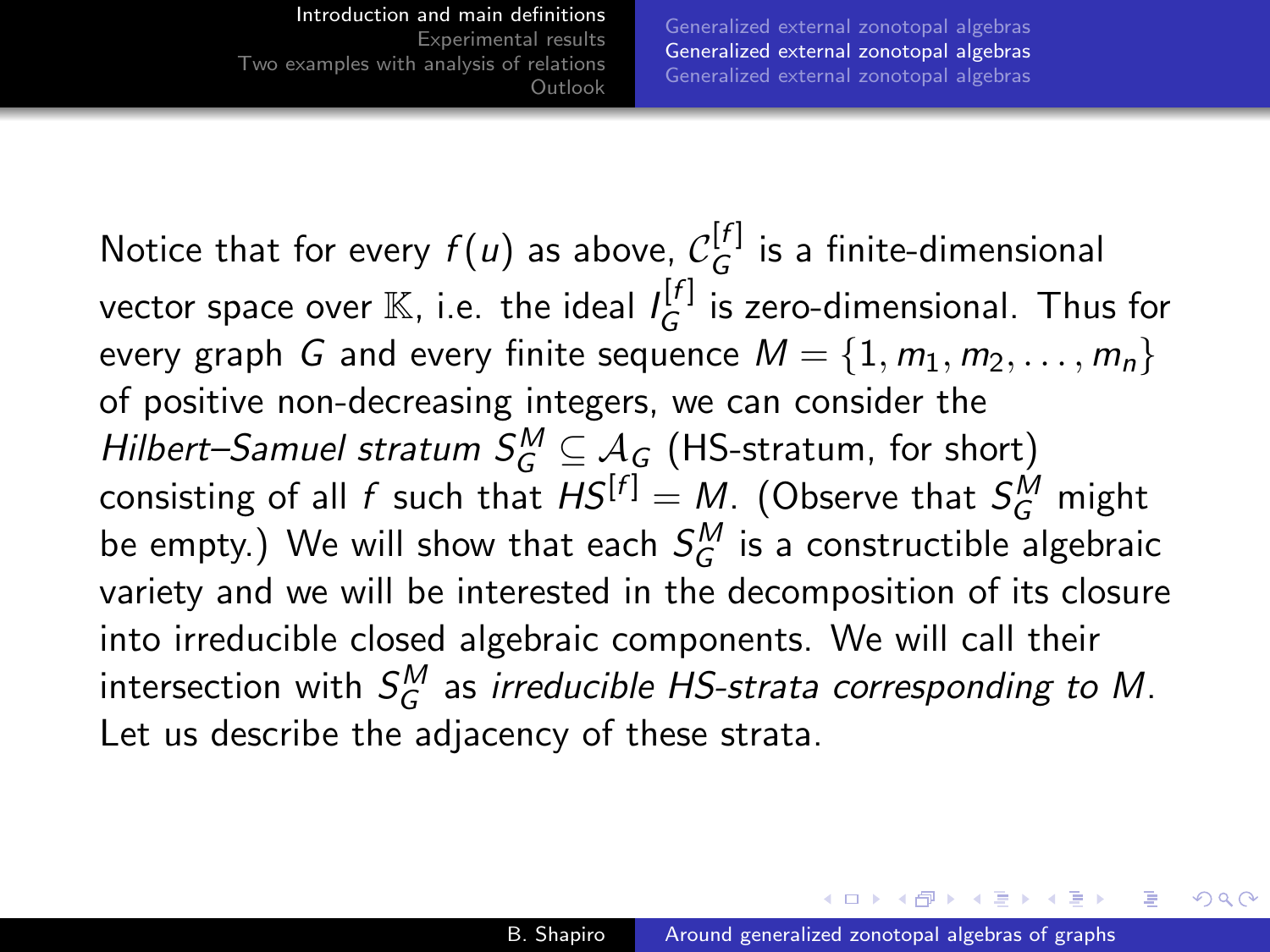[Generalized external zonotopal algebras](#page-9-0) [Generalized external zonotopal algebras](#page-17-0) [Generalized external zonotopal algebras](#page-20-0)

### <span id="page-20-0"></span>Definition

Let X be a topological space and  $(\Lambda, \prec)$  be a partially ordered set. We say that a function  $g: X \to \Lambda$  is upper semicontinuous if for every  $\lambda \in \Lambda$  the set

$$
g^{-1}(\prec \lambda) := \{x \in X \mid g(x) \prec \lambda\}
$$

is open.

### Lemma (Nagata's criterion)

Let R be a commutative ring and  $U \subseteq$  Spec R. Then U is open if and only if the following two conditions hold:

- **1** if  $q \in U$  and  $p \subset q$  then  $p \in U$ ,
- **2** if  $q \in U$  then there exists an element  $s \notin q$  such that  $V(\mathfrak{p}) \cap D_{\mathfrak{s}} \subseteq U$ .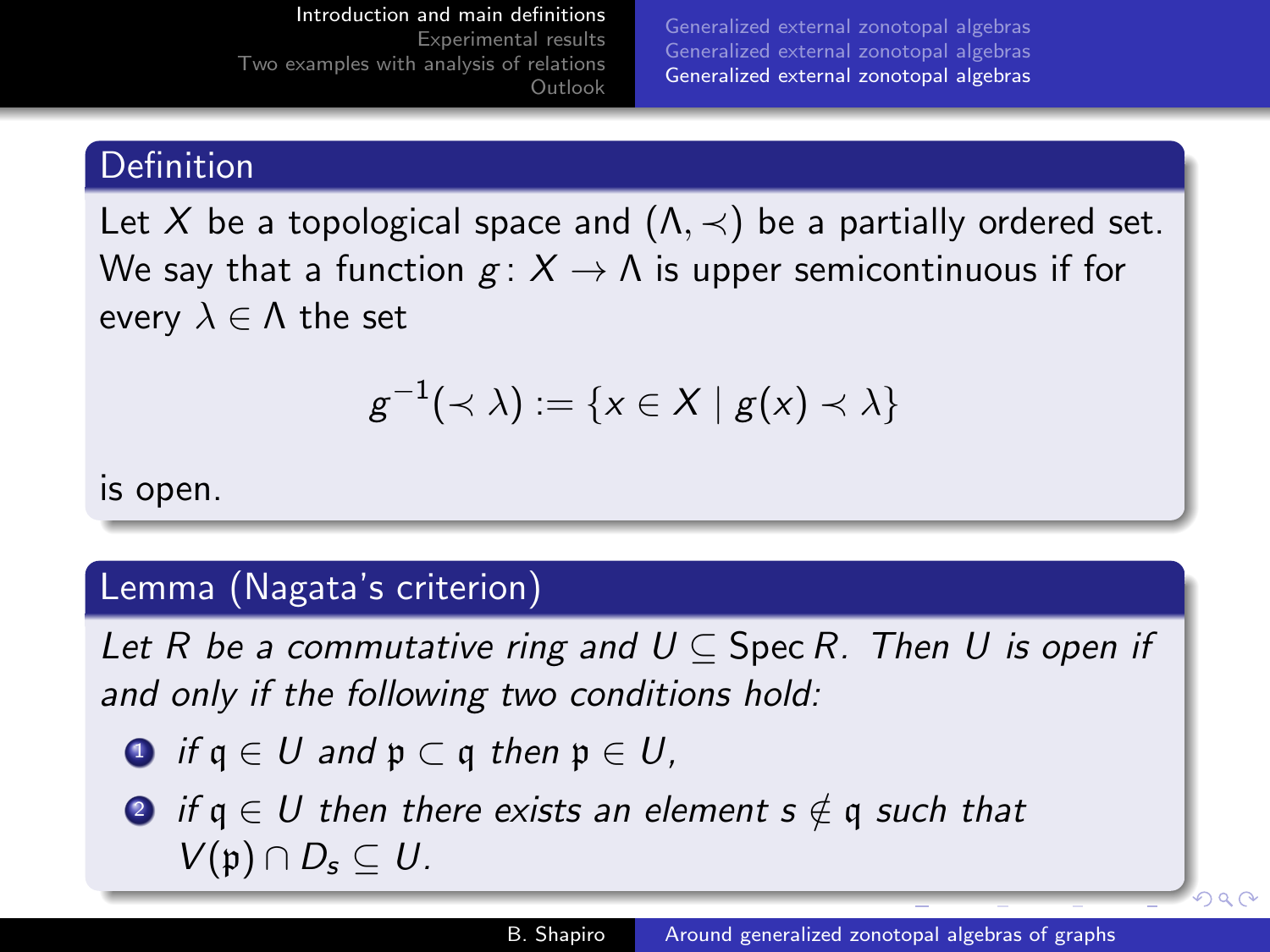[Generalized external zonotopal algebras](#page-9-0) [Generalized external zonotopal algebras](#page-17-0) [Generalized external zonotopal algebras](#page-20-0)

### Lemma

Let A be a commutative ring and M be a matrix with entries in A. For a prime  $p \in A$ , let  $M(p)$  be the matrix obtained from M by replacing the entries by their images in  $k(p)$ . Then the real-valued function  $\mathfrak{p} \mapsto \mathsf{rk} \, M(\mathfrak{p})$  (respectively,  $\mathfrak{p} \mapsto \dim \ker M(\mathfrak{p})$ ) is lower (resp., upper) semicontinuous.

[Outlook](#page-52-0)

### Proof.

We use Nagata's criterion and the fact that non-vanishing of a minor is an open condition. Namely, if  $B$  is a square matrix then det  $B(\mathfrak{p})\neq 0$  if and only if det  $B\notin \mathfrak{p}$ .

∢ロ ▶ ∢何 ▶ ∢ ヨ ▶ ∢ ヨ ▶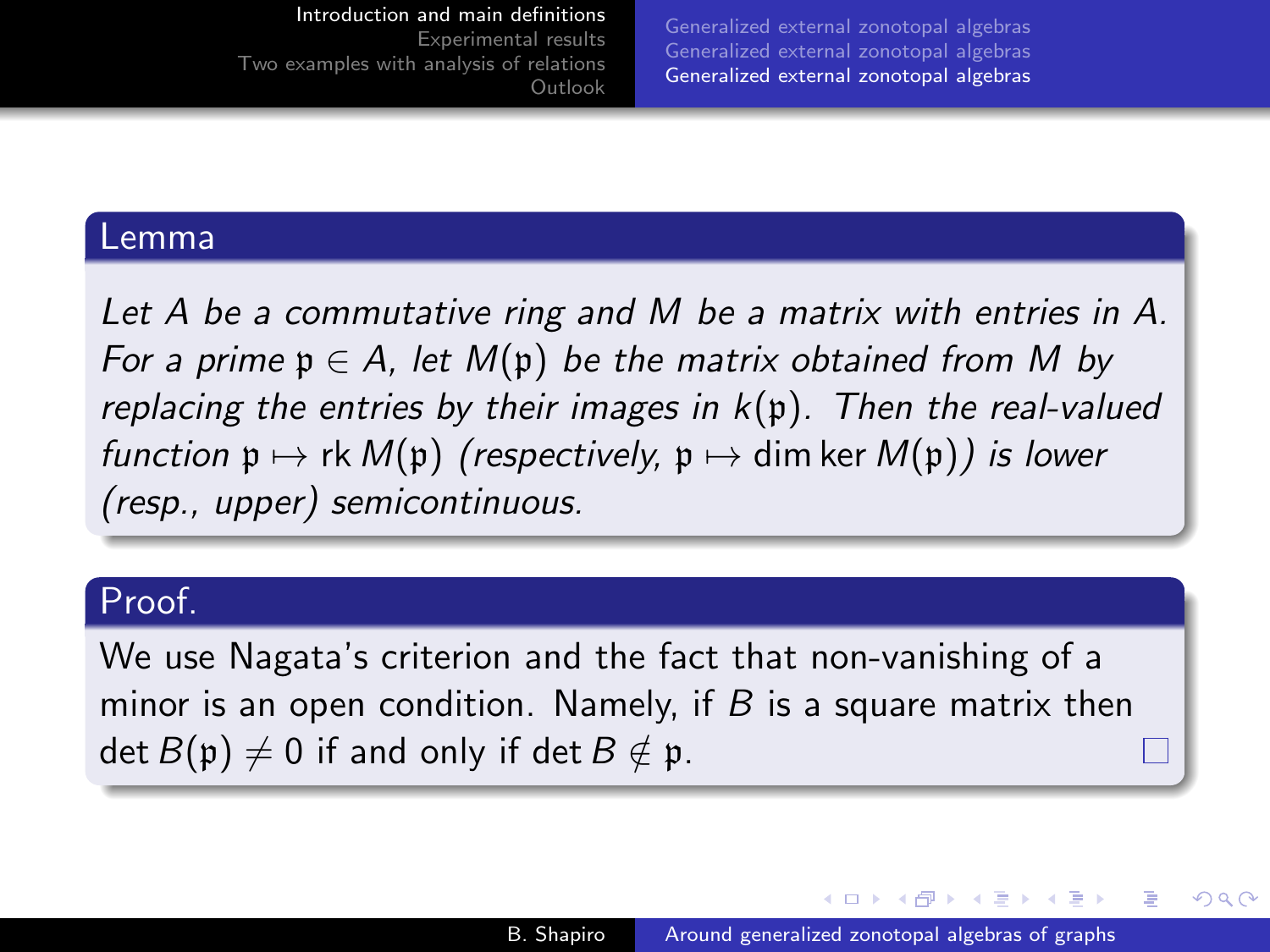#### [Introduction and main definitions](#page-1-0)

[Experimental results](#page-29-0) [Two examples with analysis of relations](#page-50-0) [Outlook](#page-52-0) [Generalized external zonotopal algebras](#page-9-0) [Generalized external zonotopal algebras](#page-17-0) [Generalized external zonotopal algebras](#page-20-0)

### Theorem

<span id="page-22-0"></span>Let A be a commutative ring and  $R = A[X_1, \ldots, X_N]/I$  be a finite A-module. Then

- $\bullet \mathfrak{p} \mapsto \dim_{k(\mathfrak{p})} R \otimes_A k(\mathfrak{p})$  is upper semicontinuous;
- **2** for any positive integer k,  $H_k: \mathfrak{p} \mapsto \dim_{k(\mathfrak{p})} \langle X_1^{\alpha_1} \cdots X_N^{\alpha_N} \mid \alpha_1 + \cdots \alpha_n \leq k \rangle$  is a lower semicontinuous function.

**∢ロト ⊀母 ▶ ∢∃ ▶ ∢∃ ▶**..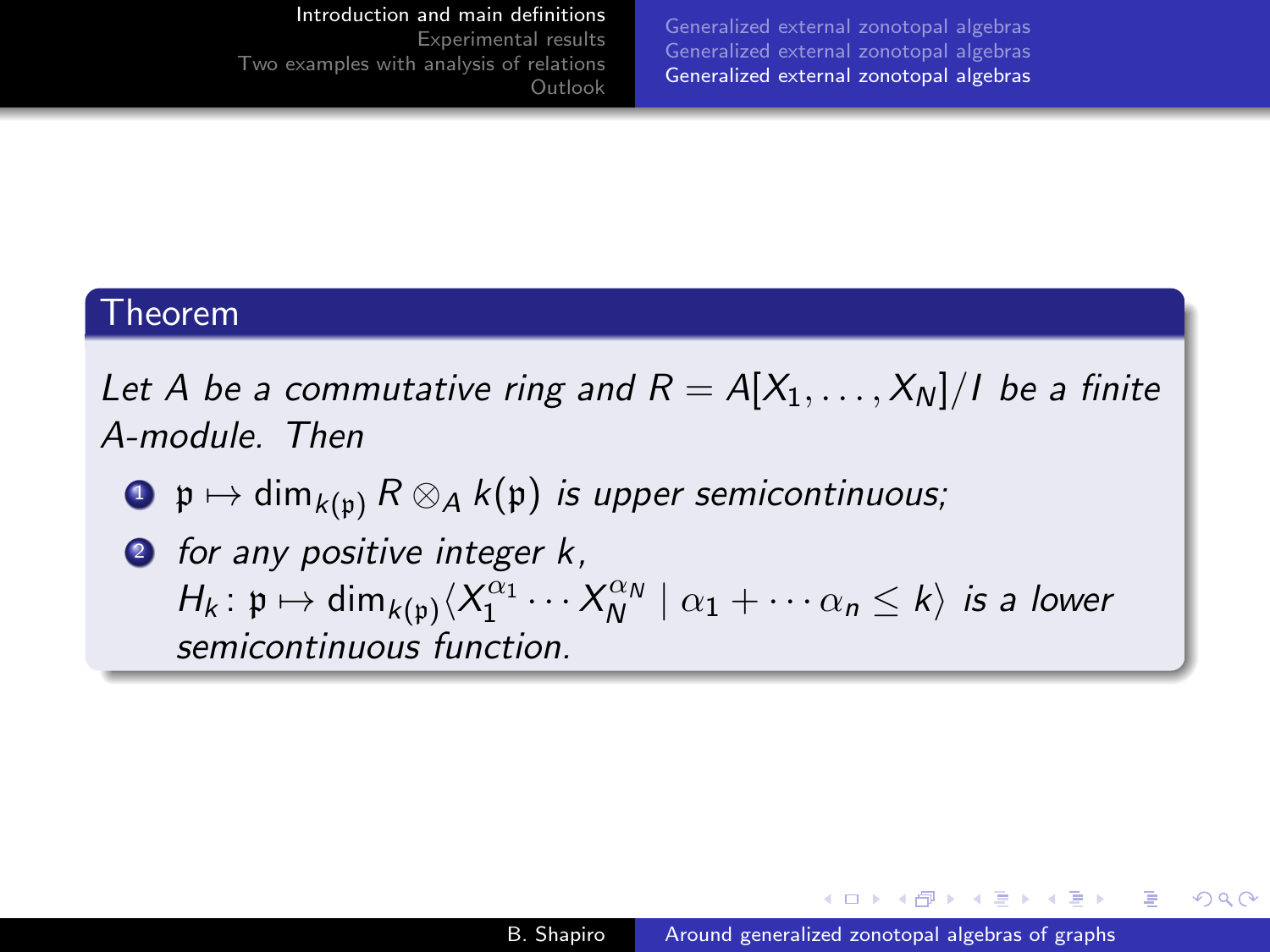[Generalized external zonotopal algebras](#page-9-0) [Generalized external zonotopal algebras](#page-17-0) [Generalized external zonotopal algebras](#page-20-0)

### **Corollary**

Let A be a commutative ring and  $R = A[X_1, \ldots, X_N]/I$  be a finite A-module. Suppose that R is generated (as a module) by monomials of degree at most D and set  $\Lambda=\mathbb{Z}^{\oplus D+1}$  with the lexicographic order. Then the function H: Spec  $R \to \Lambda$ ,  $p \mapsto (H_0, H_1, \ldots, H_D)$  is a lower semicontinuous.  $(H_k$  were defined in Theorem [9\)](#page-22-0). Moreover, for any vector  $\lambda = (\lambda_0, \lambda_1, \ldots)$ , the set

$$
H^{-1}(\lambda) = \{ \mathfrak{p} \in \operatorname{Spec} R \mid H(\mathfrak{p}) = \lambda \}
$$

is the intersection of an open set  $H^{-1}(\succeq_{lex} \lambda)$  and a closed set  $H^{-1}(\preceq_{\text{lex}} \lambda)$ . In particular, the closure of  $H^{-1}(\lambda)$  coincides with  $H^{-1}(\preceq_{\mathsf{lex}} \lambda)$ .

∢ロ ▶ ∢何 ▶ ∢ ヨ ▶ ∢ ヨ ▶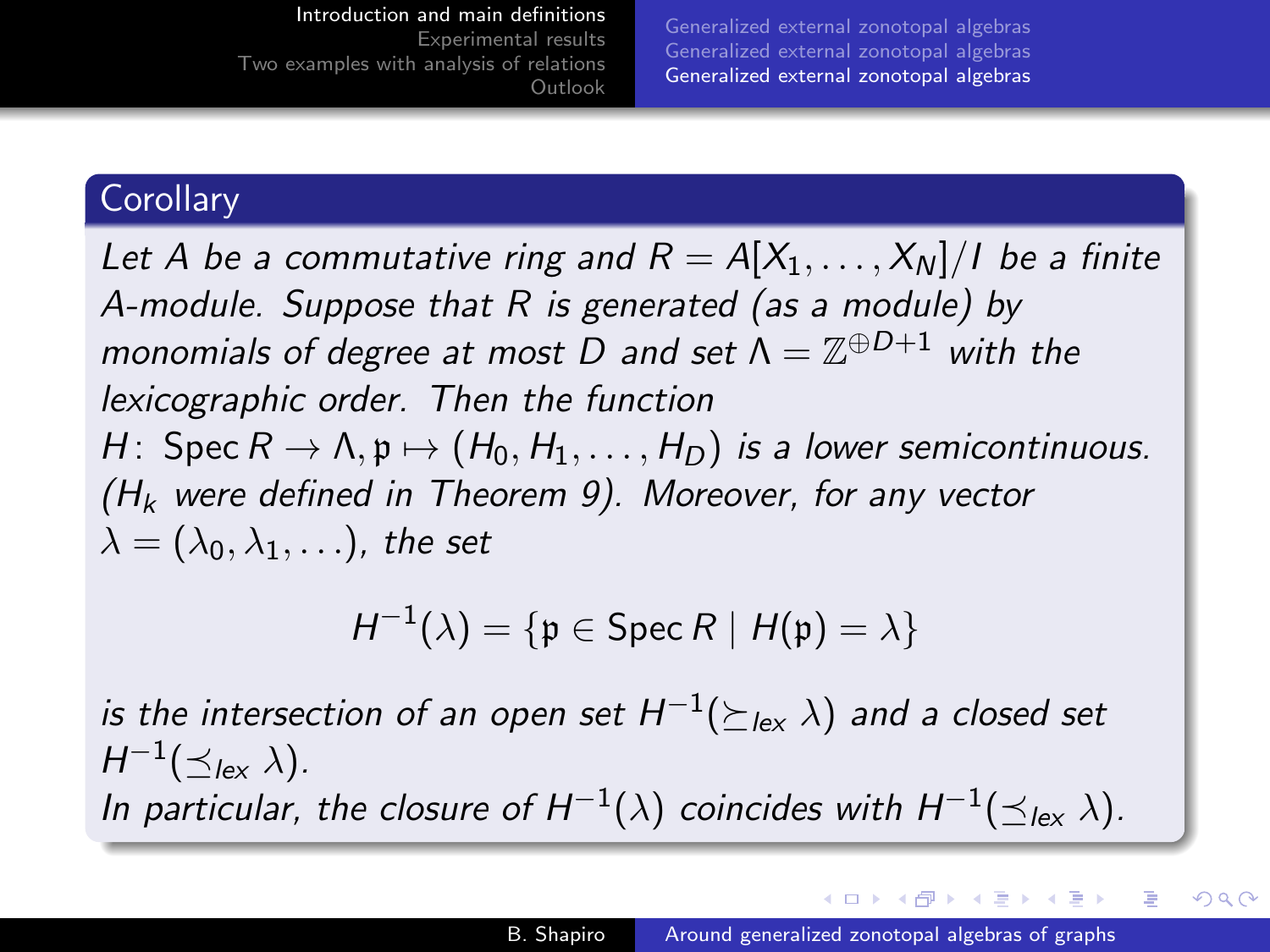[Generalized external zonotopal algebras](#page-9-0) [Generalized external zonotopal algebras](#page-17-0) [Generalized external zonotopal algebras](#page-20-0)

### **Corollary**

The stratum  $S_G^M$  is constructive and, in the lexicographic partial order, we have  $\overline{S_G^M} = S_{\overline{G}}^{\leq M}$  $\overline{\overline{G}}^{\prime\prime\prime}$  .

[Outlook](#page-52-0)

Next we introduce a natural  $\mathbb{K}^\star$ -action on  $\mathcal{A}_G$ .

### Lemma

For any (multi)graph G, the natural  $\mathbb{K}^*$ -action on  $\mathcal{A}_G$  given by  $f(u)\mapsto \frac{1}{\epsilon}f(\epsilon u)$  with  $0\neq \epsilon\in \mathbb{K}$  preserves the HS-stratification. This action is free on  $A_G \setminus \{u\}$  and  $\{u\}$  lies in the closure of every HS-stratum.

 $\left\{ \begin{array}{ccc} 1 & 0 & 0 \\ 0 & 1 & 0 \end{array} \right.$  ,  $\left\{ \begin{array}{ccc} \frac{1}{2} & 0 & 0 \\ 0 & 0 & 0 \end{array} \right.$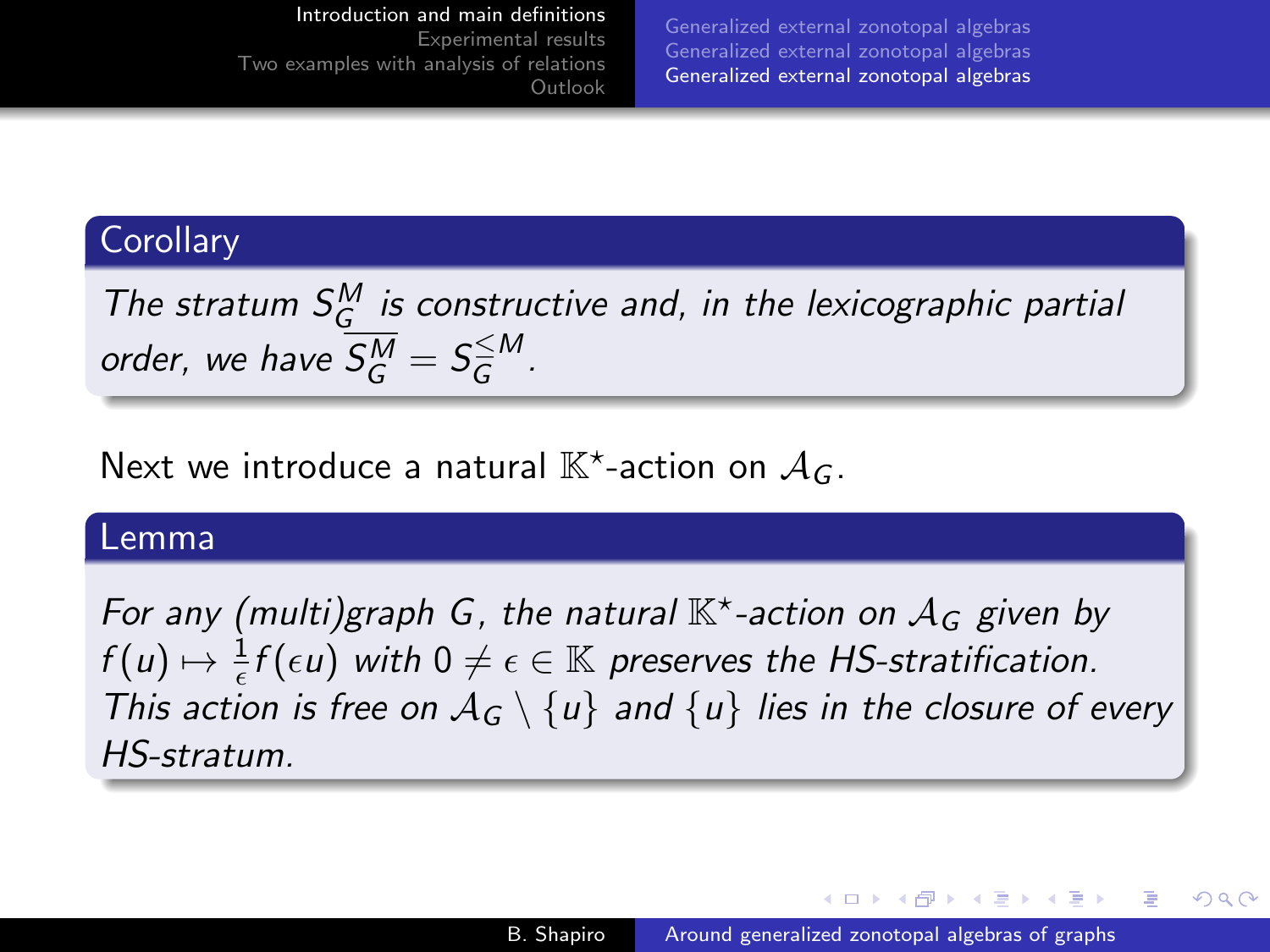#### [Introduction and main definitions](#page-1-0)

[Experimental results](#page-29-0) [Two examples with analysis of relations](#page-50-0) [Outlook](#page-52-0)

[Generalized external zonotopal algebras](#page-9-0) [Generalized external zonotopal algebras](#page-17-0) [Generalized external zonotopal algebras](#page-20-0)

### Proof.

We substitute  $Y_i = X_i/\epsilon$  to get an isomorphism of algebras

$$
\mathbb{K}[X_1,\ldots,X_n]/I_G^{[f(u)]}\cong \mathbb{K}[Y_1,\ldots,Y_n]/(I_G^{[f(\epsilon u)]}).
$$

The second claim follows the fact that if  $f(u) = u + \dots$  contains at least one more monomial except u, then  $f(u) \neq \frac{1}{\epsilon}$  $\frac{1}{\epsilon} f(\epsilon u)$  for  $\epsilon \neq 1$ .

∢ロ ▶ ∢何 ▶ ∢ ヨ ▶ ∢ ヨ ▶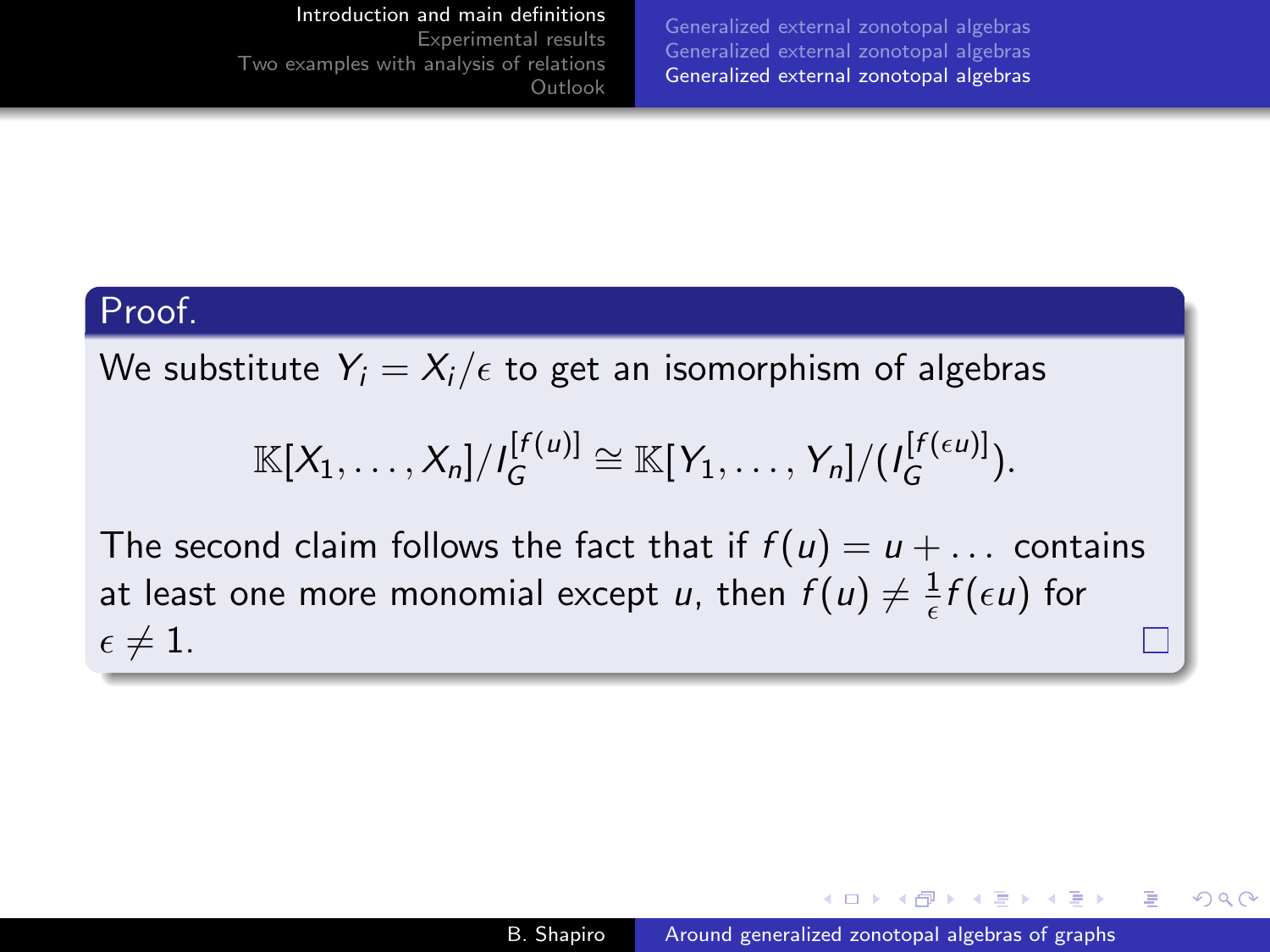[Generalized external zonotopal algebras](#page-9-0) [Generalized external zonotopal algebras](#page-17-0) [Generalized external zonotopal algebras](#page-20-0)

Denote by  $\mathcal{P} \mathcal{A}_G = \left( \mathcal{A}_G \setminus \{u\} \right) / \mathbb{K}^\star$  the weighted projective space obtained as the latter quotient. We get the HS-stratification of  $P A_G$  which we will be interested in. Consider the finite poset of HS-strata. This poset has the minimal element corresponding to  $\{u\}$  and the maximal element corresponding to the stratum with a generic Hilbert–Samuel sequence.

### **Corollary**

The Hilbert-Samuel sequence of the original algebra  $\mathcal{C}_G^{\mathcal{E}_X}$  is minimal. The maximal length of the Hilbert–Samuel sequence among the generalized zonotopal algebras from  $A_G$  is attained for  $f(u) = u$  and equals  $|G|$  which is the total number of edges in G.

∢ロ ▶ ∢何 ▶ ∢ ヨ ▶ ∢ ヨ ▶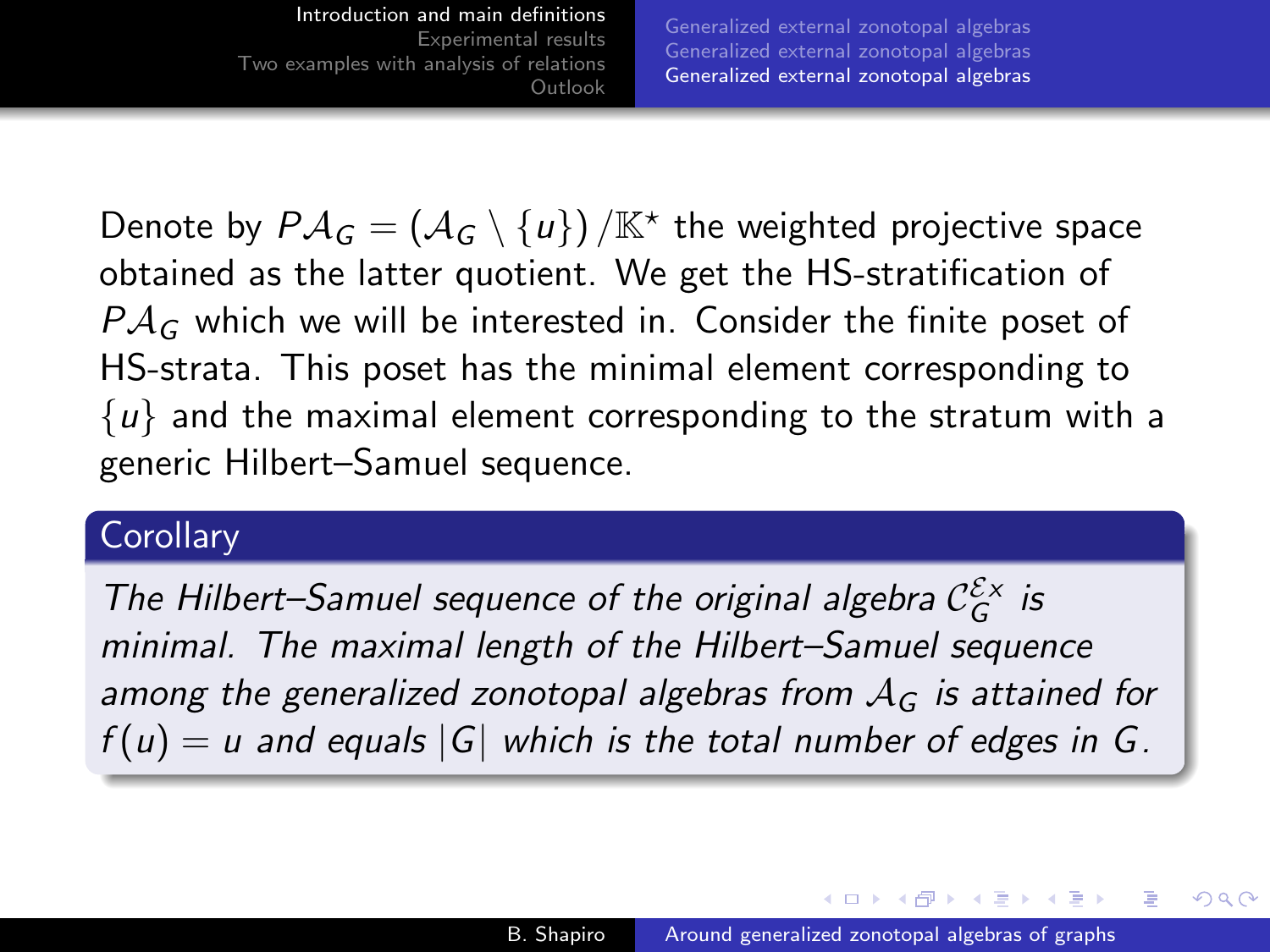#### [Introduction and main definitions](#page-1-0) [Experimental results](#page-29-0)

[Two examples with analysis of relations](#page-50-0) [Outlook](#page-52-0) [Generalized external zonotopal algebras](#page-9-0) [Generalized external zonotopal algebras](#page-17-0) [Generalized external zonotopal algebras](#page-20-0)

Example. For  $G = K_4$ ,  $P A_{K_4}$  is a weighted projective line (topologically  $S^2$ ). Its HS-stratification consists of two points corresponding to  $f(u) = u + u^2$  and  $f(u) = u + u^3$  and a complex 1-dimensional stratum (coinciding with  $S^2$  minus two points) which is the factor of  $u + au^2 + cu^3$  with  $b \neq 0$  and  $c \neq 0$  mod the above  $\mathbb{K}^*$ -action.

 $\mathcal{A}$  and  $\mathcal{A}$  . The set of  $\mathcal{B}$  is a set of  $\mathcal{B}$  is a set of  $\mathcal{B}$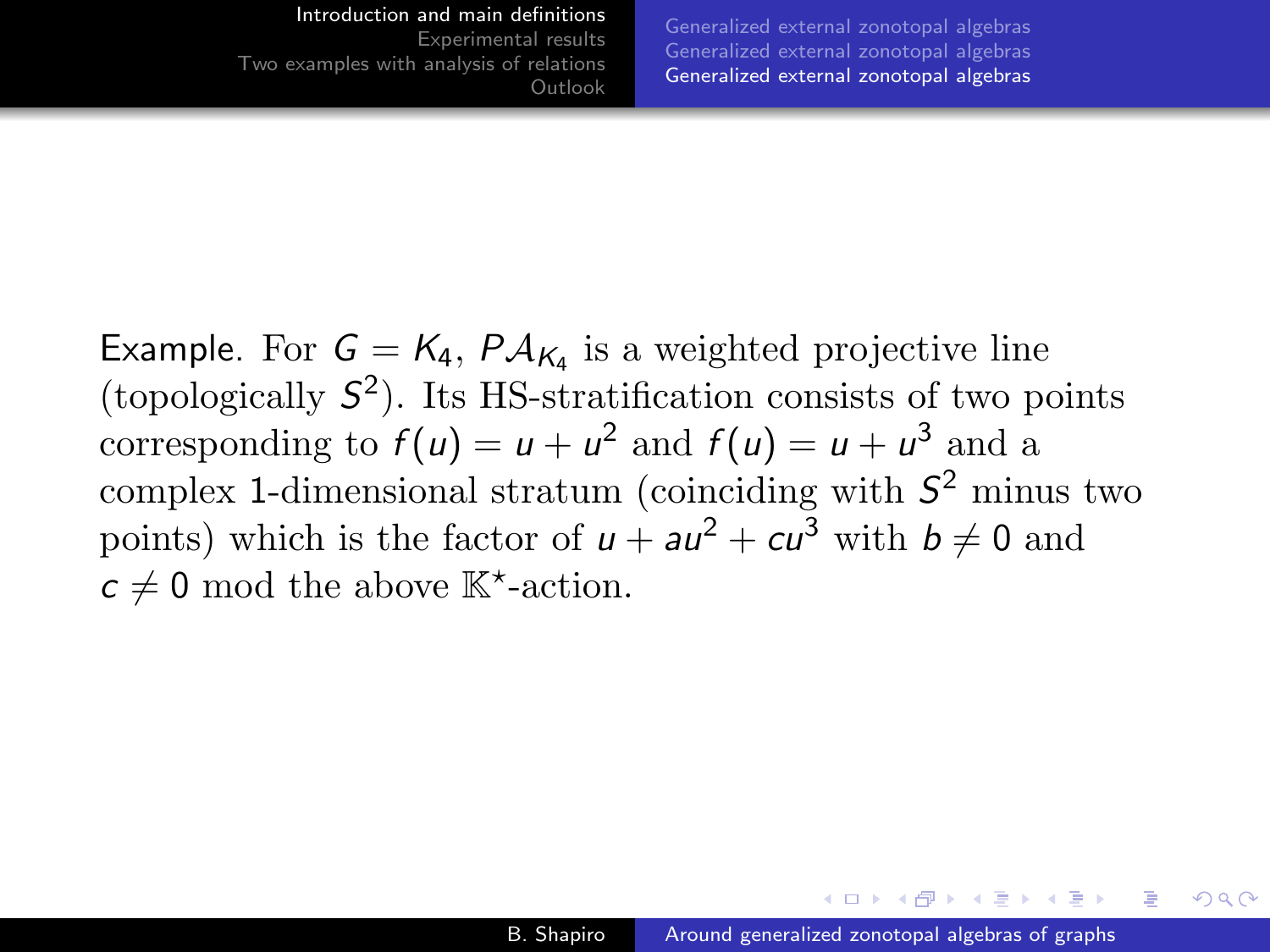<span id="page-28-0"></span>[Introduction and main definitions](#page-1-0) [Experimental results](#page-29-0) [Two examples with analysis of relations](#page-50-0) [Outlook](#page-52-0) [Generalized external zonotopal algebras](#page-9-0) [Generalized external zonotopal algebras](#page-17-0) [Generalized external zonotopal algebras](#page-20-0)

Observe that if  $H \subset G$  is a subgraph of a (multi)graph G on the same set of labelled vertices, then, for any function  $f$  as above, we have a surjective homomorphism  $\mathcal{C}_G^{[f]} \to \mathcal{C}_H^{[f]}$  induced by the obvious map  $\mathcal{T}r\colon X^G_i\to X^H_i$  sending the generators corresponding to vertices on  $G$  to that of  $H$  (vertex by vertex).

Proving the next claim would be very crucial for our consideration.

### **Conjecture**

The map Tr induces the surjective map  $A_G \rightarrow A_H$  preserving the HS-stratifications.

### **Corollary**

(Conjectural) For the usual graphs it is enough to study HS-stratification of  $\mathcal{A}_{K_n}$ .

∢ロ ▶ ∢何 ▶ ∢ ヨ ▶ ∢ ヨ ▶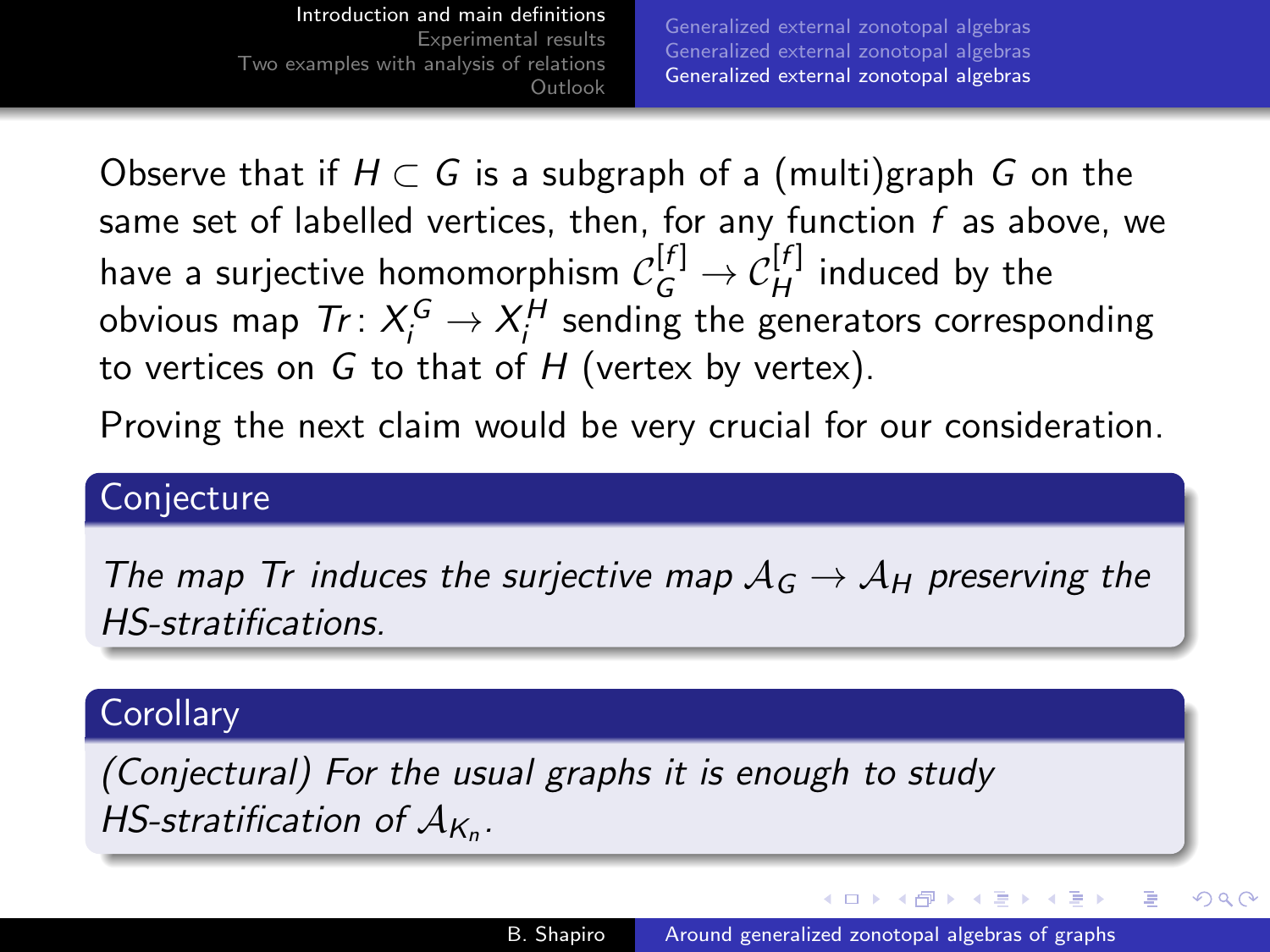[Generalized external zonotopal algebras](#page-40-0) [Generalized external zonotopal algebras](#page-45-0)

 $298$ 

# <span id="page-29-0"></span>**Example**

 $G_n =$  the *n*-chain (i.e. the Dynkin diagram of  $A_n$ ),

|   |    |     |     |            |      |      | , one only needs to consider $f(u) = u + u^2$ . |  |
|---|----|-----|-----|------------|------|------|-------------------------------------------------|--|
| 1 | 3  |     |     |            |      |      |                                                 |  |
| 1 | 4  | 3   |     |            |      |      |                                                 |  |
| 1 | 5  | 10  |     |            |      |      |                                                 |  |
| 1 | 6  | 16  | 9   |            |      |      |                                                 |  |
| 1 | 7  | 23  | 33  |            |      |      |                                                 |  |
| 1 | 8  | 31  | 61  | 27         |      |      |                                                 |  |
| 1 | 9  | 40  | 98  | 108        |      |      |                                                 |  |
| 1 | 10 | 50  | 145 | 225        | 81   |      |                                                 |  |
| 1 | 11 | 61  | 203 | 397        | 351  |      |                                                 |  |
| 1 | 12 | 73  | 273 | 636        | 810  | 243  |                                                 |  |
| 1 | 13 | 86  | 356 | 955        | 1551 | 1134 |                                                 |  |
|   | 14 | 100 | 453 | 1368       | 2665 | 2862 | 729                                             |  |
|   |    |     |     | B. Shapiro |      |      | Around generalized zonotopal algebras of graphs |  |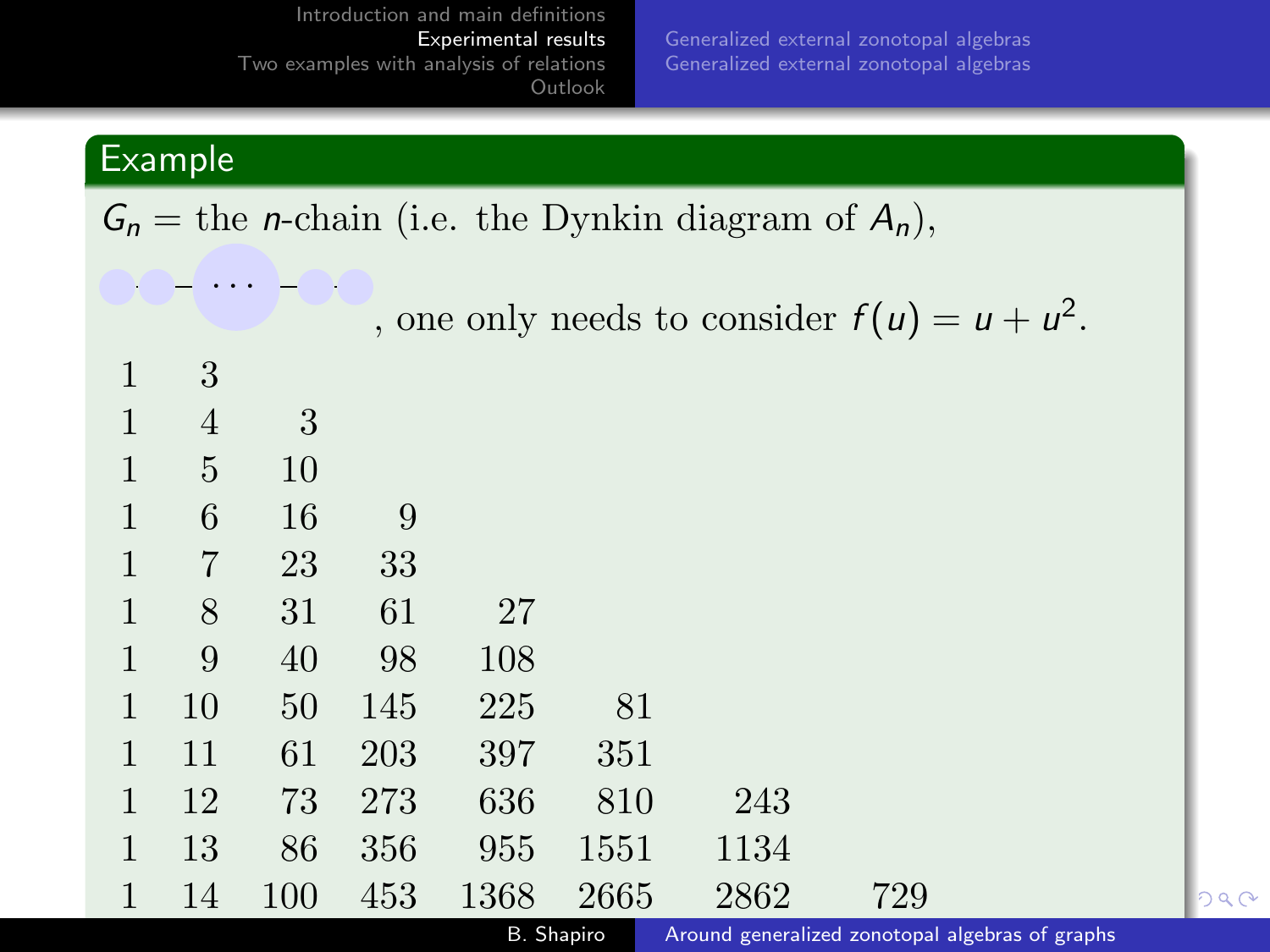[Generalized external zonotopal algebras](#page-45-0)

# <span id="page-30-0"></span>**Example**

|                               |                |                |     |      |      |      |     | $G_n$ = the <i>n</i> -cycle (i.e. the Dynkin diagram of $A_n$ , the affine $A_n$ ), |  |
|-------------------------------|----------------|----------------|-----|------|------|------|-----|-------------------------------------------------------------------------------------|--|
| ∕<br>$\overline{\phantom{0}}$ |                |                |     |      |      |      |     | , one only needs to consider $f(u) = u + u^2$ .                                     |  |
|                               | 3              | $\overline{2}$ | 1   |      |      |      |     |                                                                                     |  |
| 1                             | $\overline{4}$ | $\overline{7}$ | 3   |      |      |      |     |                                                                                     |  |
| $\mathbf{1}$                  | 5              | 14             | 10  | 1    |      |      |     |                                                                                     |  |
| $\mathbf{1}$                  | 6              | <b>20</b>      | 31  | 5    |      |      |     |                                                                                     |  |
| 1                             | $\overline{7}$ | 27             | 63  | 28   | 1    |      |     |                                                                                     |  |
| $\mathbf{1}$                  | 8              | 35             | 96  | 106  | 9    |      |     |                                                                                     |  |
| 1                             | 9              | 44             | 138 | 243  | 75   | 1    |     |                                                                                     |  |
| 1                             | 10             | 54             | 190 | 405  | 346  | 17   |     |                                                                                     |  |
| 1                             | 11             | 65             | 253 | 627  | 891  | 198  |     |                                                                                     |  |
| 1                             | 12             | 77             | 328 | 921  | 1620 | 1103 | 33  |                                                                                     |  |
| $\mathbf{1}$                  | 13             | 90             | 416 | 1300 | 2691 | 3159 | 520 |                                                                                     |  |

B. Shapiro **Around generalized zonotopal algebras of graphs**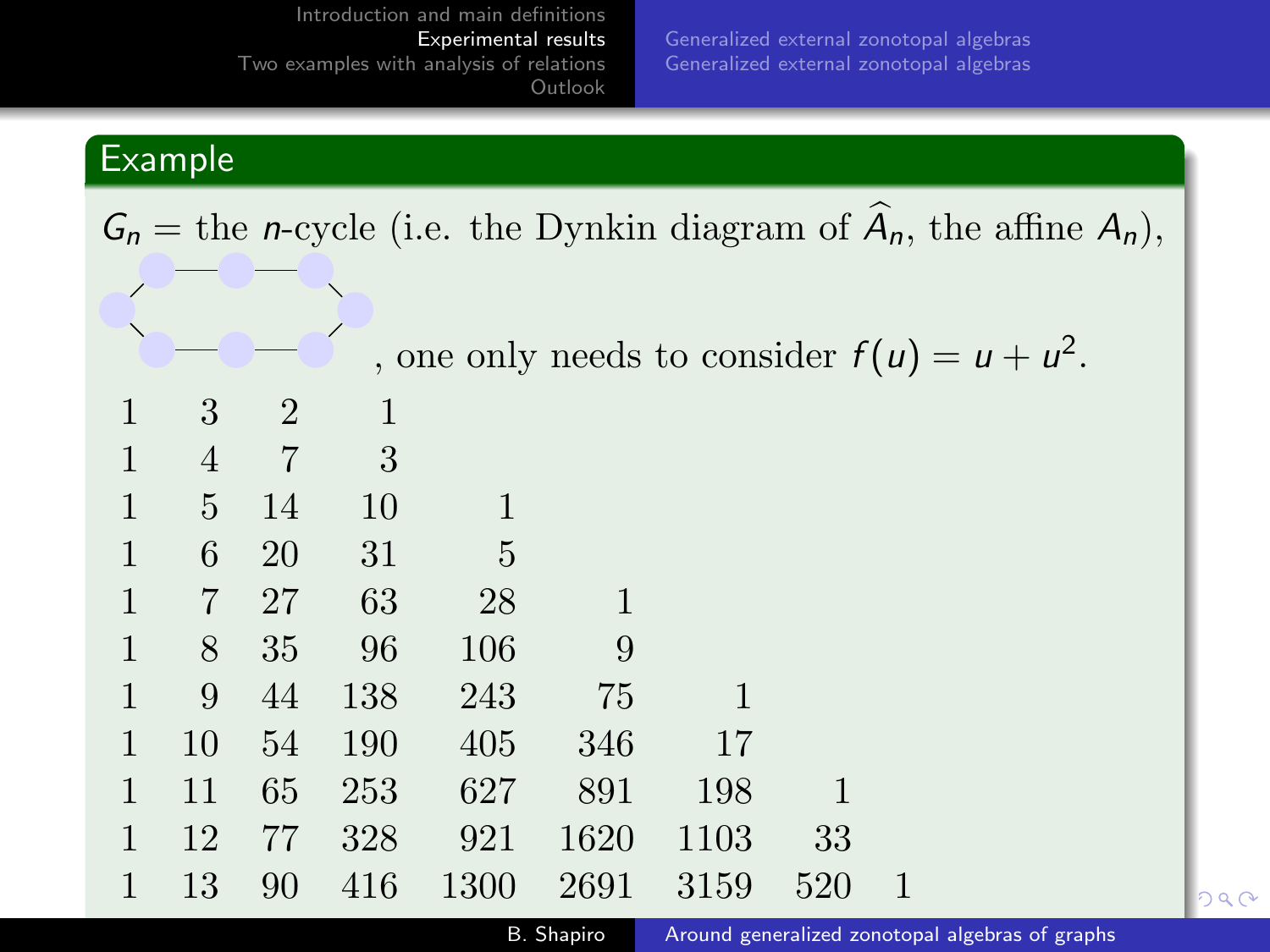[Generalized external zonotopal algebras](#page-45-0)

# <span id="page-31-0"></span>Example

| $G_n =$ |                |               |                         |       |     | $(A_n + \text{leg on 3rd place})$ and                                     |
|---------|----------------|---------------|-------------------------|-------|-----|---------------------------------------------------------------------------|
|         |                |               |                         |       |     | $f(u) = u + u^2$ . (In case $f(u) = u + u^3$ the Hilbert series is as for |
|         |                |               | $D_n$ , see example 6). |       |     |                                                                           |
|         | 5 <sup>5</sup> | <sup>10</sup> |                         |       |     |                                                                           |
|         | 6 15           |               | <sup>10</sup>           |       |     |                                                                           |
|         | 7 22           |               | - 34                    |       |     |                                                                           |
|         |                | 8 30 59       |                         | - 30  |     |                                                                           |
|         | 9              | 39            | 95                      | - 112 |     |                                                                           |
|         | 10             | 49            | 141                     | - 221 | 90  |                                                                           |
|         | 11             | 60            | 198                     | 388   | 366 |                                                                           |
|         |                |               |                         |       |     |                                                                           |

イロメ イ団メ イミメ イモメー

目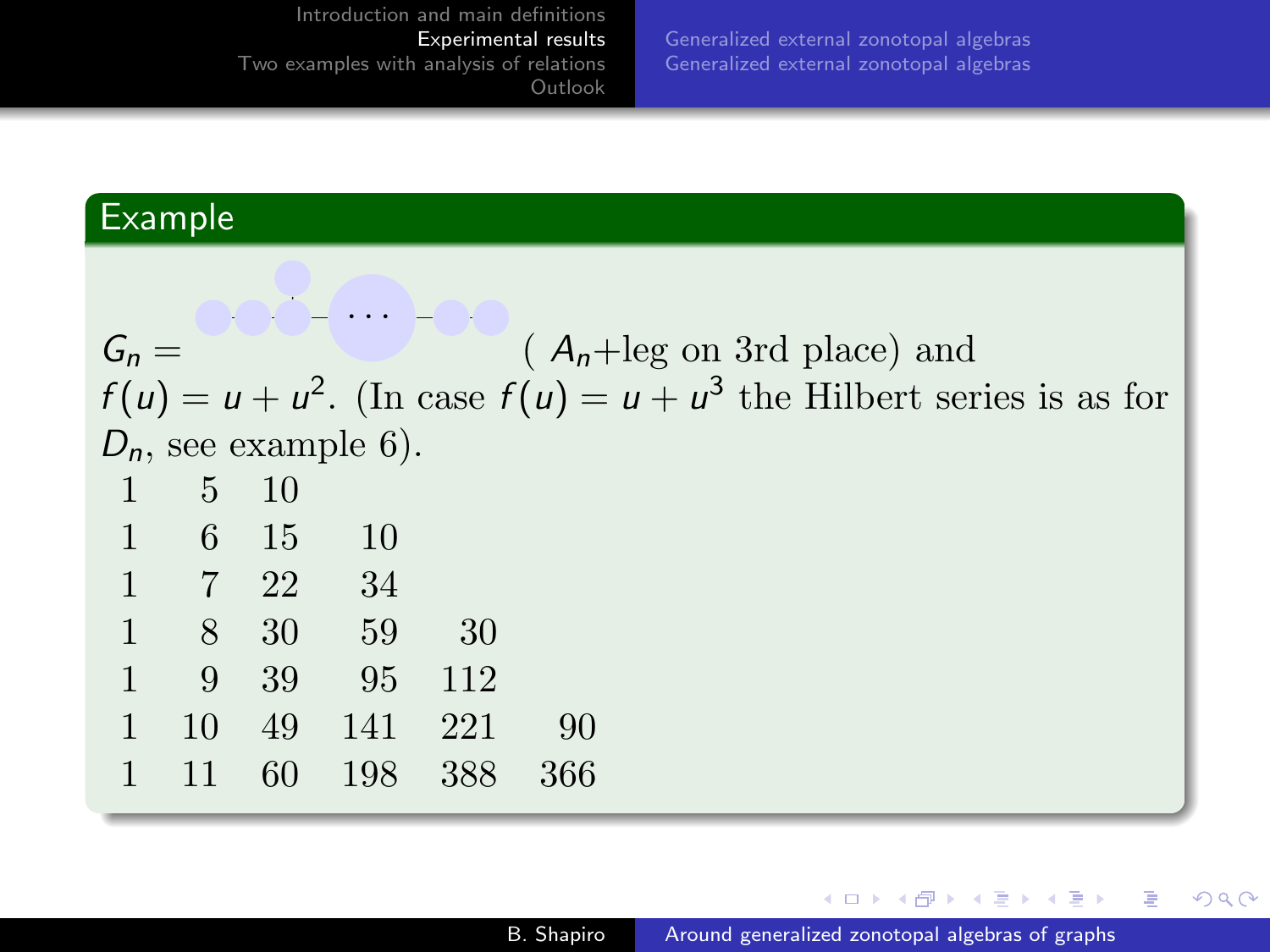[Generalized external zonotopal algebras](#page-40-0) [Generalized external zonotopal algebras](#page-45-0)

### Example

 $G_n = A_n + \text{leg 4th place and } f(u) = u + u^2$ . (For  $f(u) = u + u^3$ and  $f(u) = u + u^2 + u^3$ , the Hilbert series is the same as for  $D_n$ , see Example 6 and  $A_n$ , see Example 1, resp.)

|  | $1 \quad 7 \quad 22 \quad 34$ |  |
|--|-------------------------------|--|
|  | 1 8 30 62 27                  |  |
|  | 1 9 39 96 111                 |  |
|  | 1 10 49 142 229 81            |  |
|  | 1 11 60 199 393 360           |  |
|  |                               |  |

in a market man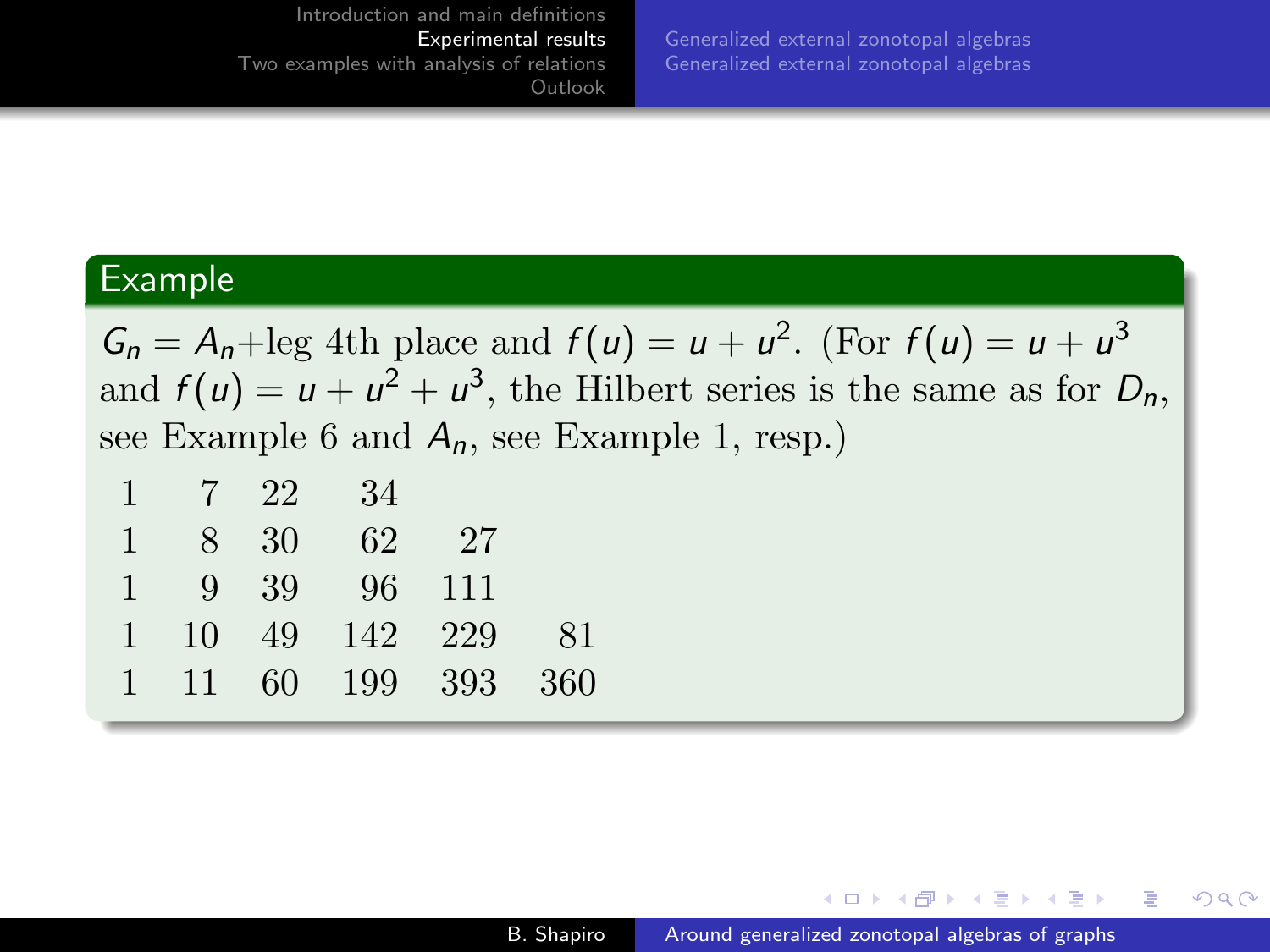[Generalized external zonotopal algebras](#page-40-0) [Generalized external zonotopal algebras](#page-45-0)

### Example

 $G_n = A_n + \text{leg on 5th place and } f(u) = u + u^2$ . (In case  $f(u) = u + u^3$  one gets the same Hilbert series as for  $D_n$  and  $f(u) = u + u^2 + u^3$  the same as  $A_n$ ).

| 1 | 6  | 16 | 9   |     |     |
|---|----|----|-----|-----|-----|
| 1 |    | 23 | 33  |     |     |
| 1 | 8  | 30 | 59  | 30  |     |
| 1 | 9  | 39 | 96  | 111 |     |
| 1 | 10 | 49 | 140 | 222 | 90  |
| 1 | 11 | 60 | 197 | 392 | 363 |
|   |    |    |     |     |     |

4 17 18

∢ 何 ▶ ( ヨ ▶ ( ヨ ▶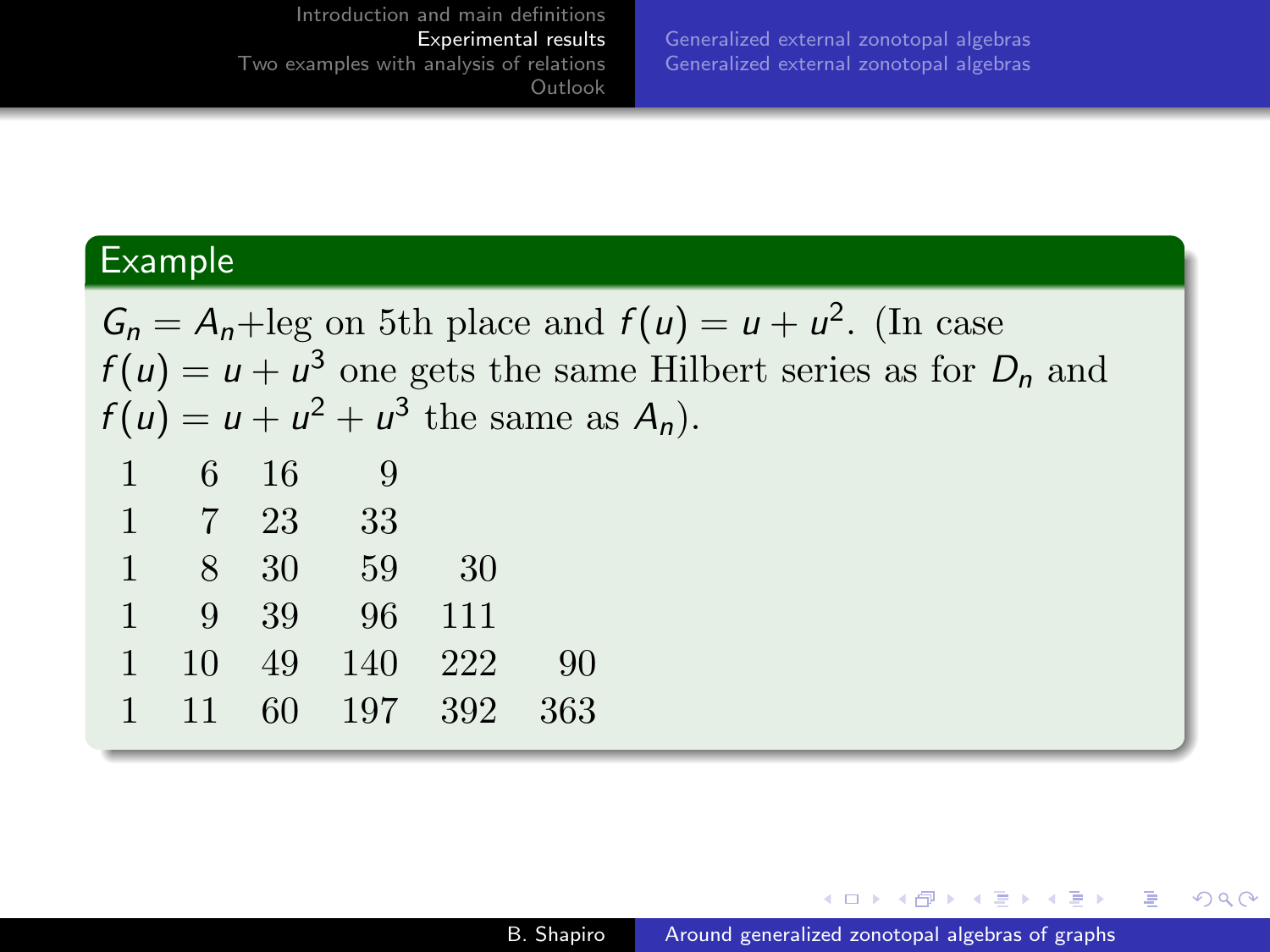[Generalized external zonotopal algebras](#page-40-0) [Generalized external zonotopal algebras](#page-45-0)

# Example

 $G_n = D_n$ · · · , and  $f(u) = u + u^3$ . (In case  $f(u) = u + u^2$  and  $f(u) = u + u^2 + u^3$  the Hilbert series is the same as for  $A_n$ ).

| $\mathbf{T}$ | $4 \quad 3$ |                                             |                           |                                                       |     |     |    |
|--------------|-------------|---------------------------------------------|---------------------------|-------------------------------------------------------|-----|-----|----|
|              |             | $1 \quad 5 \quad 7 \quad 3$                 |                           |                                                       |     |     |    |
| 1            |             | 6 12 10                                     | $\overline{\phantom{a}3}$ |                                                       |     |     |    |
|              |             | $1 \t 7 \t 18 \t 22$                        | - 13                      | $\begin{array}{ c c } \hline 3 \\ \hline \end{array}$ |     |     |    |
|              |             | 1 8 25 40 35 16                             |                           |                                                       | - 3 |     |    |
|              |             | $1 \t 9 \t 33 \t 65 \t 75 \t 51 \t 19 \t 3$ |                           |                                                       |     |     |    |
| $\ket{1}$    |             | 10 42 98 140 126 70 22                      |                           |                                                       |     | - 3 |    |
| $\ket{1}$    |             | 11 52 140 238 266 196 92 25                 |                           |                                                       |     |     | -3 |
|              |             |                                             |                           |                                                       |     |     |    |

Guess: Pascal-type triangle.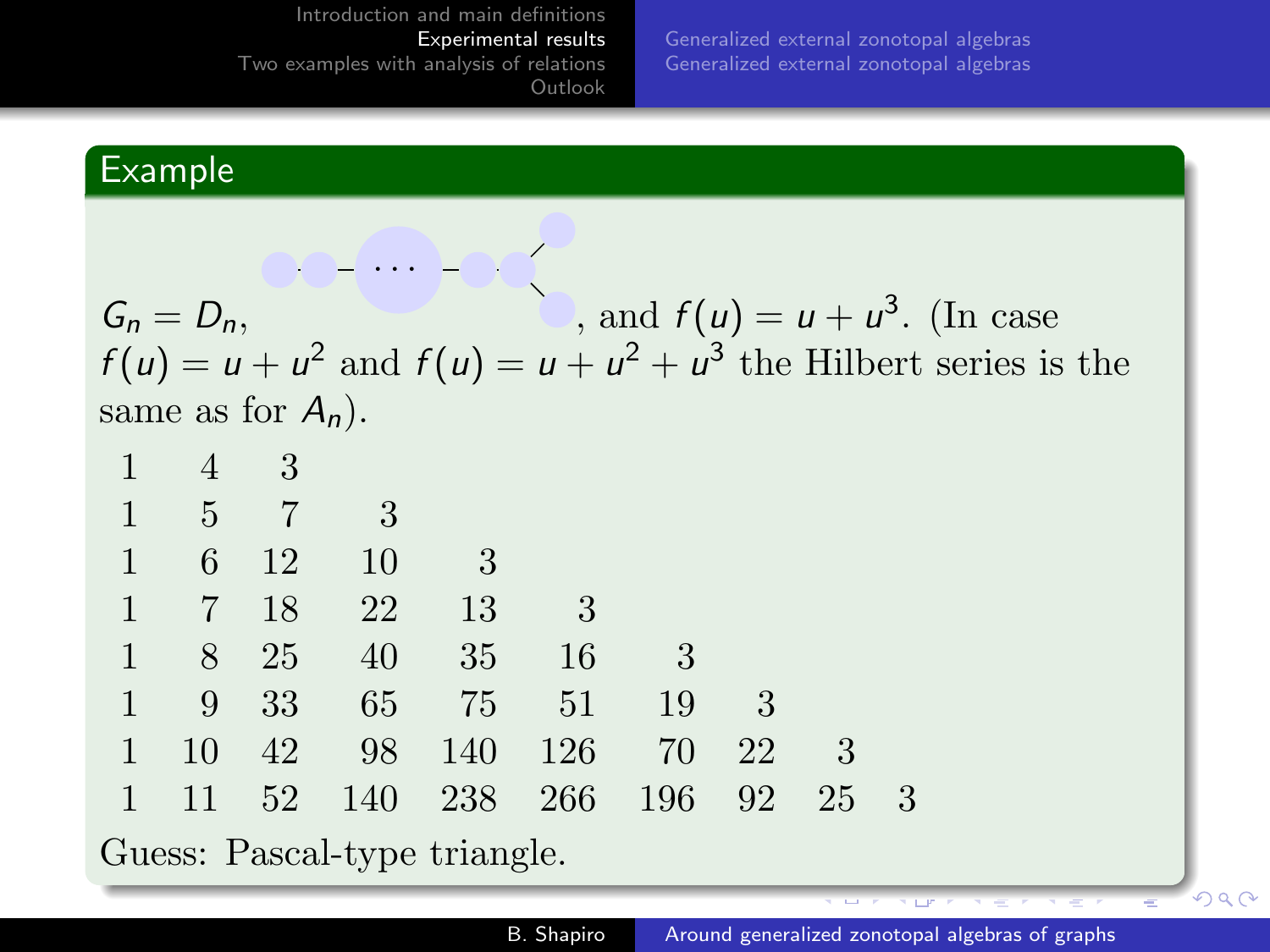[Generalized external zonotopal algebras](#page-45-0)

# Example

|              |                |             |                                       |                 |             | $G_n = D_n$ (affine $D_n$ ) and $f(u) = u + u^3$ . (In case $f(u) = u + u^2$ |     |     |     |  |  |
|--------------|----------------|-------------|---------------------------------------|-----------------|-------------|------------------------------------------------------------------------------|-----|-----|-----|--|--|
|              |                |             |                                       |                 |             | and $f(u) = u + u^2 + u^3$ the Hilbert series is the same as for $A_n$ ).    |     |     |     |  |  |
| $\mathbf{1}$ |                | $5 \quad 7$ | $\overline{\phantom{a}3}$             |                 |             |                                                                              |     |     |     |  |  |
| 1            |                | 6 14 10     |                                       |                 |             |                                                                              |     |     |     |  |  |
|              |                |             | $1 \quad 7 \quad 22 \quad 25 \quad 9$ |                 |             |                                                                              |     |     |     |  |  |
| $\mathbf{1}$ |                |             | 8 30 47 33                            |                 | - 9         |                                                                              |     |     |     |  |  |
|              | $\overline{9}$ |             | 39 77 79                              |                 | 42          | - 9                                                                          |     |     |     |  |  |
| $\mathbf{1}$ | 10             | 49          | 116                                   | 155 121         |             | - 51                                                                         |     |     |     |  |  |
| $\mathbf{1}$ | 11             | 60          |                                       | 165 270 276 172 |             |                                                                              | -60 | - 9 |     |  |  |
|              | 12             | 72          | 225                                   |                 | 434 546 448 |                                                                              | 232 | 69  | - 9 |  |  |
|              |                |             |                                       |                 |             | Guess: Pascal-type except for the 3rd and the 5th rows and                   |     |     |     |  |  |

element 25.

メロメ メタメ メミメ メミメー

重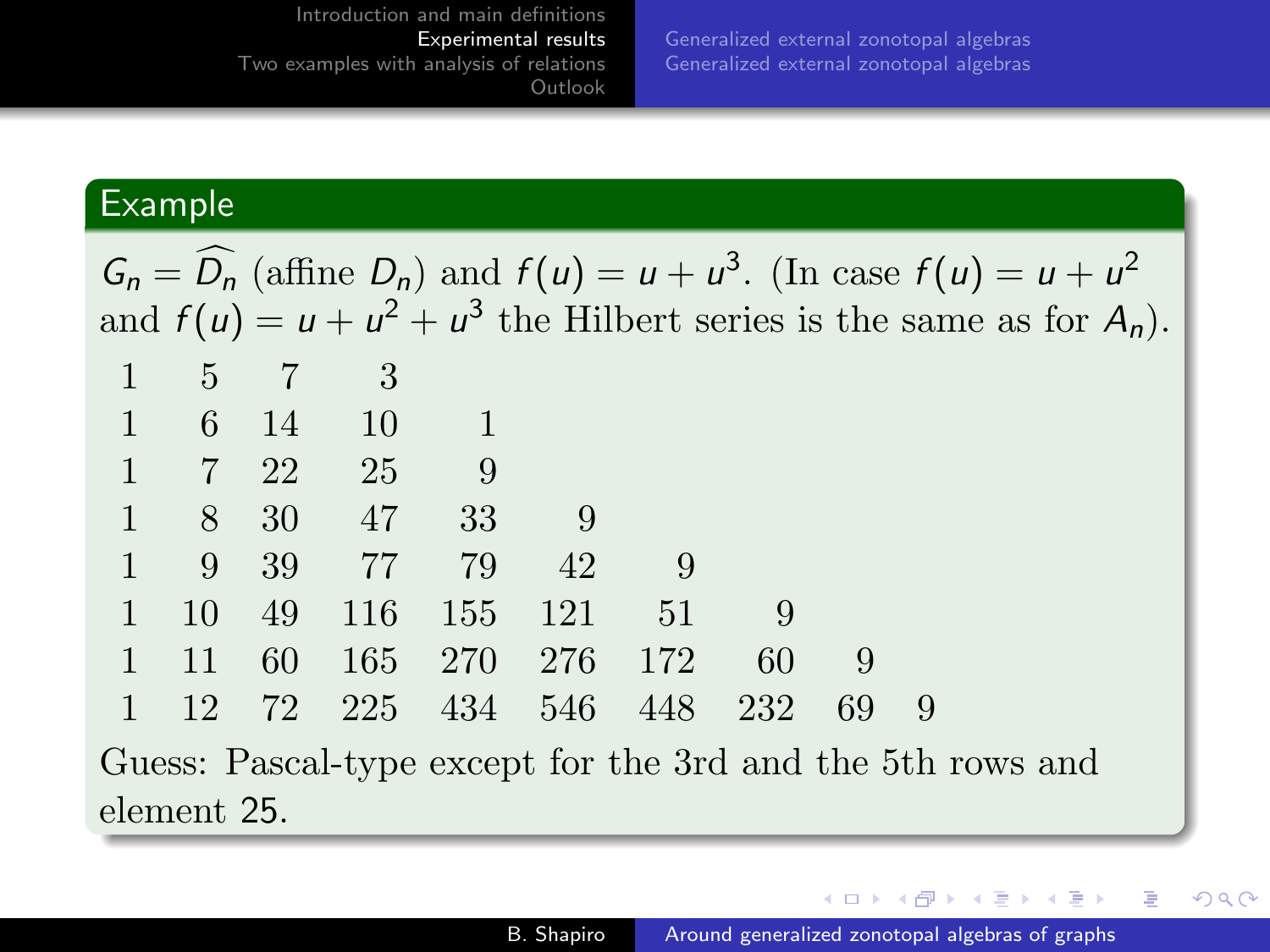[Generalized external zonotopal algebras](#page-40-0) [Generalized external zonotopal algebras](#page-45-0)

### Example

 $G_n = D_n + \text{leg at } n - 2\text{nd place and } f(u) = u + u^3$ . (In case  $f(u) = u + u^2$  and  $f(u) = u + u^2 + u^3$  the Hilbert series is the same as  $A_n + \text{leg in 3rd place and } A_n$  resp.)

|  | 1 7 20 24 11 1    |  |  |
|--|-------------------|--|--|
|  | 1 8 29 47 34 9    |  |  |
|  | 1 9 38 77 80 42 9 |  |  |

Guess: Looks like Pascal-type plus/minus 1 in the available places.

 $\mathcal{A}$  and  $\mathcal{A}$  . The set of  $\mathcal{B}$  is a set of  $\mathcal{B}$  is a set of  $\mathcal{B}$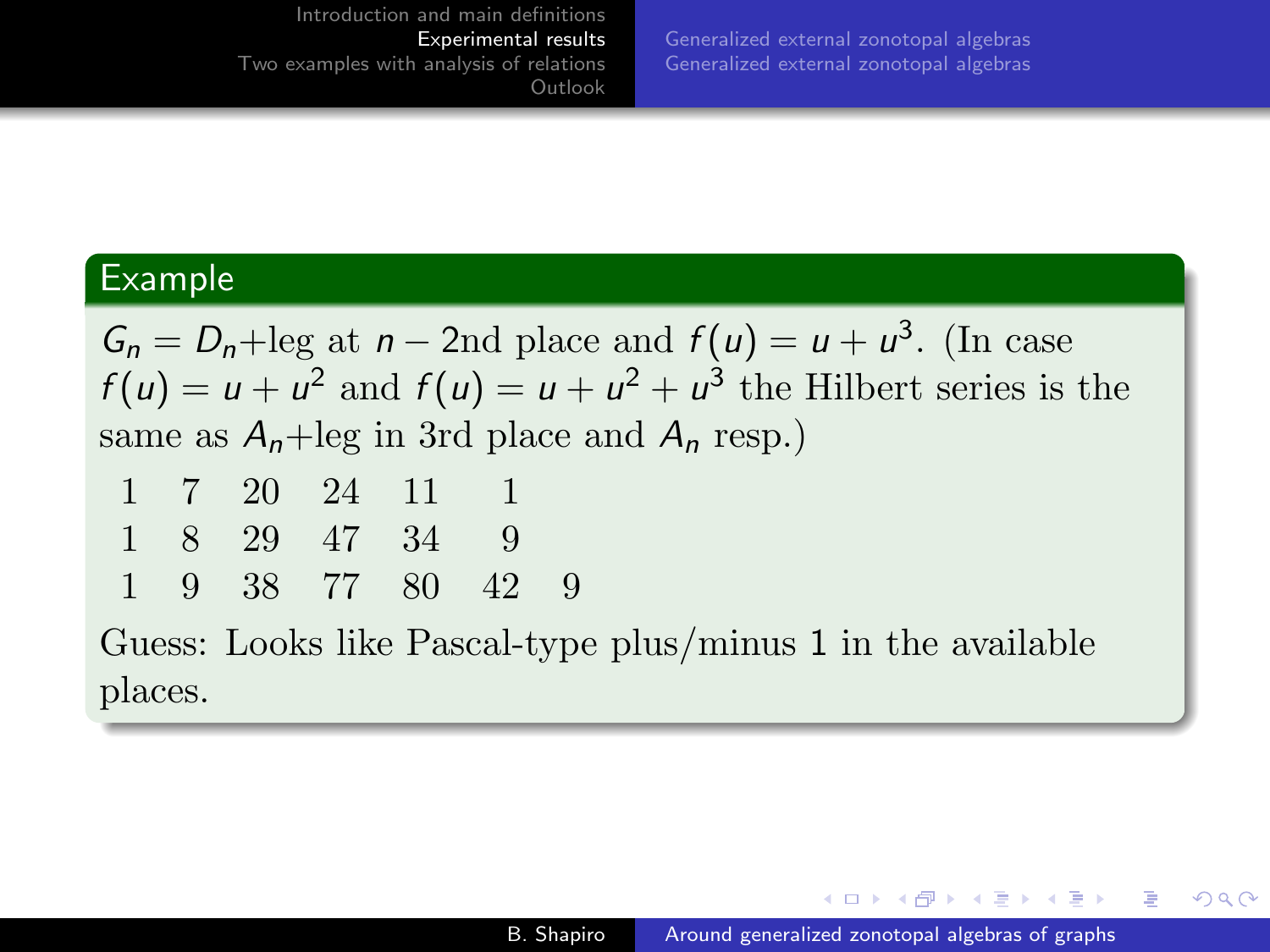[Generalized external zonotopal algebras](#page-40-0) [Generalized external zonotopal algebras](#page-45-0)

### Example

 $G_n = D_n + \text{leg at 3rd place and } f(u) = u + u^3$ . (In case  $f(u) = u + u^2$  and  $f(u) = u + u^2 + u^3$  the Hilbert series is the same as for  $A_n + \text{leg}$  in the 4th place and  $A_n$  resp)

|  | $1 \quad 5 \quad 7 \quad 3$<br>$1 \t 6 \t 14 \t 10$ | $1 \quad 7 \quad 20 \quad 24 \quad 11$ | 1 8 27 44 35 12 | 1 9 35 71 79 47 13 | 1 10 44 106 150 126 60 14 |  |
|--|-----------------------------------------------------|----------------------------------------|-----------------|--------------------|---------------------------|--|

Guess: Pascal-type triangle except for the number 14.

4 17 18

 $\left\{ \bigoplus_k k \bigoplus_k k \bigoplus_k k \right\}$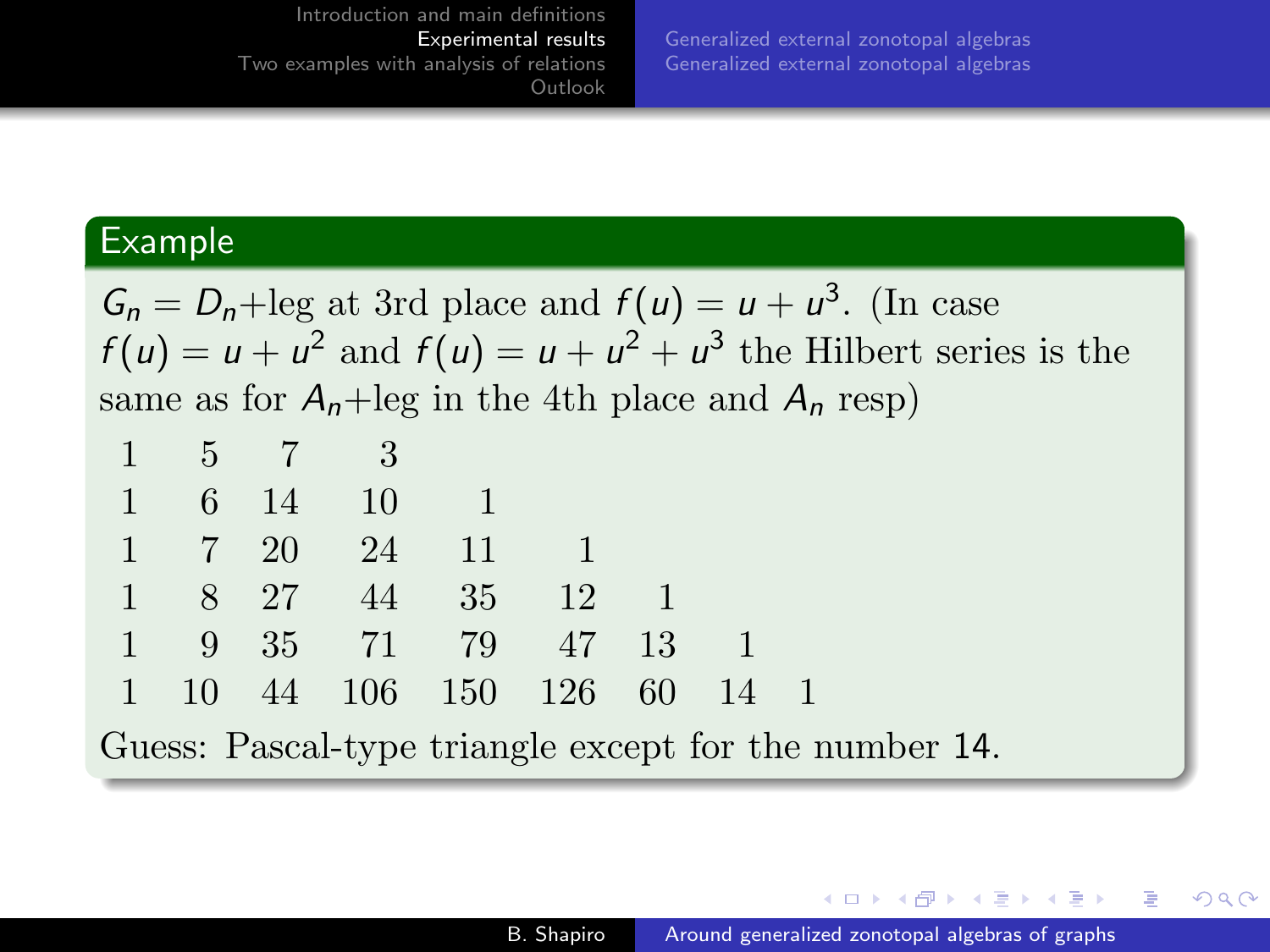[Generalized external zonotopal algebras](#page-45-0)

# Example

|              |                | $G_n = D_n + \text{leg at 4th place and } f(u) = u + u^3.$ |     |  |  |
|--------------|----------------|------------------------------------------------------------|-----|--|--|
|              | $1 \t 7 \t 22$ | - 25                                                       |     |  |  |
|              |                | 1 8 29 47 34                                               |     |  |  |
| $\mathbf{1}$ |                | 9 37 76 81                                                 | -43 |  |  |
|              |                | 1 10 46 113 157 124 52                                     |     |  |  |
|              |                | Guess: Pascal-type triangle.                               |     |  |  |

**K ロト K 御 ト K 君 ト K 君 ト** 

目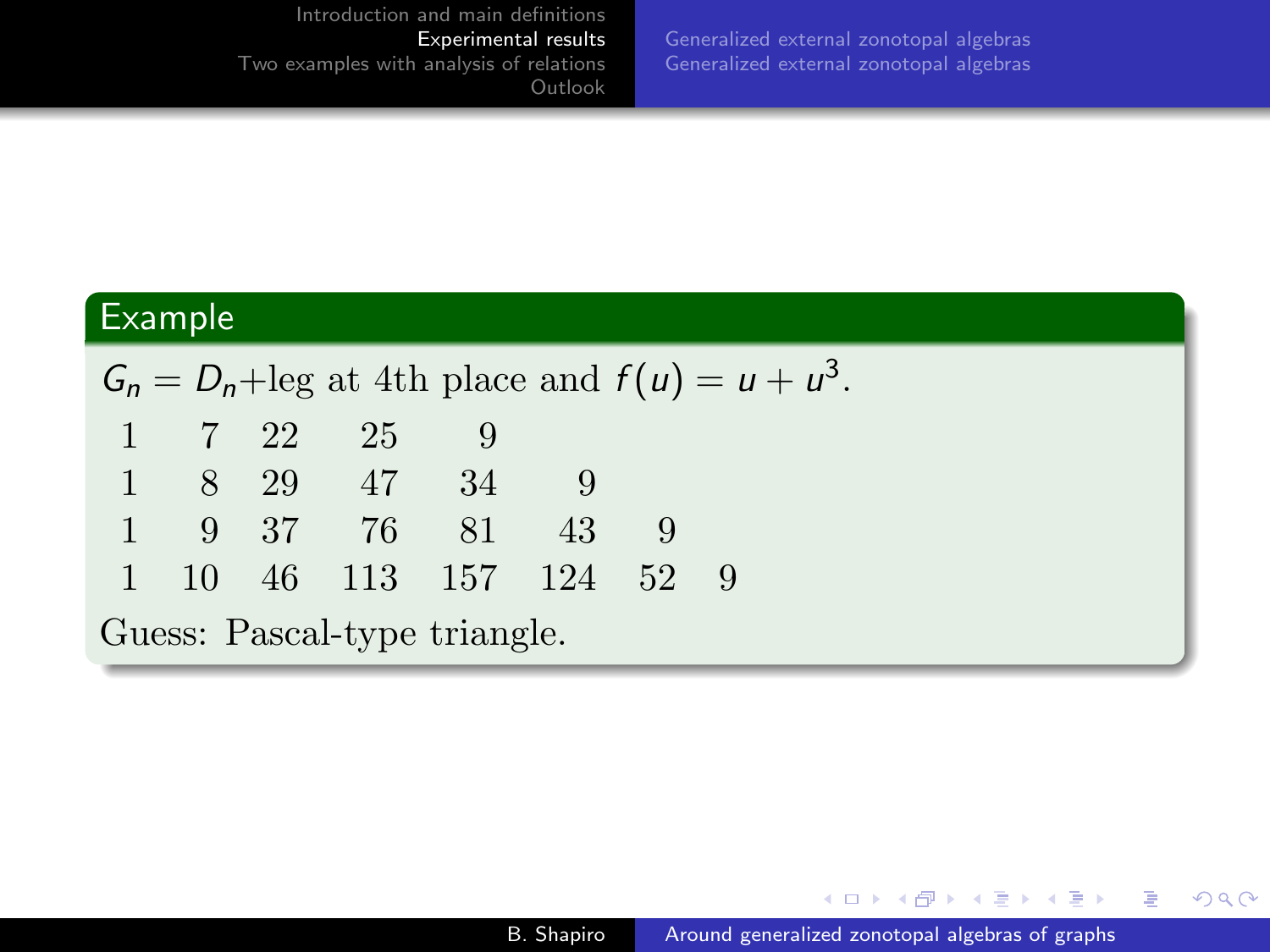[Generalized external zonotopal algebras](#page-40-0) [Generalized external zonotopal algebras](#page-45-0)

### Example

 $G_n = D_n + \text{leg at 5th place and } f(u) = u + u^3.$ 1 8 30 47 33 9 1 9 38 77 80 42 9, 1 10 47 115 157 122 51 9 Guess: Pascal-type triangle.

4 0 8

 $\langle \overline{A} \rangle$   $\rightarrow$   $\langle \overline{A} \rangle$   $\rightarrow$   $\langle \overline{A} \rangle$ 

つくへ

э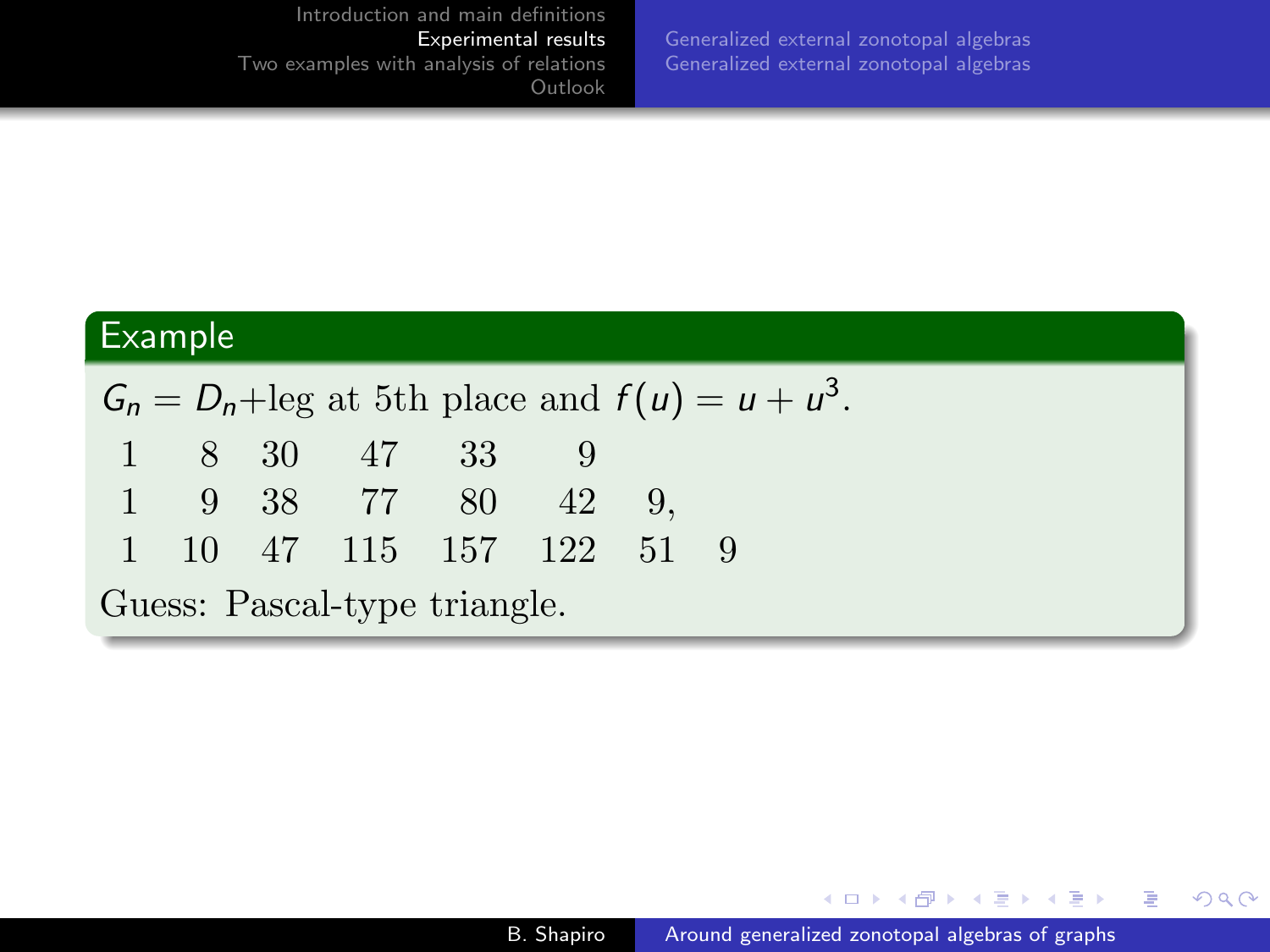<span id="page-40-0"></span>Notice that by Theorem [A,](#page-7-0) the original Hilbert series and Hilbert-Samuel function of any tree (which correspond to  $f(u) = u$ ) depend only on its number of vertices. The homogeneous Hilbert-Samuel function is (1, 4, 7, 8).

**• COO** has the Hilbert-Samuel function  $(1, 5, 8)$  for all  $f(u) = u + au^2$  with  $a \neq 0$ .

has the Hilbert-Samuel function (1, 5, 8) for all  $\bullet$  000  $f(u) = u + au^2 + bu^3$  unless  $a = b = 0$ .

 $\mathcal{A}$  and  $\mathcal{A}$  . The set of  $\mathcal{B}$  is a set of  $\mathcal{B}$  is a set of  $\mathcal{B}$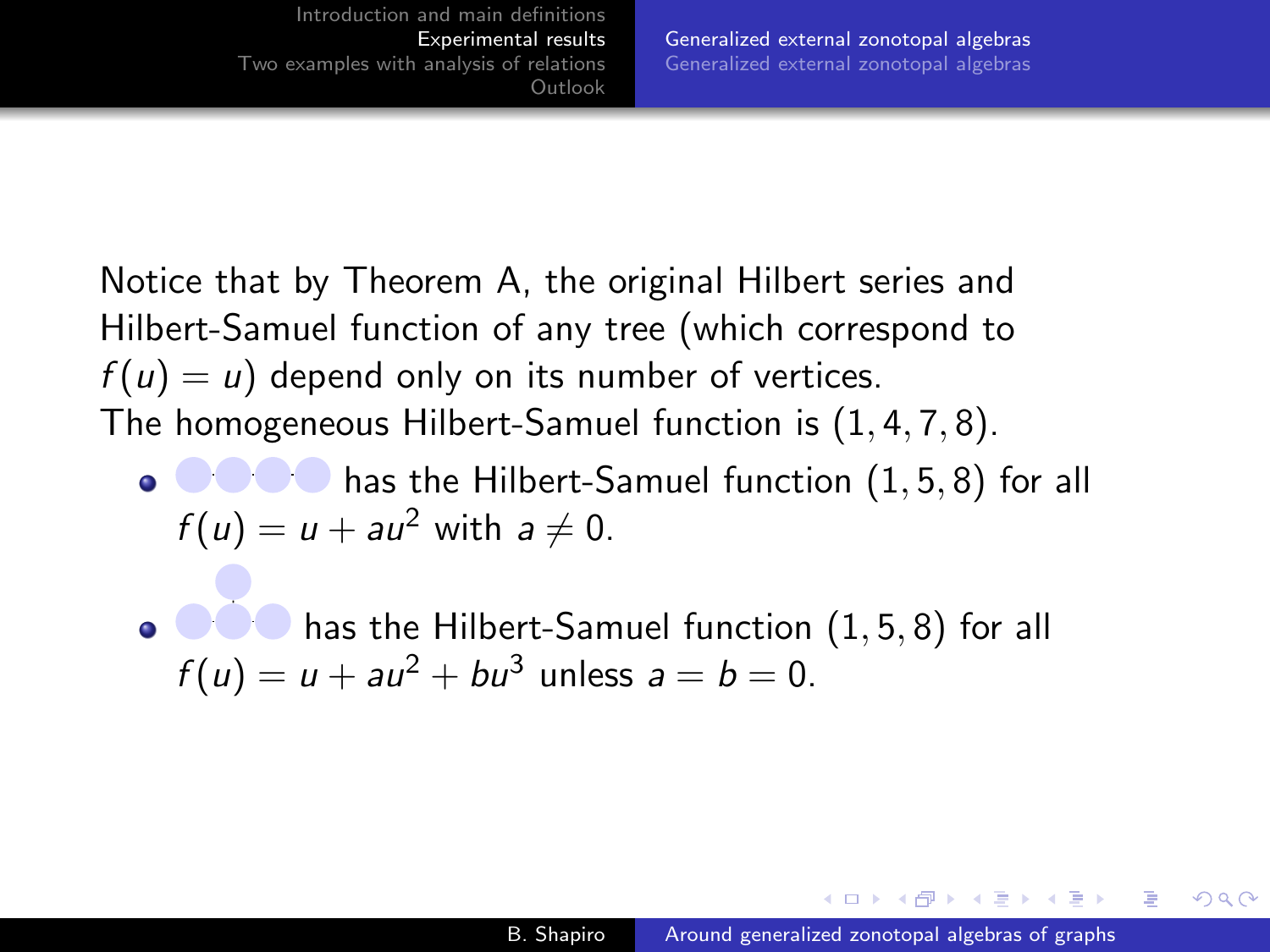<span id="page-41-0"></span>The homogeneous Hilbert-Samuel function is (1, 5, 11, 15, 16).

- $\bullet$   $\bullet$   $\bullet$   $\bullet$  has the Hilbert-Samuel function  $(1, 6, 16)$  for all  $f(u) = u + au^2$  with  $a \neq 0$ .
- has the Hilbert-Samuel function (1, 6, 16) for all  $f(u) = u + au^2 + bu^3$  unless  $a = 0$ . For  $f(u) = u + bu^3$  with  $b \neq 0$ , the Hilbert–Samuel function is  $(1, 6, 13, 16)$ .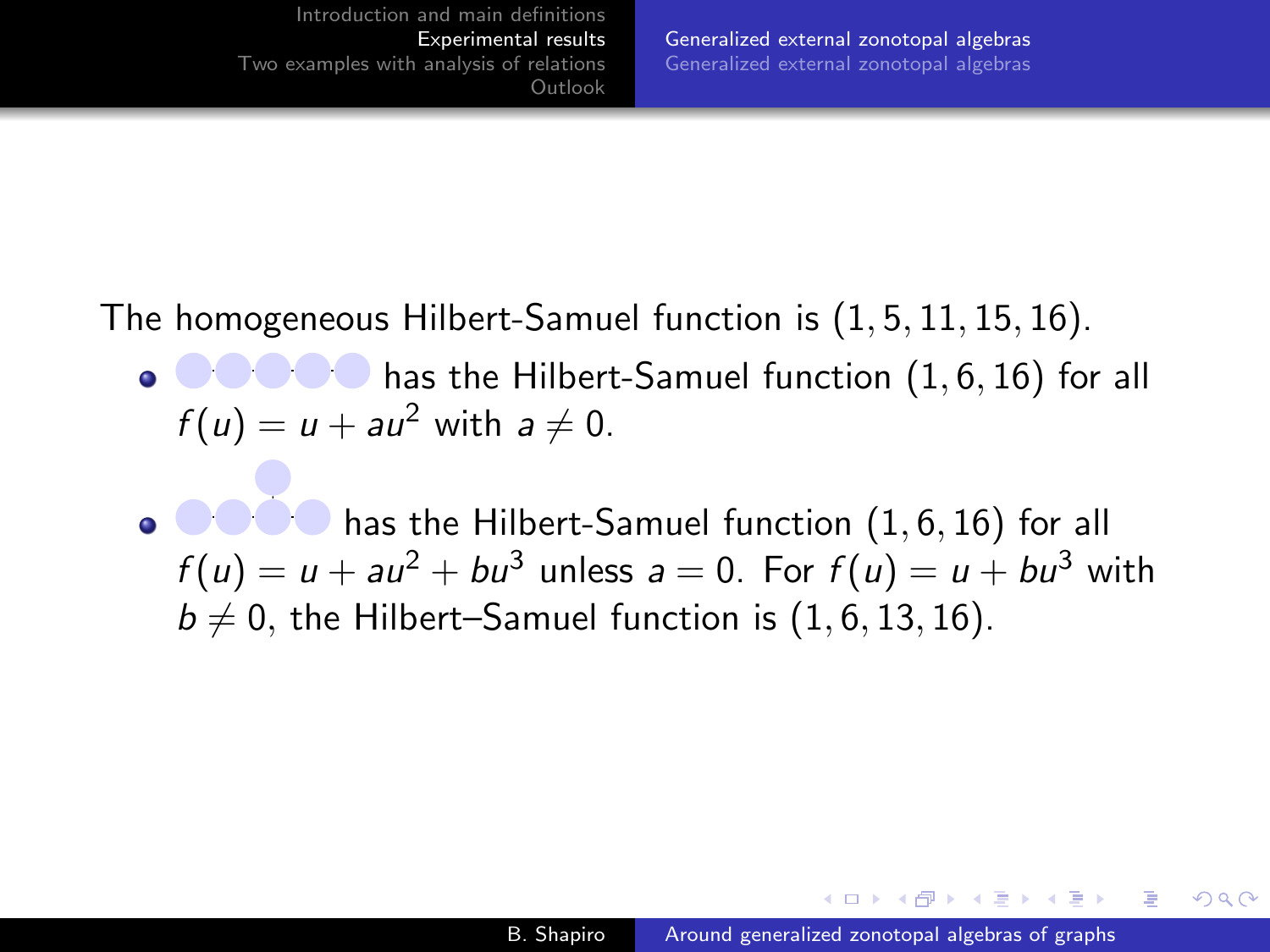<span id="page-42-0"></span>The homogeneous Hilbert-Samuel function is (1, 6, 16, 26, 31, 32). Surprisingly all 4 non-isomorphic trees on 6 vertices have the same general Hilbert-Samuel function (1, 7, 23, 32) for  $f(u) = u + au^2 + bu^3$  with  $a, b \neq 0$ .  $\bullet$   $\bullet$   $\bullet$   $\bullet$   $\bullet$  has the Hilbert-Samuel function  $(1, 7, 23, 32)$ for all  $f(u) = u + au^2$  with  $a \neq 0$ . has special value at  $a = 0$ ; the family  $\bullet$  $f(u) = u + bu^3$ ,  $b \neq 0$  gives the Hilbert-Samuel function  $(1, 7, 19, 29, 32)$ .

also has special value at  $a = 0$ : the family  $f(u) = u + bu^3$ ,  $b \neq 0$  gives the Hilbert-Samuel function  $(1, 7, 21, 31, 32)$ .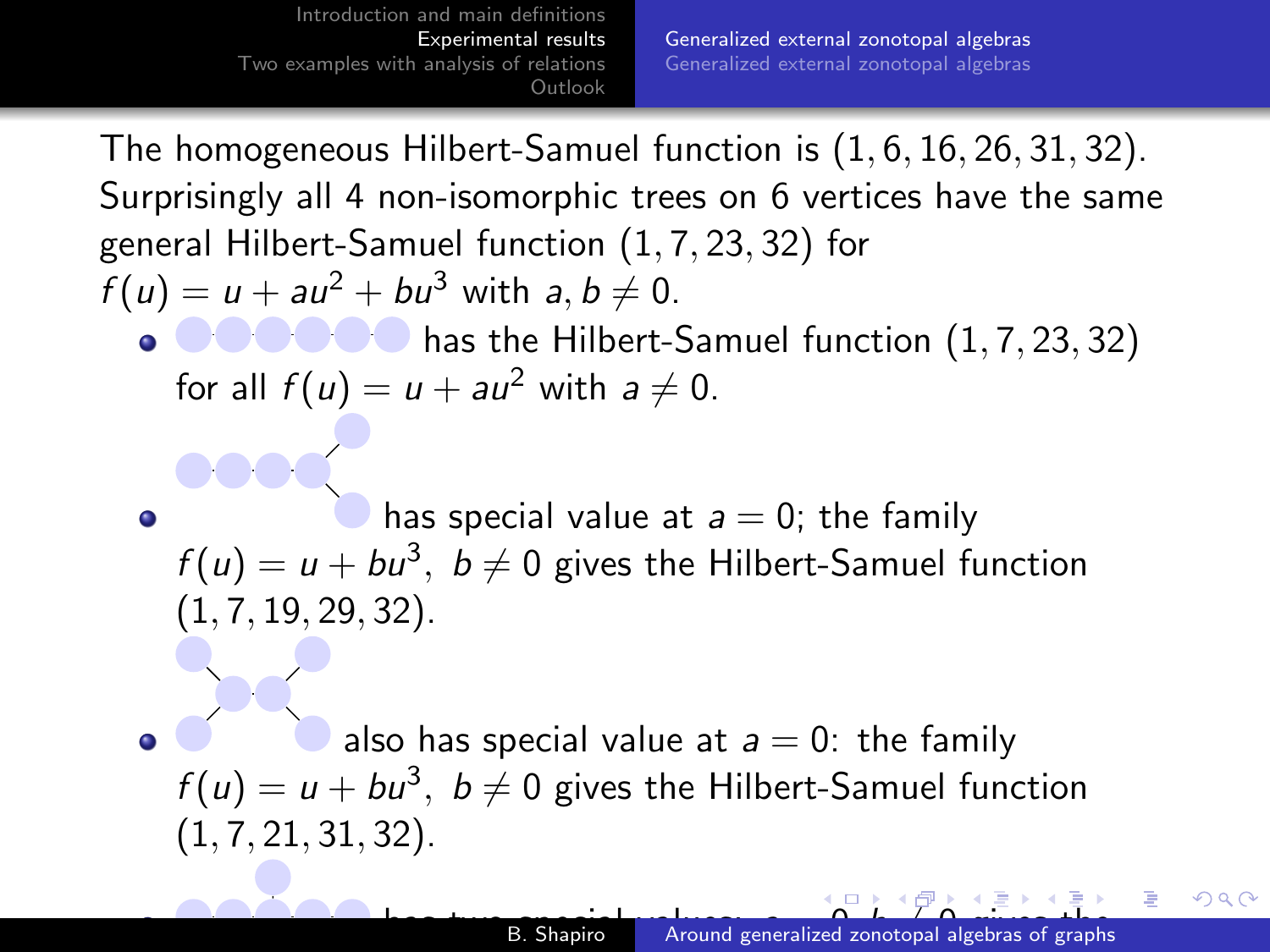<span id="page-43-0"></span>The homogeneous Hilbert–Samuel function is (1, 7, 22, 42, 57, 63, 64). A general Hilbert–Samuel function is no longer shared by all trees with 7 vertices.

**COOCO** has the Hilbert–Samuel function  $(1, 8, 31, 64)$  for all  $f(u) = u + au^2$  with  $a \neq 0$ .

has the (general) Hilbert–Samuel function  $\bullet$  $(1, 8, 31, 64)$  and one special value  $a = 0$  which for  $f(u) = u + bu^3$ ,  $b \neq 0$  gives the Hilbert-Samuel function  $(1, 8, 26, 48, 61, 64)$ .

has the (general) Hilbert–Samuel function ۰  $(1, 8, 31, 64)$  and one special value  $a = 0$  which for  $f(u) = u + bu^3$ ,  $b \neq 0$  gives the Hilbert–Samuel function  $(1, 8, 30, 55, 64)$ .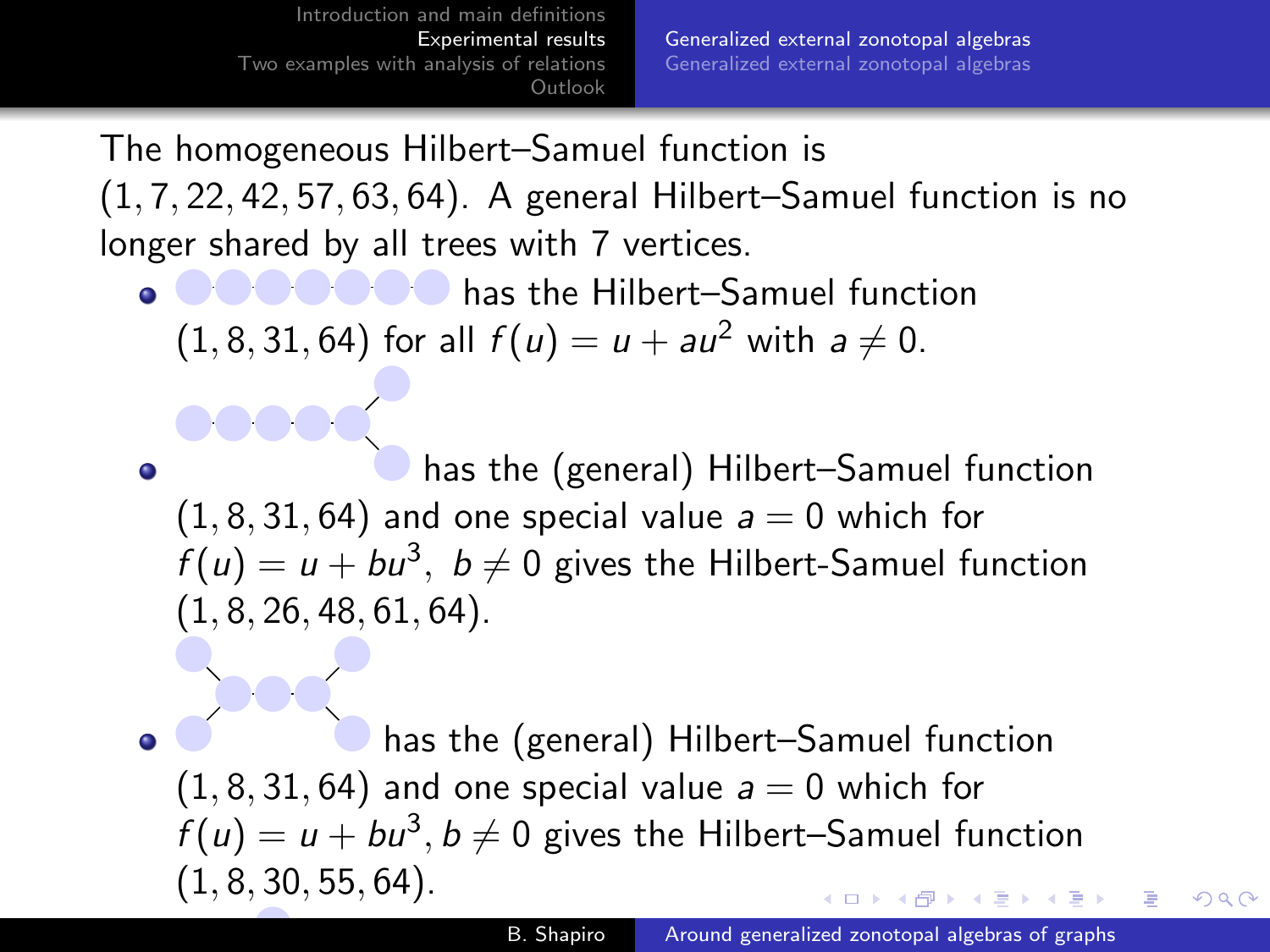$\bullet$ 

 $\bullet$ 

[Generalized external zonotopal algebras](#page-40-0) [Generalized external zonotopal algebras](#page-45-0)

The homogeneous Hilbert–Samuel function is (1, 8, 29, 64, 99, 120, 127, 128).

For  $f(u) = u + au^2$ ,  $a \neq 0$  the Hilbert-Samuel function equals (1, 9, 40, 101, 128).

For  $f(u) = u + u^2$  and  $f(u) = u + u^2 + u^3$ , the Hilbert-Samuel function equals (1, 9, 40, 101, 128). For  $f(u) = u + u^3$ , it is  $(1, 9, 34, 74, 109, 125, 128)$ .

For  $f(u) = u + u^2$ , the Hilbert-Samuel ٥ function equals  $(1, 9, 39, 101, 128)$ ; for  $f(u) = u + u^2 + u^3$ , it equals  $(1, 9, 40, 101, 128)$ , and for  $f(u) = u + u^3$ , it equals (1, 9, 36, 80, 115, 127, 128).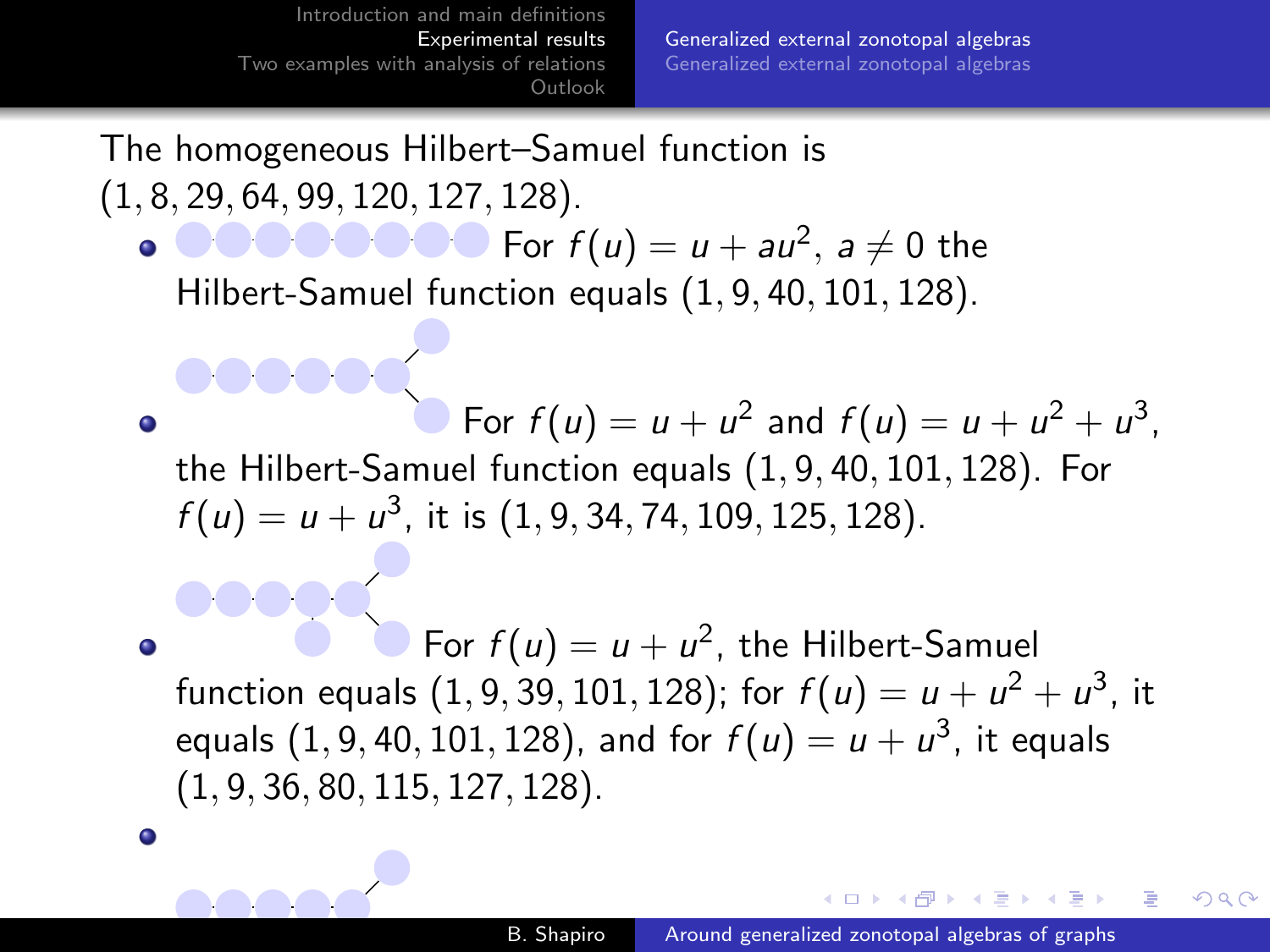[Generalized external zonotopal algebras](#page-40-0) [Generalized external zonotopal algebras](#page-45-0)

<span id="page-45-0"></span>

| f(u)                                                                        |              |                |      |    |            |     | $\Sigma_0$ $\Sigma_1$ $\Sigma_2$ $\Sigma_3$ $\Sigma_4$ $\Sigma_5$ $\Sigma_6$ $\Sigma_7$ $\Sigma_8$ |     |     |
|-----------------------------------------------------------------------------|--------------|----------------|------|----|------------|-----|----------------------------------------------------------------------------------------------------|-----|-----|
| $\mathbf{u}$                                                                | $\mathbf{1}$ | 5              | 15   | 35 | 70         |     | 121 185                                                                                            | 245 | 280 |
| $u + u^2$                                                                   | $\mathbf{1}$ | 6              | 20   | 50 |            |     | 105 185 262                                                                                        | 277 | 286 |
| $u + u^3$                                                                   | $\mathbf{1}$ |                | 6 21 |    | 54 114 190 |     | 250                                                                                                | 277 | 286 |
| $u + u4$                                                                    | $\mathbf{1}$ | 6              | 20   | 50 | 103        |     | 176 236                                                                                            | 277 | 286 |
| $u + u^2 + u^3$                                                             | $\mathbf{1}$ | 6              | 21   |    | 55 119     | 209 | 262                                                                                                | 277 | 286 |
| $u + u^{2} + u^{4}$                                                         | $\mathbf{1}$ |                | 6 21 |    |            |     | 56 123 214 262 277                                                                                 |     | 286 |
| $u + u^{3} + u^{4}$                                                         | $\mathbf{1}$ |                | 6 21 |    | 55 118 200 |     | 256 277                                                                                            |     | 286 |
| $u + u^{2} + u^{3} + u^{4}$                                                 |              | $1 \t 6 \t 21$ |      |    | 56 123 214 |     | 262                                                                                                | 277 | 286 |
| $u - \frac{u^2}{2} + \frac{u^3}{3} - \frac{t^4}{4}$   1 6 21 56 119 203 262 |              |                |      |    |            |     |                                                                                                    | 277 | 286 |

(A) The above table shows the Hilbert-Samuel functions for several generalized external zonotope algebras of  $K_5$ .

イロメ イ母メ イヨメ イヨ

 $QQ$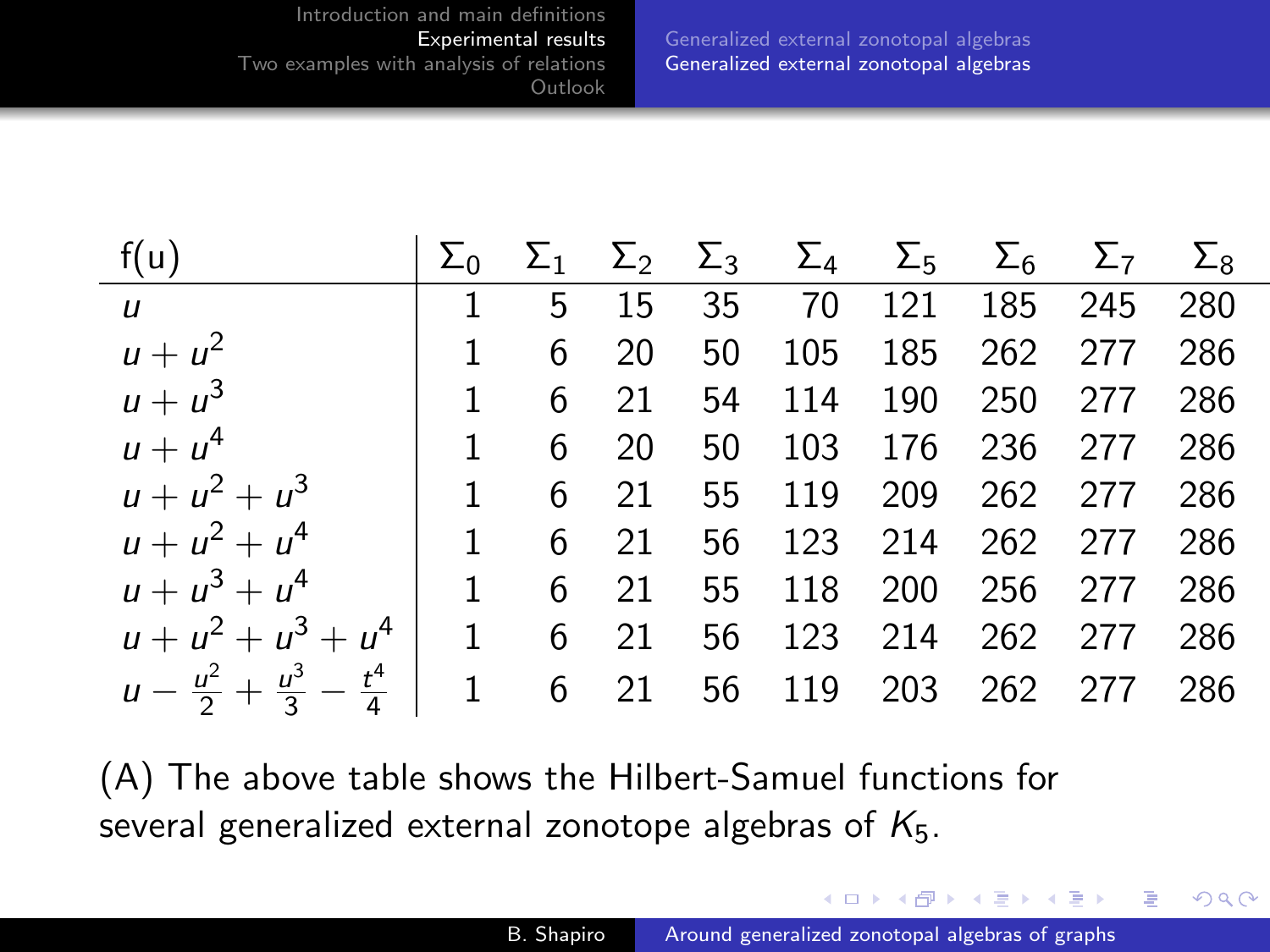٠

[Generalized external zonotopal algebras](#page-40-0) [Generalized external zonotopal algebras](#page-45-0)

(B) The table below shows the Hilbert-Samuel functions for several generalized external zonotope algebras of  $K_5 \setminus e$  where e is any edge.

| f(u)                                                                      |                                 |   |        |    |                                    |         | $\Sigma_0$ $\Sigma_1$ $\Sigma_2$ $\Sigma_3$ $\Sigma_4$ $\Sigma_5$ $\Sigma_6$ $\Sigma_7$ $\Sigma_8$ |       |  |
|---------------------------------------------------------------------------|---------------------------------|---|--------|----|------------------------------------|---------|----------------------------------------------------------------------------------------------------|-------|--|
| $\vec{u}$                                                                 |                                 | 5 | 15     |    |                                    |         | 35 68 113 159 188 197                                                                              |       |  |
| $u + u^2$                                                                 | $\sim 1$                        | 6 | 20     | 50 | 103                                | 165 198 |                                                                                                    |       |  |
| $u + u^3$                                                                 | $\begin{array}{cc} \end{array}$ | 6 | 21     |    | 54 109 168 196                     |         |                                                                                                    | - 198 |  |
| $u + u4$                                                                  |                                 |   |        |    |                                    |         |                                                                                                    |       |  |
| $u + u^2 + u^3$                                                           |                                 |   |        |    | $1 \t 6 \t 21 \t 55 \t 117 \t 185$ |         | - 198                                                                                              |       |  |
| $u + u^2 + u^4$                                                           |                                 | 6 | 21     |    | 56 121 185                         |         | - 198                                                                                              |       |  |
| $u+u^3+u^4$ 1 6                                                           |                                 |   | 21     |    | 56 121 185 198                     |         |                                                                                                    |       |  |
| $u + u^{2} + u^{3} + u^{4}$                                               |                                 |   | 1 6 21 |    | 56 121                             | 185     | - 198                                                                                              |       |  |
| $u - \frac{u^2}{2} + \frac{u^3}{3} - \frac{u^4}{4}$ 1 6 21 56 116 175 198 |                                 |   |        |    |                                    |         |                                                                                                    |       |  |

4 17 18

∢ 何 ▶ ( ヨ ▶ ( ヨ ▶

 $QQ$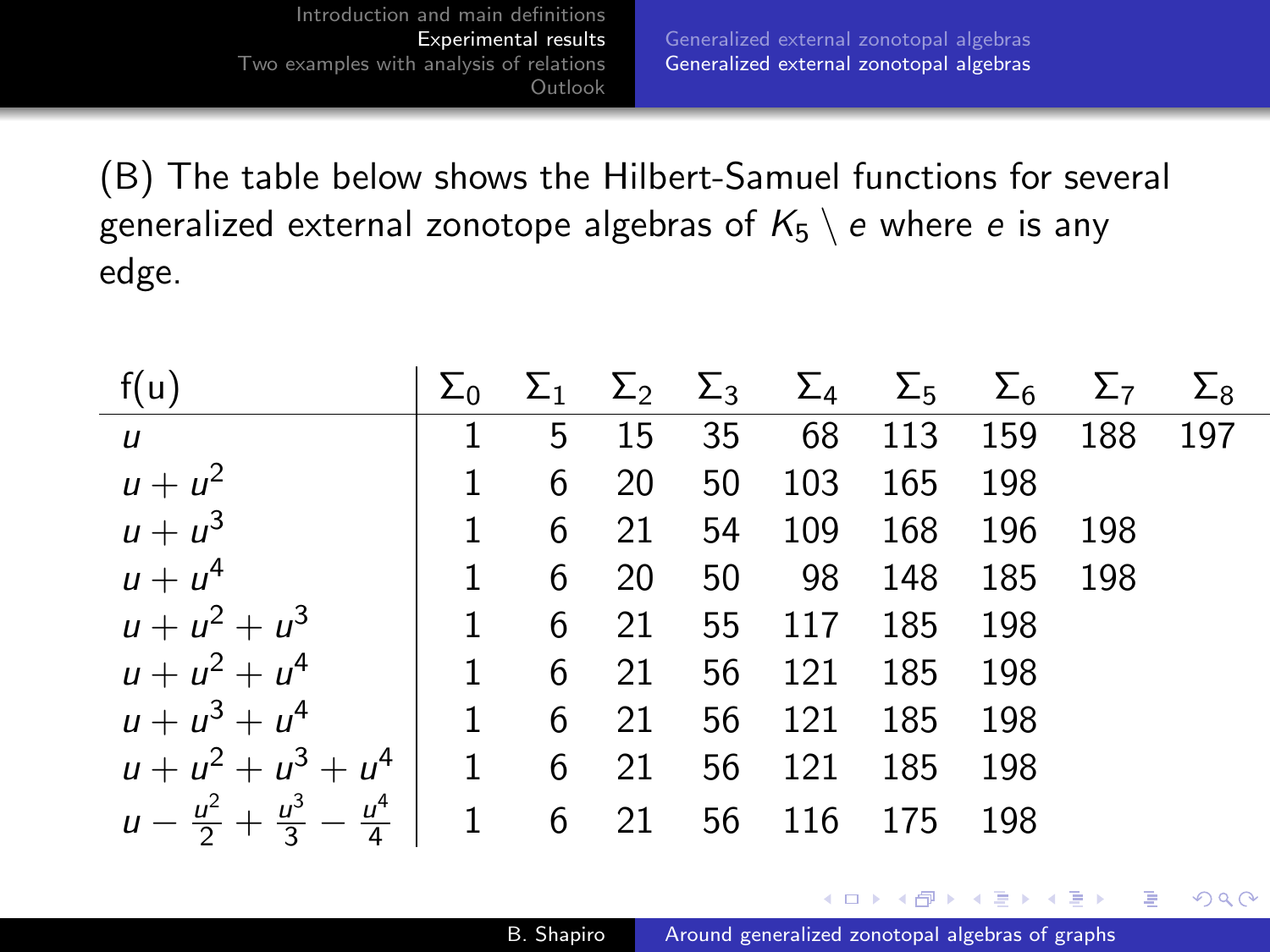(C) The table below shows the Hilbert-Samuel functions for several generalized external zonotope algebras of  $K_5 \setminus (e_1 \cup e_2)$  where  $e_1$ and  $e_2$  are any two disjoint edges of  $K_5$ .

| f(u)                                                                      |     |  |                       | $\Sigma_0$ $\Sigma_1$ $\Sigma_2$ $\Sigma_3$ $\Sigma_4$ $\Sigma_5$ $\Sigma_6$ $\Sigma_7$ $\Sigma_8$ |  |
|---------------------------------------------------------------------------|-----|--|-----------------------|----------------------------------------------------------------------------------------------------|--|
| $\boldsymbol{u}$                                                          | 1 5 |  |                       | 15 35 66 101 125 133 134                                                                           |  |
| $u + u^2$                                                                 |     |  | 1 6 20 50 101 127 134 |                                                                                                    |  |
| $u + u^3$                                                                 |     |  | 1 6 21 54 99 128 134  |                                                                                                    |  |
| $u + u4$                                                                  |     |  | 1 6 19 45 79 112 130  | - 134                                                                                              |  |
| $u + u^2 + u^3$ 1 6 21 55 111 130 134                                     |     |  |                       |                                                                                                    |  |
| $u + u^2 + u^4$ 1 6 21 55 111 130 134                                     |     |  |                       |                                                                                                    |  |
| $u + u^3 + u^4$ 1 6 21 55 102 130 134                                     |     |  |                       |                                                                                                    |  |
| $u + u^2 + u^3 + u^4$ 1 6 21 56 112 130 134                               |     |  |                       |                                                                                                    |  |
| $u - \frac{u^2}{2} + \frac{u^3}{3} - \frac{u^4}{4}$ 1 6 21 56 107 127 134 |     |  |                       |                                                                                                    |  |

a mara a mara

 $\Omega$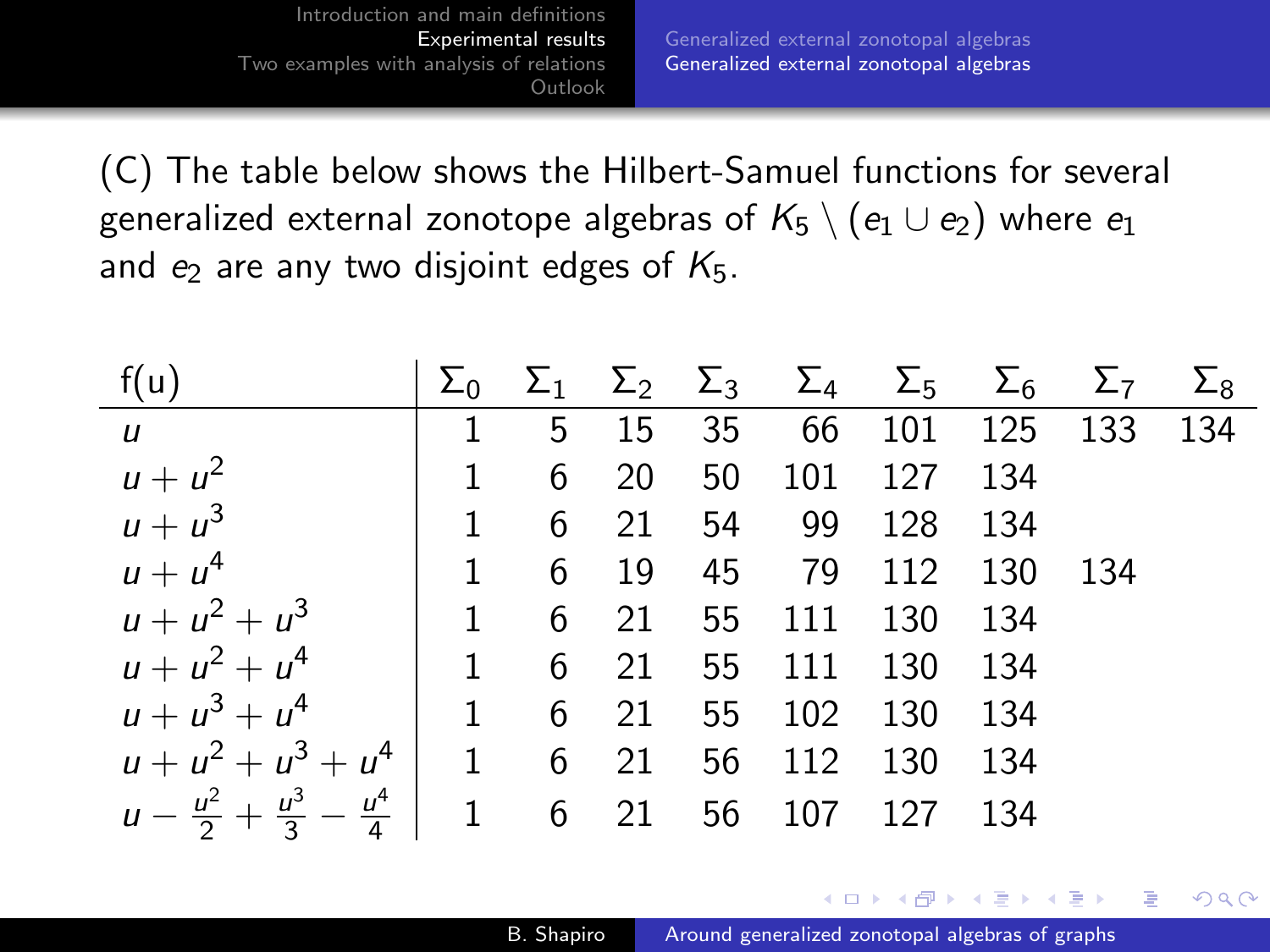(D) The table below shows the Hilbert-Samuel functions for several generalized external zonotope algebras of the square with parallel double edges, see left part of Fig. 1 in [\[NSh\]](#page-55-4).

| f(u)                                             | $\sum_0$ $\Sigma_1$ $\Sigma_2$ $\Sigma_3$ $\Sigma_4$ $\Sigma_5$ $\Sigma_6$ |                    |  |  |
|--------------------------------------------------|----------------------------------------------------------------------------|--------------------|--|--|
| $\boldsymbol{u}$ .                               |                                                                            | 1 4 10 19 27 31 32 |  |  |
| $u + u^2$ 1 5 14 29 32                           |                                                                            |                    |  |  |
| $u + u^3$   1 5 15 26 31 32                      |                                                                            |                    |  |  |
| $u + u^2 + u^3$ 1 5 15 30 32                     |                                                                            |                    |  |  |
| $u - \frac{u^2}{2} + \frac{u^3}{3}$ 1 5 15 29 32 |                                                                            |                    |  |  |

∢ 何 ▶ ( ヨ ▶ ( ヨ ▶

 $\Omega$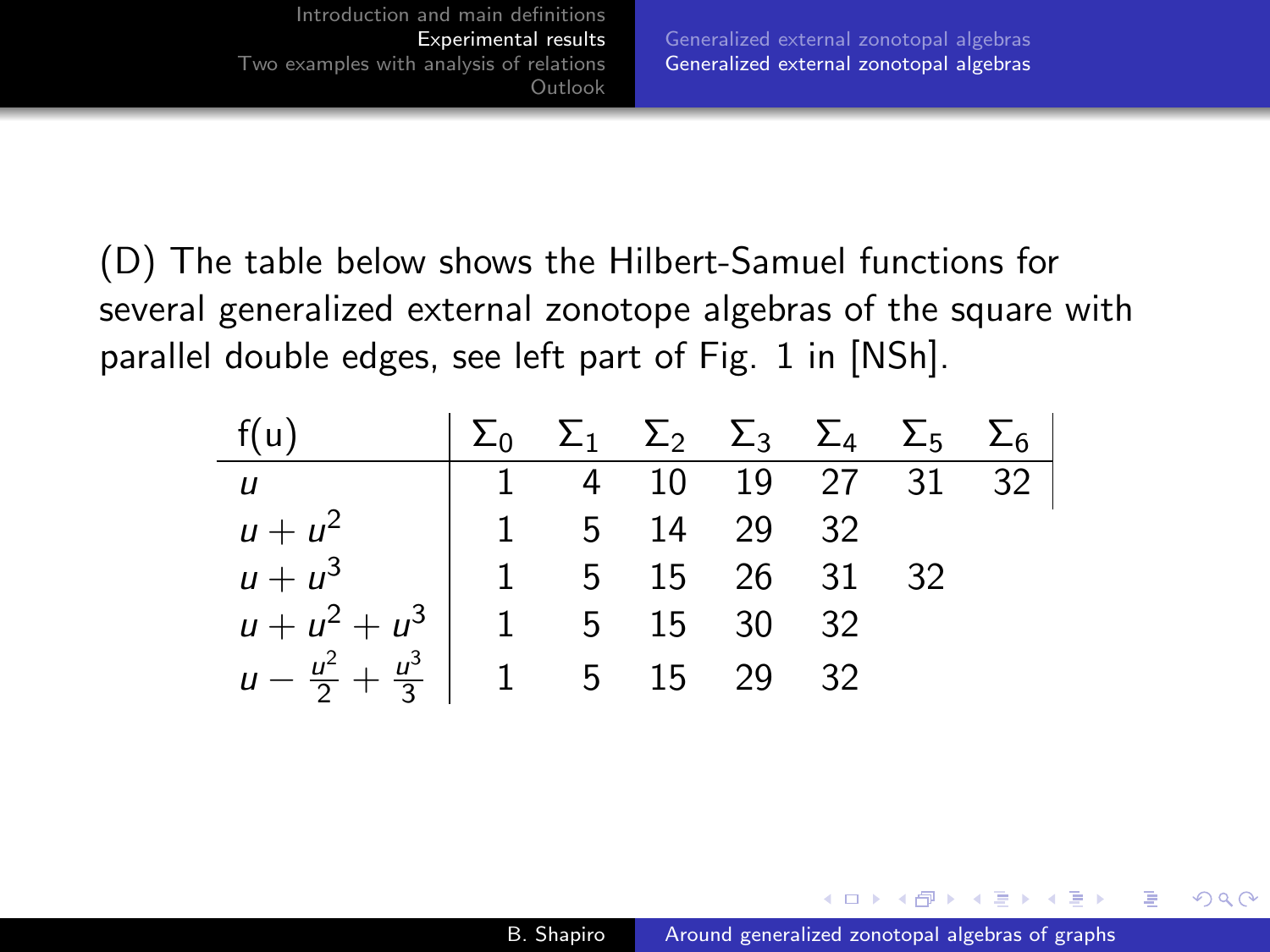[Generalized external zonotopal algebras](#page-40-0) [Generalized external zonotopal algebras](#page-45-0)

| f(u)                                                                                       |   |                      |            |          |    |       | $\Sigma_0$ $\Sigma_1$ $\Sigma_2$ $\Sigma_3$ $\Sigma_4$ $\Sigma_5$ $\Sigma_6$ |
|--------------------------------------------------------------------------------------------|---|----------------------|------------|----------|----|-------|------------------------------------------------------------------------------|
| $\boldsymbol{u}$                                                                           |   |                      |            |          |    |       | 4 10 19 27 31 32                                                             |
| $u + u^2$                                                                                  | 1 | 5 <sub>5</sub>       |            | 14 29 32 |    |       |                                                                              |
| $u + u^3$                                                                                  |   | 1 5 15 27 32         |            |          |    |       |                                                                              |
| $u + u4$                                                                                   |   | 1 5 13 23            |            |          |    | 30 32 |                                                                              |
| $u + u^{2} + u^{3}$                                                                        |   | $1 \t 5 \t 15 \t 31$ |            |          | 32 |       |                                                                              |
| $u + u^{2} + u^{4}$                                                                        | 1 |                      | 5 15 31 32 |          |    |       |                                                                              |
| $u + u^{3} + u^{4}$                                                                        |   | 1 5 15 28 32         |            |          |    |       |                                                                              |
| $u + u^2 + u^3 + u^4$                                                                      |   | $1 \quad 5$          |            | 15 31    | 32 |       |                                                                              |
| $u - \frac{u^2}{2} + \frac{u^3}{3}$<br>$u - \frac{u^2}{2} + \frac{u^3}{3} - \frac{u^4}{4}$ |   | $1 \t 5 \t 15 \t 31$ |            |          | 32 |       |                                                                              |
|                                                                                            |   | $1 \quad 5 \quad 15$ |            | 30       | 32 |       |                                                                              |

(E) The above table shows the Hilbert-Samuel functions for several generalized external zonotope algebras of the square with adjacent double edges, see right part of Fig. 1 in [\[NSh\]](#page-55-4).

∢ロト ∢母 ト ∢ ヨ ト ∢ ヨ ト

 $\Omega$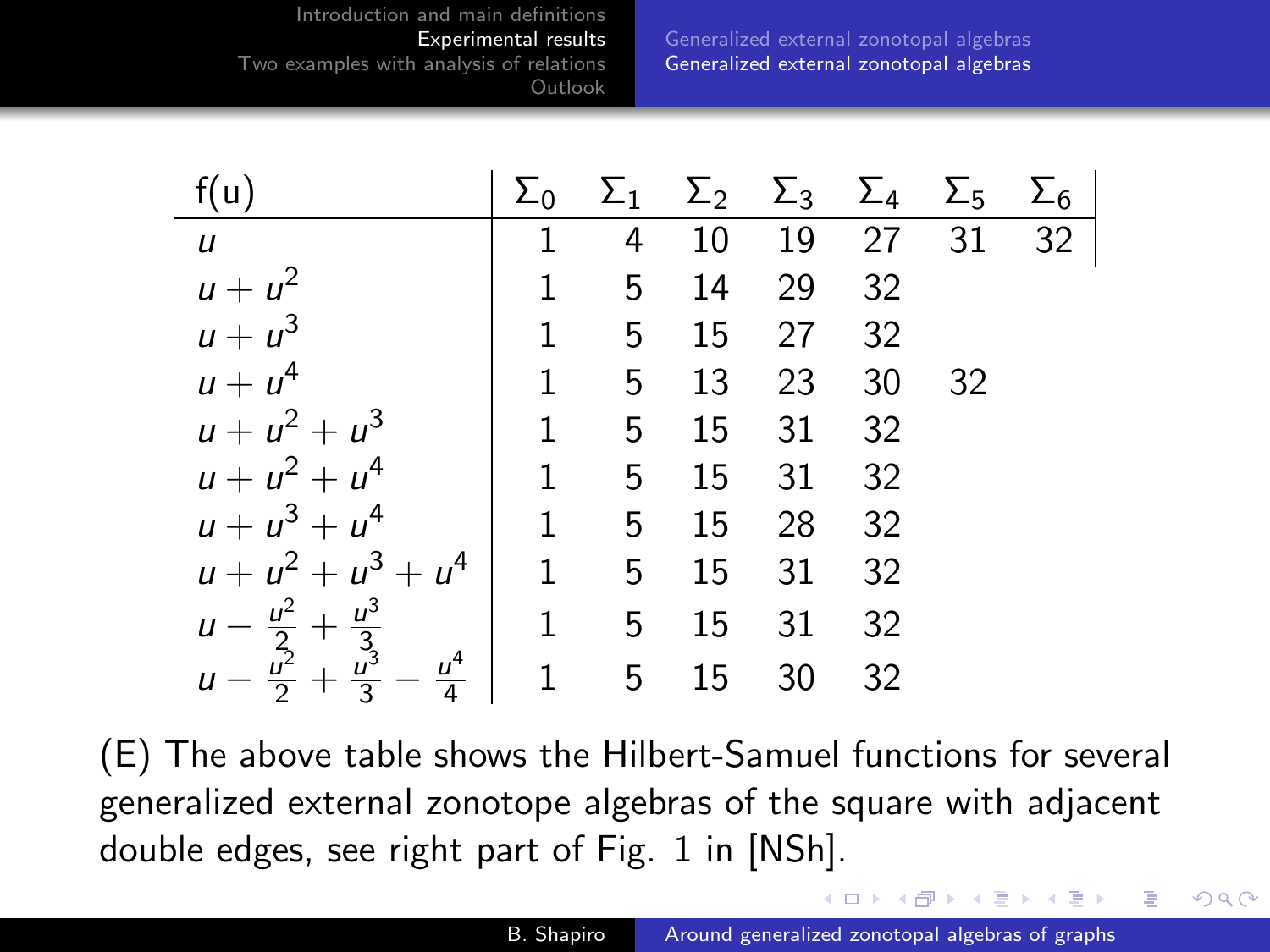<span id="page-50-0"></span>Below we present two small example with complete analysis of their spaces  $P \mathcal{A}_G$ .

# **Proposition**

For  $G = K_3 + e$ , the space  $P A_G$  is stratified by the following functions over a field  $\mathbb K$  of characteristic 0.  $f(u)$   $\sum_0$   $\sum_1$   $\sum_2$   $\sum_3$   $\sum_4$ u 1 3 6 9 10  $u + bu^2 + cu^3$  1 4 9 10 10 ∗ 1 4 8 10 10 In the last row either  $b = 0$ , or  $c = 0$ , or  $3c = 4b^2$ .

∢何 ▶ ∢ ヨ ▶ ∢ ヨ ▶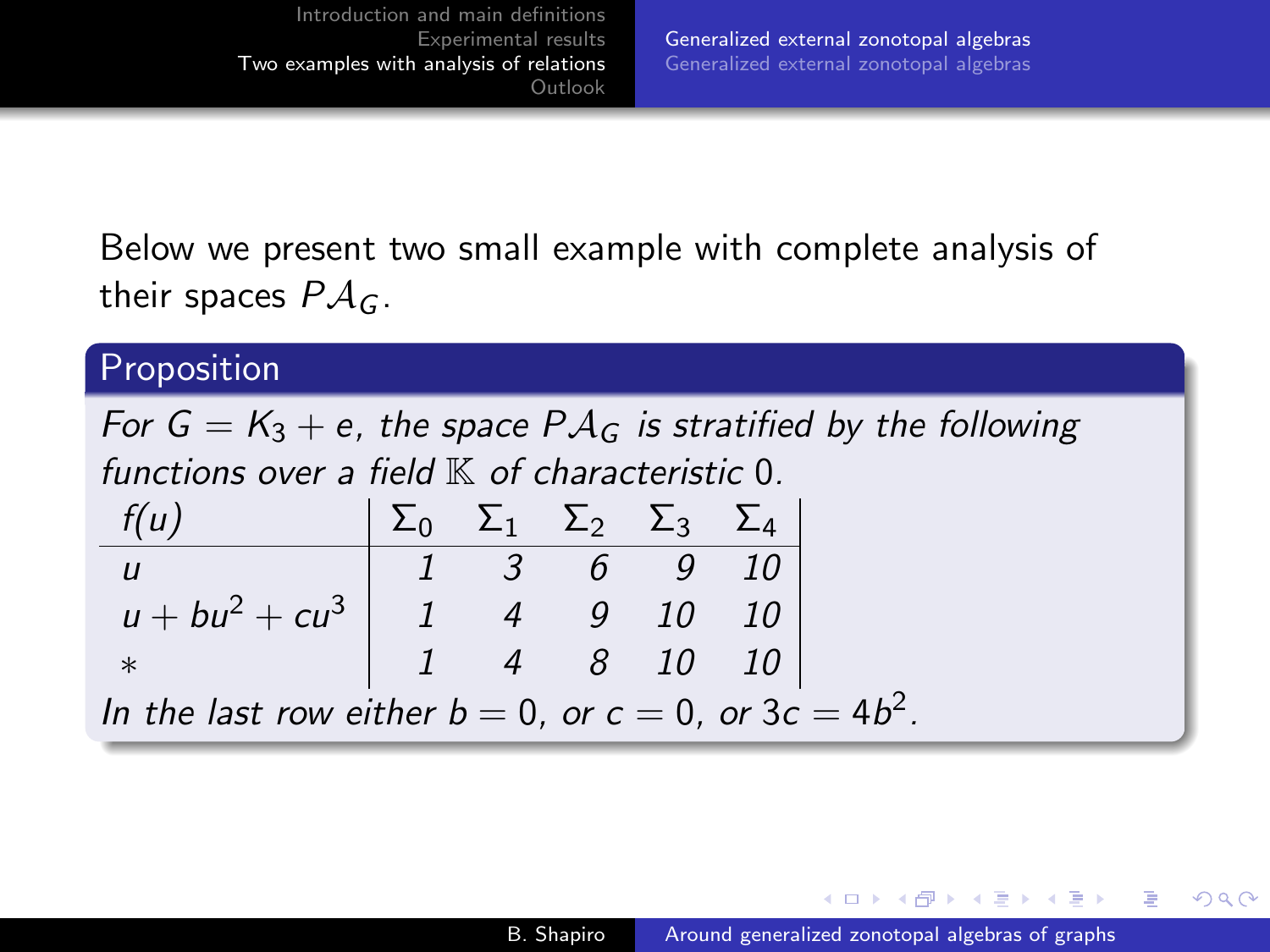[Generalized external zonotopal algebras](#page-50-0) [Generalized external zonotopal algebras](#page-51-0)

<span id="page-51-0"></span>We have a linear order 
$$
u < u + u^3 < u + u^2 < u + u^2 + u^3
$$
.

### Proposition

For  $G = K_4$ , the space  $P A_G$  is stratified by the following functions with b,  $c \neq 0$  over a field  $\mathbb K$  of characteristic 0.

| f(u)                                 |  |  |  | $\Sigma_0$ $\Sigma_1$ $\Sigma_2$ $\Sigma_3$ $\Sigma_4$ $\Sigma_5$ $\Sigma_6$ |
|--------------------------------------|--|--|--|------------------------------------------------------------------------------|
| U                                    |  |  |  | $1 \quad 4 \quad 10 \quad 20 \quad 31 \quad 37 \quad 38$                     |
| $u + bu^2$                           |  |  |  | $1 \quad 5 \quad 14 \quad 29 \quad 34 \quad 37 \quad 38$                     |
| $u + cu^3$                           |  |  |  | $5$ 14 26 34 37 38                                                           |
| $u + bu^2 + cu^3$ 1 5 15 29 34 37 38 |  |  |  |                                                                              |

∢ロ ▶ ∢何 ▶ ∢ ヨ ▶ ∢ ヨ ▶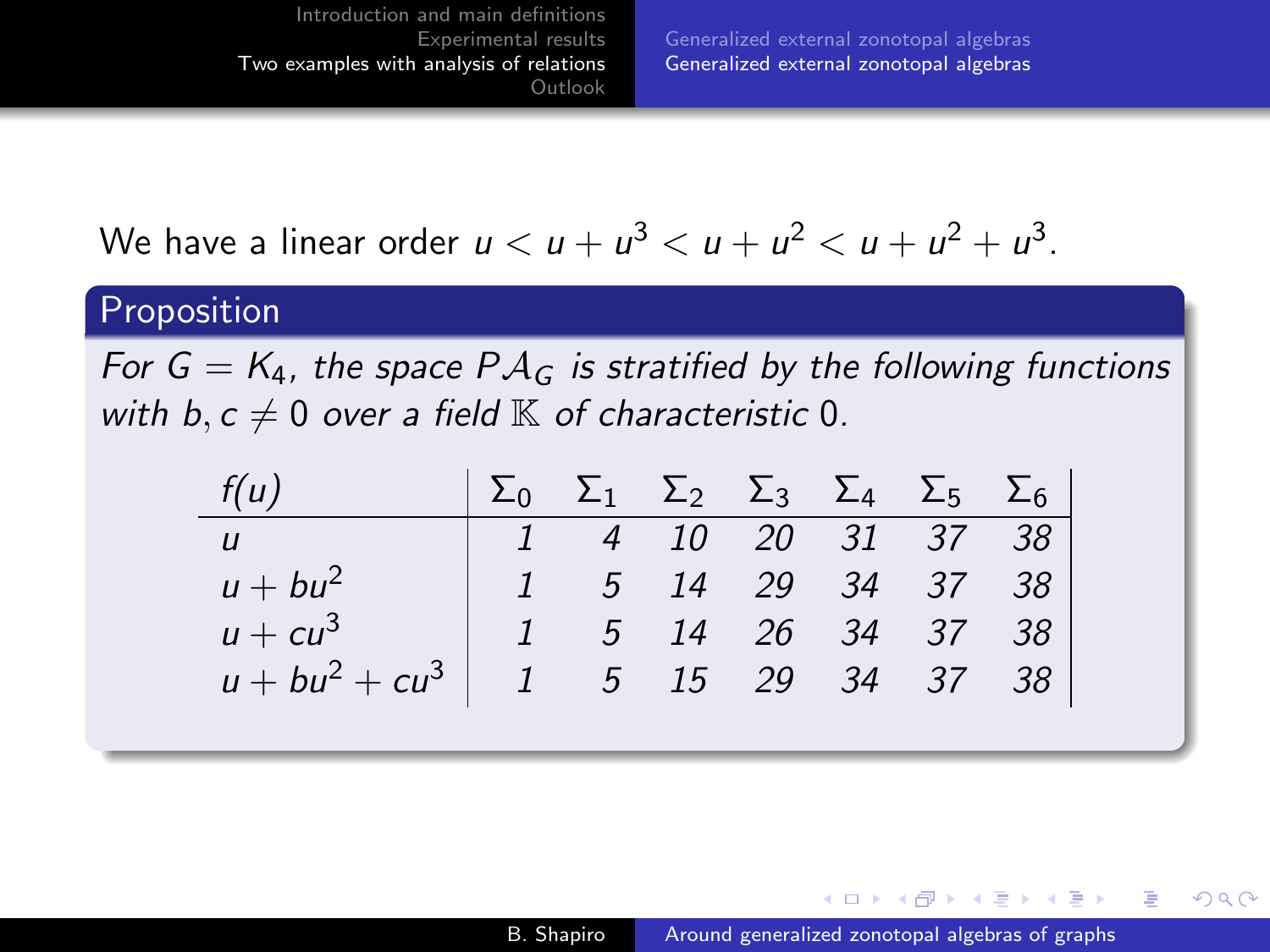<span id="page-52-0"></span>Here we formulate some concrete questions/conjectures which we hope can be solved.

# Conjecture

For any graph G and any unipotent function f , the Hilbert series  $HS_{G,f}^{\mathcal{E} \times}(t)$  is log-concave.

### Problem

In the case of trees, can we show that the stratification is given by the coordinate planes? In particular, e<sup>u</sup> is general. In particular, the value in a natural 1-parameter family does not change unless the parameter turns in 0.

イロ トラ 河 トラ ミュートラン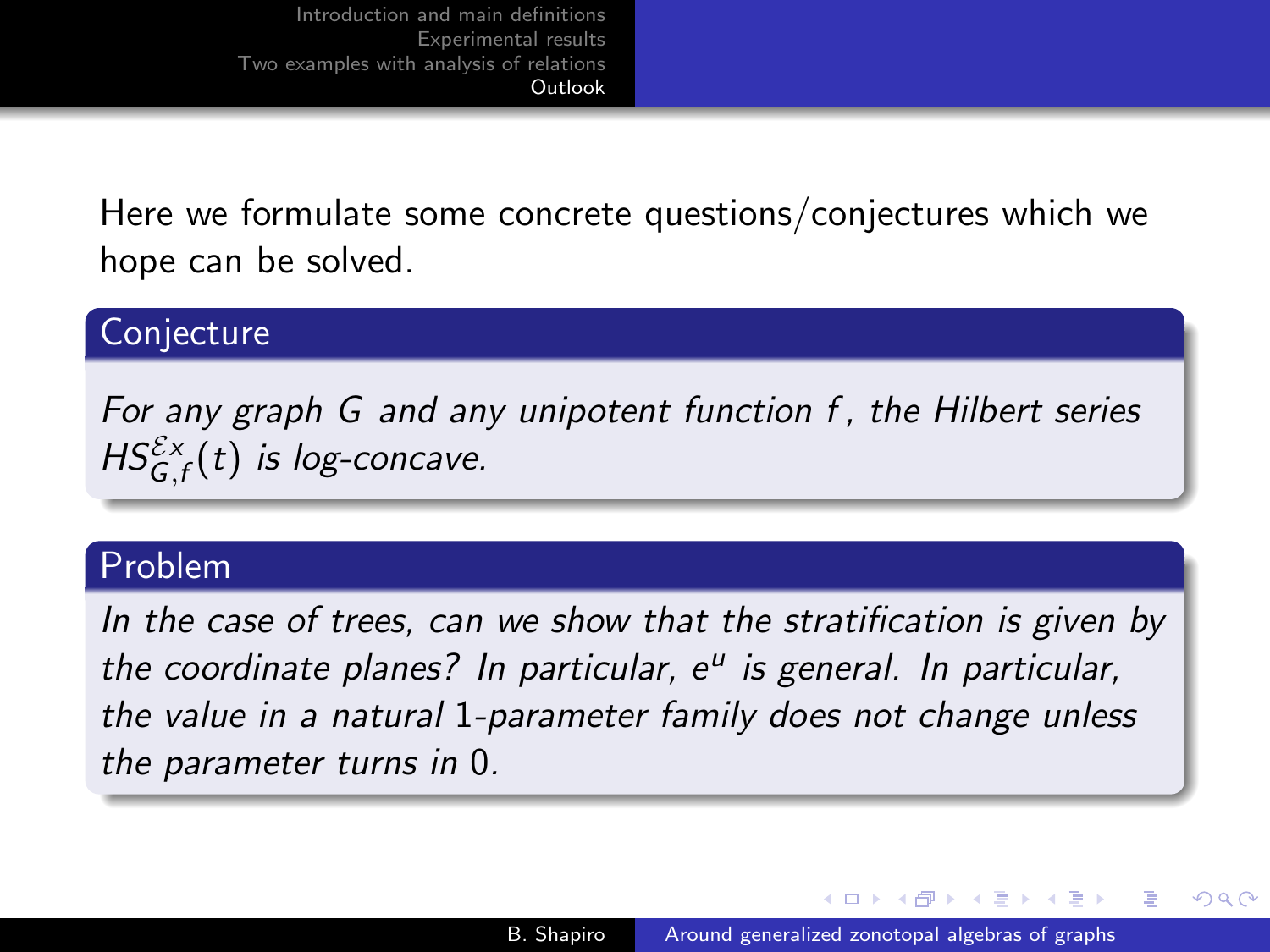### <span id="page-53-0"></span>Problem

Find a graph-theoretical interpretation of  $HS<sub>G</sub>$ ? If possible, find a graph-theoretical interpretation of  $\mathsf{HS}^{[f]}_\mathsf{G}$  at least for some special cases. Say, for  $f = e^u$ .

### Problem

Is it true that if  $\textit{HS}^{[f]}_{G_1}=\textit{HS}^{[f]}_{G_2}$  for every function f , then  $G_1$  is isomorphic to  $G<sub>2</sub>$ ?

### Problem

For a given graph  $G = (V, E)$ ,  $k \geq 1$ , and  $S \subseteq V$  describe for which  $a_v$ , we have  $\prod_{v \in S} X_v^{a_v} = 0$ .

∢ロ ▶ ∢何 ▶ ∢ ヨ ▶ ∢ ヨ ▶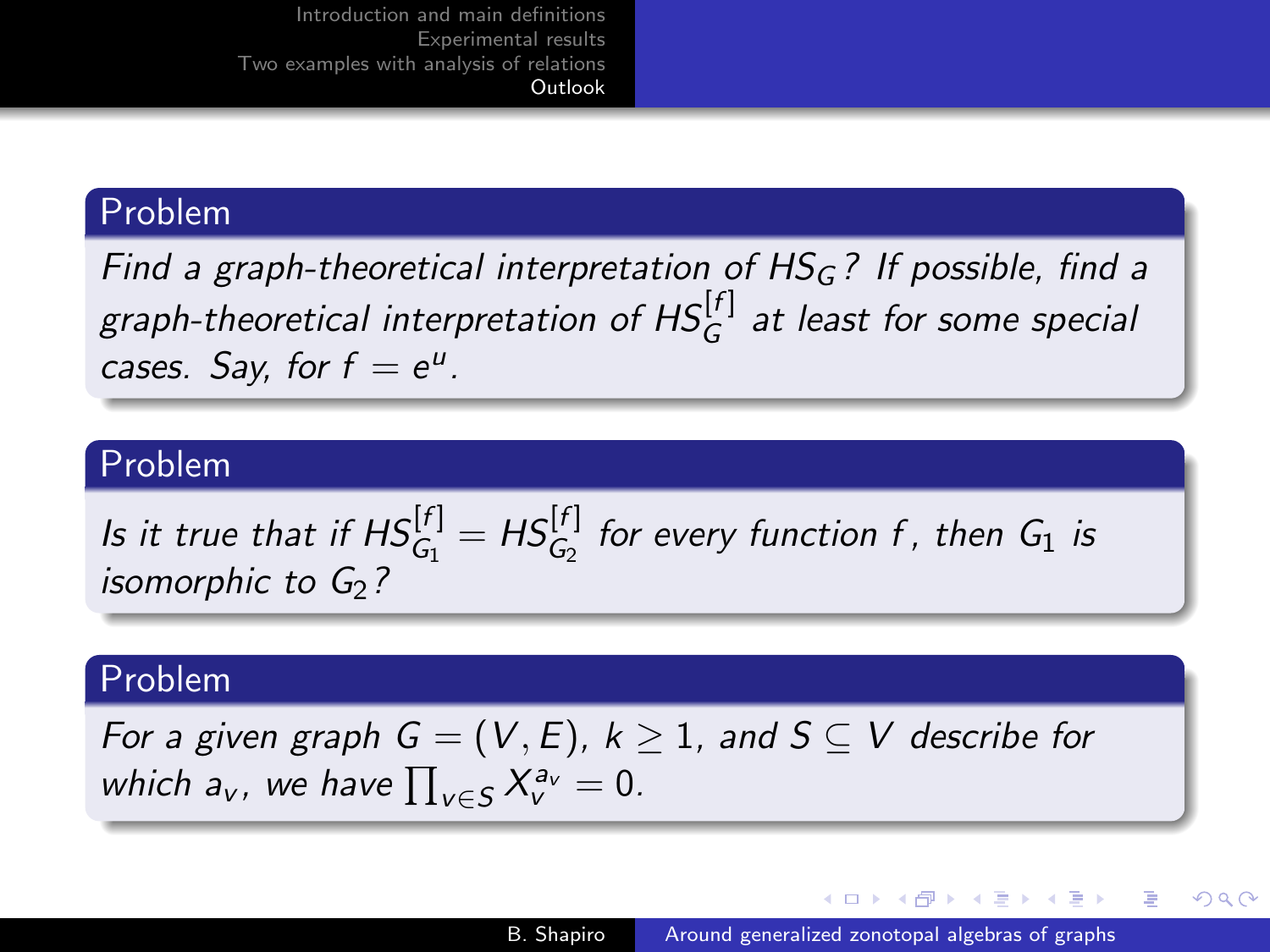### <span id="page-54-0"></span>Problem

Understand when  $C_G^{[f]}$  $G^{[1]}_G$  is Gorenstein. Can we say when is it Koszul?

### Problem

Understand how does  $\mathsf{HS}_{G}^{[f]}$  change when graph operations are performed.

### Problem

Give formulas for  $HS_G^{[f]}$  of nice graphs.

メロメ メタメ メミメ メミメー

 $QQ$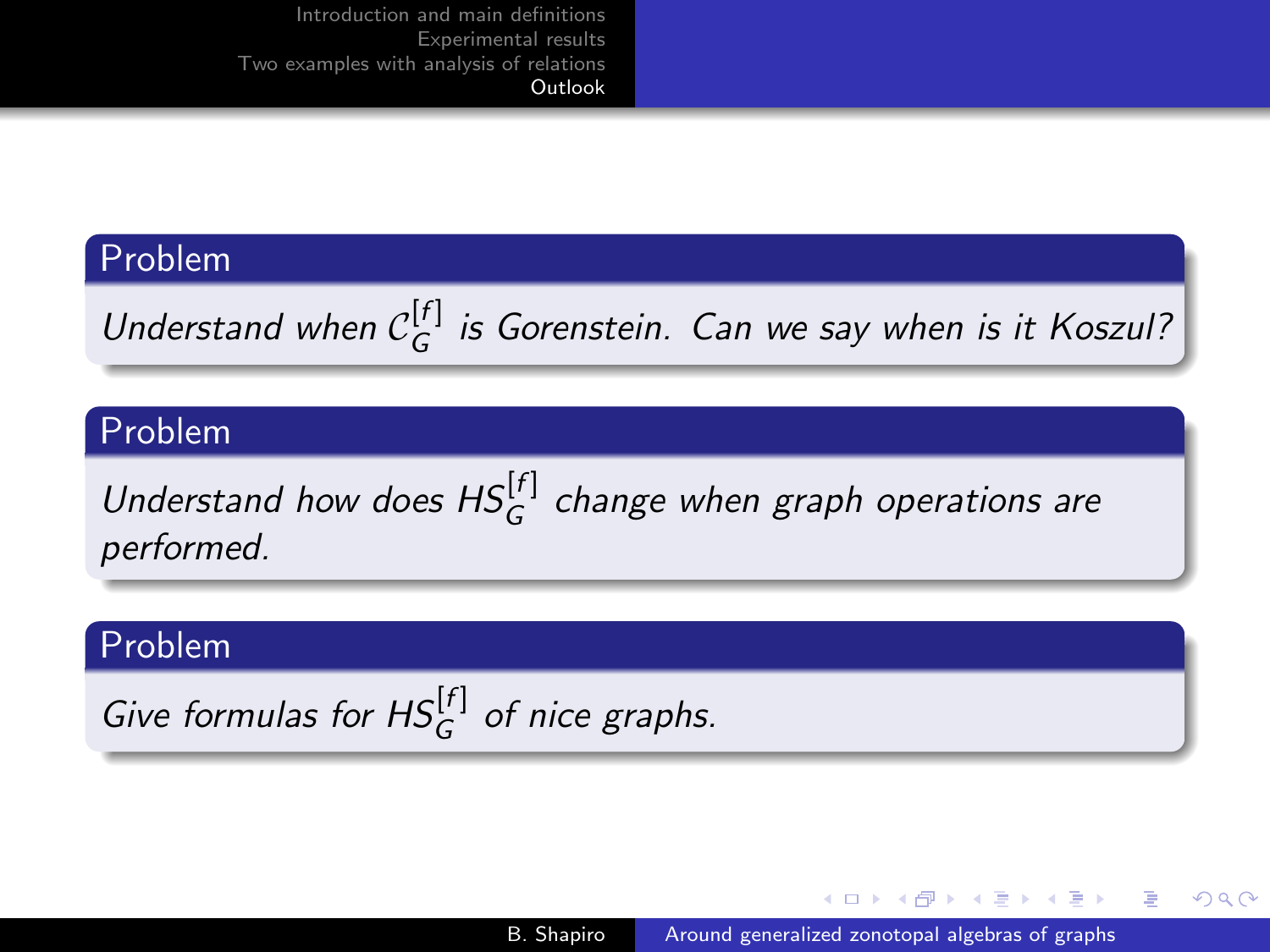- <span id="page-55-5"></span><span id="page-55-0"></span>畐 F. Ardila, A. Postnikov, Combinatorics and geometry of power ideals, Trans. Amer. Math. Soc. 362 (8) (2010) 4357–4384.
- E. G.H. Hardy, J. E. Littlewood, and G. Pólya, Inequalitites, 2nd edition, Cambridge Univ. Press, Cambridge, England, 1952.
- <span id="page-55-1"></span>O. Holtz, A. Ron, Zonotopal algebra, Adv. Math. 227 (2011) 847–894.
- A. W. Marshall, I. Olkin, B. Arnold, Inequalities: Theory of Majorization and Its Applications, Second edition. Springer Series in Statistics. Springer, New York, 2011.
- <span id="page-55-3"></span>螶 G. Nenashev, Classification of external zonotopal algebras. Electron. J. Combin. 26 (2019), no. 1, Paper No. 1.32, 10 pp.
- <span id="page-55-4"></span><span id="page-55-2"></span>G. Nenashev, B. Shapiro, "K-theoretic" analogs of 靠 Postnikov-Shapiro algebra distinguishes graphs, Journal of Combinatorial Theory, Series A 148 (20[17\)](#page-54-0) [3](#page-56-0)[1](#page-53-0)[6–](#page-54-0)[3](#page-55-5)[3](#page-8-0)[2](#page-9-0)[.](#page-56-0)